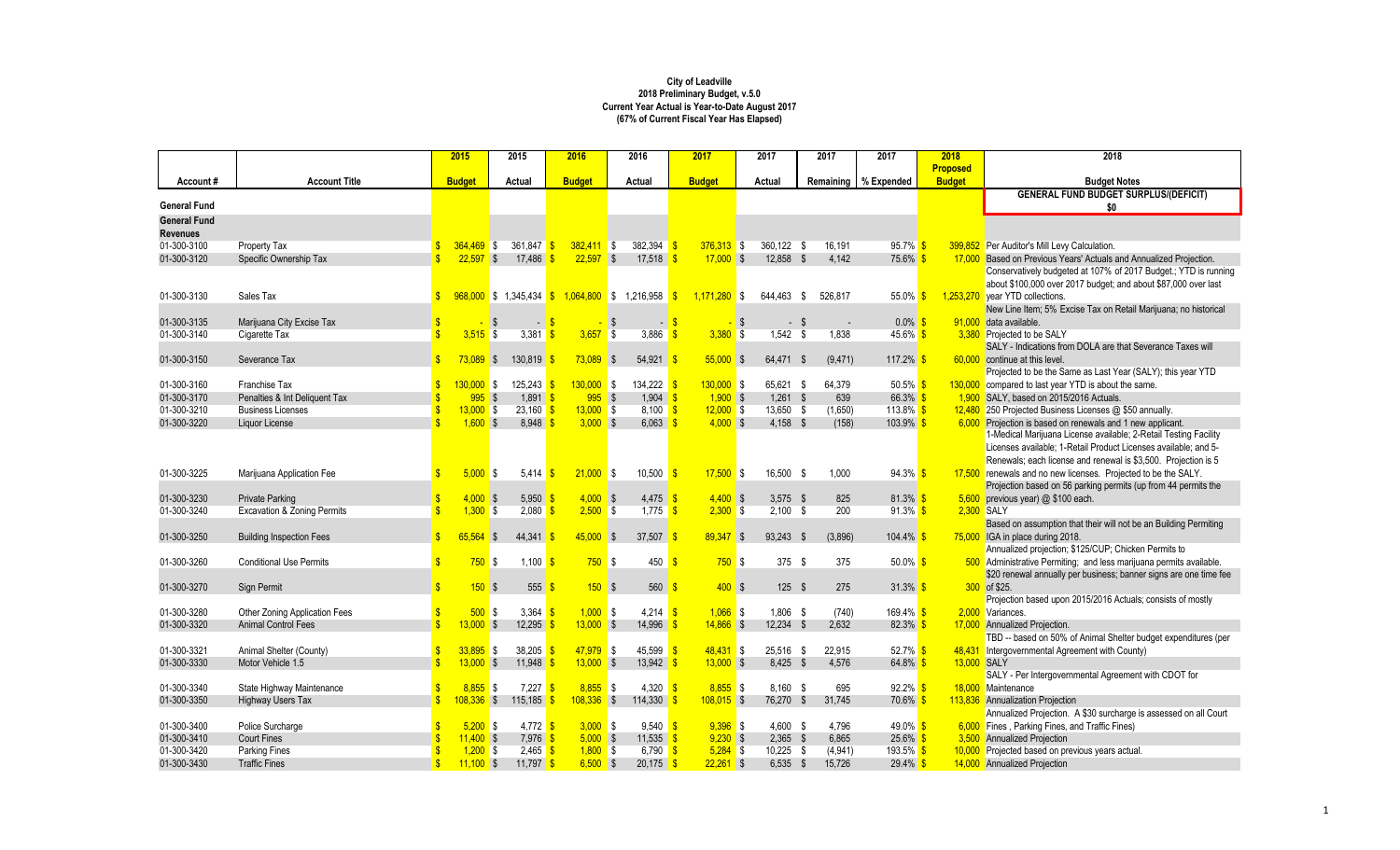|             |                                         | 2015          |             | 2015                        | 2016             |            | 2016                         | 2017           |            | 2017            |        | 2017                     | 2017                   | 2018            | 2018                                                                   |
|-------------|-----------------------------------------|---------------|-------------|-----------------------------|------------------|------------|------------------------------|----------------|------------|-----------------|--------|--------------------------|------------------------|-----------------|------------------------------------------------------------------------|
|             |                                         |               |             |                             |                  |            |                              |                |            |                 |        |                          |                        | <b>Proposed</b> |                                                                        |
| Account#    | <b>Account Title</b>                    | <b>Budget</b> |             | Actual                      | <b>Budget</b>    |            | Actual                       | <b>Budget</b>  |            | Actual          |        |                          | Remaining   % Expended | <b>Budget</b>   | <b>Budget Notes</b>                                                    |
|             |                                         |               |             |                             |                  |            |                              |                |            |                 |        |                          |                        |                 | Annualized Projection. Includes animal-at-large fines, court costs,    |
|             |                                         |               |             |                             |                  |            |                              |                |            |                 |        |                          |                        |                 | supervision fees, and other fines that are not court, parking and      |
| 01-300-3440 | Other Fines                             |               |             |                             |                  | -S         | 9,250                        |                | $8.003$ \$ | $3.344$ \$      |        | 4,659                    | $41.8\%$ \$            |                 | 5.300 traffic fines.                                                   |
| 01-300-3460 | <b>Bond Fees</b>                        |               |             | $\blacksquare$              |                  |            | 160                          |                | 194S       | 50 <sup>°</sup> | -\$    | 144                      | $25.8\%$ \$            |                 | 100 Annualized Projection.                                             |
| 01-300-3470 | <b>Warrant Fees</b>                     |               |             |                             |                  |            | 420                          |                | 313S       | 270             | - \$   | 43                       | $86.3%$ \$             |                 | <b>500</b> Annualized Projection.                                      |
| 01-300-3498 | Donations - Tabor Opera House           |               |             | $\blacksquare$              |                  |            | 4,749                        |                | $-$ \$     | $(7,250)$ \$    |        | 7,250                    | $0.0\%$ \$             |                 | Non-Budgeted Line Item.                                                |
| 01-300-3499 | Tabor Opera House - Other               |               |             |                             |                  |            | 28.481                       |                |            | 228 \$          |        | (228)                    | $0.0\%$ \$             |                 | - Non Budgeted Line Item                                               |
| 01-300-3500 | Earnings on Deposit-ColoTrust           |               | $1,000$ \$  | 367                         |                  | <b>S</b>   | - 1                          |                |            |                 | $-$ \$ | $\sim$                   | $0.0\%$ \$             |                 | - Line Item Not Used                                                   |
| 01-300-3501 | Earnings on Deposit-Operating Account   |               | 170S        | 169                         | 150 <sub>2</sub> | l S        | 208                          |                | 208S       | 111S            |        | 97                       | $53.3\%$ \$            |                 | 175 Annualized Projection                                              |
| 01-300-3505 | Earning on Deposit - Surcharge          |               | 20S         | 4 <sup>1</sup>              |                  | - \$       | $\mathbf{3}$                 |                |            |                 | $-5$   | $\overline{\phantom{a}}$ | $0.0\%$ \$             |                 | $-$ nil                                                                |
| 01-300-3506 | Earning on Deposit - General Investment |               |             | 1.387<br>l \$               | 1.300            | l \$       | 5.281                        | 4.637          | l \$       | $5.146$ \$      |        | (509)                    | 111.0% \$              |                 | 7,500 Annualized Projection                                            |
|             |                                         |               |             |                             |                  |            |                              |                |            |                 |        |                          |                        |                 | Annualized Projection. Line item primarily includes VIN inspections    |
| 01-300-3510 | Miscellaneous                           |               | 4.400S      | 7,498                       |                  | $4,400$ \$ | 2,990                        | $1,986$ \$     |            | $9,392$ \$      |        | (7, 406)                 | $472.9\%$ \$           |                 | 10,000 fee, fingerprint fee, and copy fee.                             |
| 01-300-3520 | Reimbursements                          |               | - \$        | 17.714                      | $17,114$ \$      |            | 23,095                       | $28,316$ \$    |            | 21,197 \$       |        | 7,119                    | $74.9\%$ \$            |                 | - Previously budget for SRO; line item no longer used.                 |
| 01-300-3525 | Reimbursements - Grants                 |               |             | 7,893                       |                  | -S         | 2,241                        |                |            | $(77, 654)$ \$  |        | 77,654                   | $0.0\%$ \$             |                 | - None known at this time.                                             |
|             |                                         |               |             |                             |                  |            |                              |                |            |                 |        |                          |                        |                 |                                                                        |
|             |                                         |               |             |                             |                  |            |                              |                |            |                 |        |                          |                        |                 | SALY, as revenue has been fairly consistent from year-to-year.         |
| 01-300-3552 | Tabor Home Revenue                      |               | 5.100S      | 3.495                       | 3.000 S          |            | $4.513$ $\sqrt{\frac{9}{5}}$ | 3.000 S        |            | $3,038$ \$      |        | (38)                     | $101.3\%$ \$           |                 | 3,000 Tabor Home dates are normally late May through Labor Day.        |
| 01-300-3610 | <b>State Grants</b>                     |               |             | 29,700<br>- 5               |                  | -\$        | 6,500                        |                |            | $2,800$ \$      |        | (2,800)                  | $0.0\%$ \$             |                 | - None known at this time.                                             |
| 01-300-3620 | Other Grants                            |               |             | 20,004                      |                  | l \$       | 100                          |                |            | $3,669$ \$      |        | (3,669)                  | $0.0\%$ \$             |                 | - None known at this time.                                             |
| 01-300-3630 | <b>Tabor Opera House Grants</b>         |               |             | $\sim$                      |                  | <b>S</b>   | 598,788                      |                |            | 19,750 \$       |        | (19,750)                 | $0.0\%$                |                 | - Line item no longer used.                                            |
| 01-300-3900 | Administrative Fee - Fire Fund          |               | $25,383$ \$ | 25,400                      | $25,383$ \$      |            | $25,400$ $\sqrt{3}$          | $25,383$ \$    |            | 16,933 \$       |        | 8.450                    | 66.7% S                |                 | 25.383 Fixed fee. SALY                                                 |
| 01-300-5531 | <b>Donation Animal Shelter</b>          |               | $4,000$ \$  | 4,735                       | $5,000$ \$       |            | 1,680                        | $2,183$ \$     |            | $2,341$ \$      |        | (158)                    | 107.2% \$              |                 | 3,000 Annualized Projection                                            |
| 01-300-5532 | Donations - Main Street                 |               |             | 340<br>ß.                   |                  | -S         | 250                          |                | $2,500$ \$ | 225S            |        | 2.275                    | $0.0\%$ \$             |                 | - Line item no longer used.                                            |
| 01-300-5620 | <b>Other Grants</b>                     |               |             | (8, 130)<br>  \$            |                  |            |                              |                |            |                 | - \$   | $\sim$                   | $0.0\%$ \$             |                 | - None known at this time.                                             |
| 01-300-5812 | <b>Holden Payments</b>                  |               |             |                             |                  | S.         |                              |                |            | 636 \$          |        | (636)                    | $0.0\%$ \$             |                 | 2,544 Emplee repayments per agreement                                  |
|             |                                         |               |             |                             |                  |            |                              |                |            |                 |        |                          |                        |                 |                                                                        |
| 01-300-9001 | Sale of Capital Asset                   | 25,000        |             | $\overline{\phantom{a}}$    | 25,000           |            |                              |                |            | 5,000           | - \$   | (5,000)                  | 0.0%                   |                 | 24,850 Police Asset Sales in 2017 (Transfer from General Fund Balance) |
|             | <b>Total General Fund Revenues</b>      |               |             | $1.925.588$ \$ 2.403.457 \$ | 2.056.766        | s          | 2.840.783                    | $2.202.696$ \$ |            | .449.423        |        | 753.273                  | $65.8\%$               | 2.404.200 9.15% |                                                                        |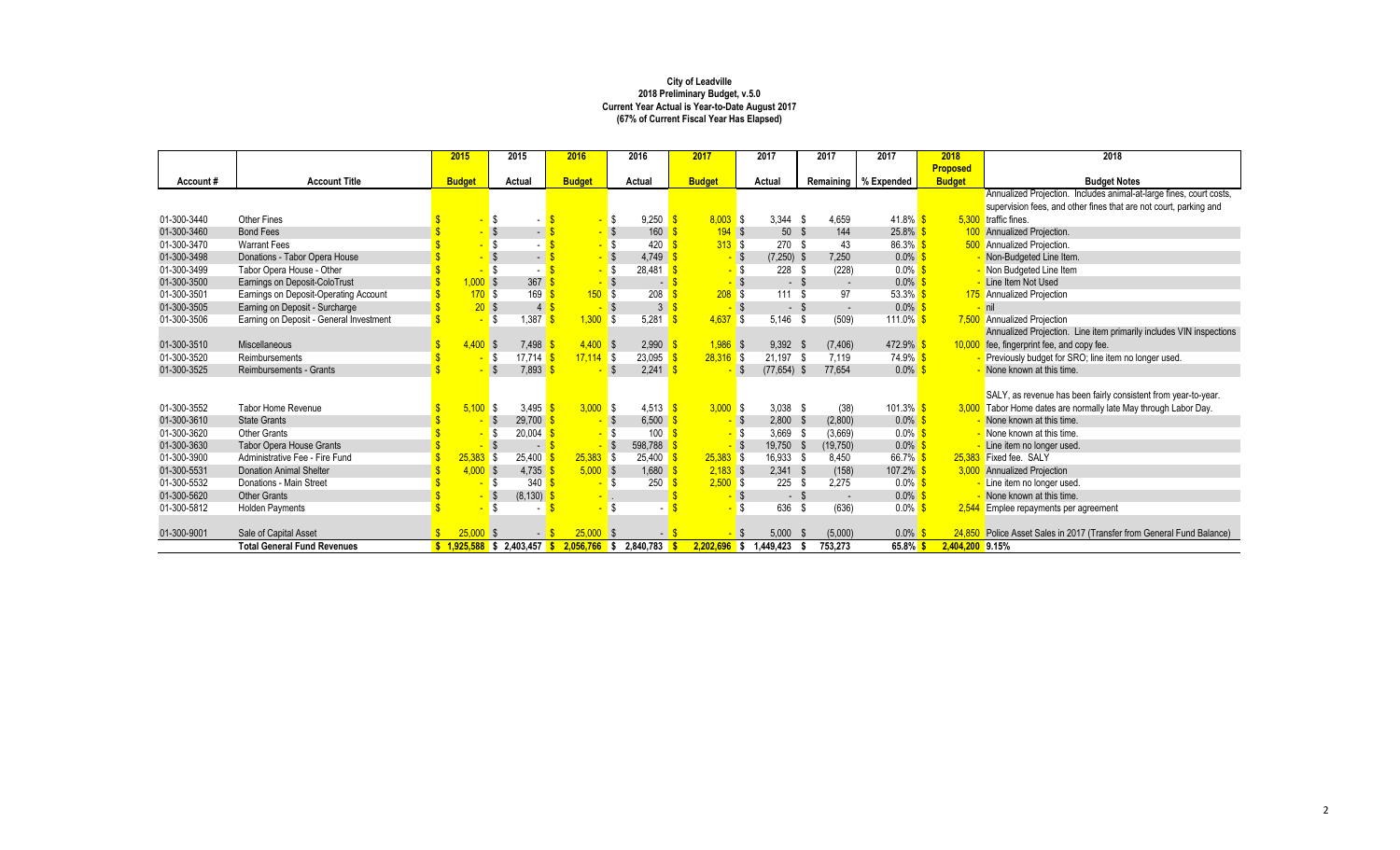|                     |                                     | 2015                     | 2015        | 2016 |               | 2016       |     | 2017           |   | 2017          |    | 2017                     | 2017                   | 2018            | 2018                                                               |
|---------------------|-------------------------------------|--------------------------|-------------|------|---------------|------------|-----|----------------|---|---------------|----|--------------------------|------------------------|-----------------|--------------------------------------------------------------------|
|                     |                                     |                          |             |      |               |            |     |                |   |               |    |                          |                        | <b>Proposed</b> |                                                                    |
| Account#            | <b>Account Title</b>                | <b>Budget</b>            | Actual      |      | <b>Budget</b> | Actual     |     | <b>Budget</b>  |   | Actual        |    |                          | Remaining   % Expended | <b>Budget</b>   | <b>Budget Notes</b>                                                |
| <b>General Fund</b> |                                     |                          |             |      |               |            |     |                |   |               |    |                          |                        |                 |                                                                    |
| <b>Expenditures</b> |                                     |                          |             |      |               |            |     |                |   |               |    |                          |                        |                 |                                                                    |
| Executive           |                                     |                          |             |      |               |            |     |                |   |               |    |                          |                        |                 |                                                                    |
| <b>Expenditures</b> |                                     |                          |             |      |               |            |     |                |   |               |    |                          |                        |                 |                                                                    |
| 01-40-1-5000        | Salary                              | $24.400$ \$              | 24,400      |      | $44,400$ \$   | 44,908     |     | $44.400$ \$    |   | 28,939 \$     |    | 15,461                   | 65.2%                  |                 | 44,400 Council and Mayor                                           |
| 01-40-1-5120        | FICA - Employer                     | 1,513 \$                 | 1.271       |      | $2,753$ \$    | $2,759$ \$ |     | $2,753$ \$     |   | 1,794 \$      |    | 959                      | 65.2% \$               |                 | $2,753$ 6.2%                                                       |
| 01-40-1-5130        | FICA Medicare - Employer            | 354                      | 297         |      | $644$ \$      | 646        |     | $644$ \$       |   | 420 \$        |    | 224                      | $65.2\%$               |                 | 644 1.45%                                                          |
|                     |                                     |                          |             |      |               |            |     |                |   |               |    |                          |                        |                 |                                                                    |
| 01-40-1-5150        | Health Insurance                    | $12,488$ \$              | 12,521      |      |               |            |     |                | S | - \$          |    |                          | $0.0\%$ \$             |                 | - Per 2015 Ordinance 1, Mayor no longer provided health insurance. |
|                     |                                     |                          |             |      |               |            |     |                |   |               |    |                          |                        |                 | Per 2015 Ordinance 1, Mayor may elect City's 457 Plan - 6% City    |
| 01-40-1-5140        | 457 Deferred Plan                   | <b>Contract</b>          | $\sim$      |      | $1,800$ \$    |            | - 1 | <b>COLLEGE</b> |   | $-$ \$        |    | $\overline{\phantom{a}}$ | $0.0\%$ \$             |                 | Match.                                                             |
| 01-40-1-6202        | Supplies                            | 600S                     | 463         |      | 600S          | 559        |     | $335$ \$       |   | 421           | -S | (86)                     | 125.8% <mark>\$</mark> |                 | 1,629 Annualized Projection; includes public mail-outs.            |
| 01-40-1-6203        | <b>Operating Expenses</b>           | $\overline{\phantom{a}}$ | 425         |      | <b>FREE</b>   |            | . . | $\sim$         |   | $-$ \$        |    |                          | $0.0\%$                |                 | Line Item Not Used                                                 |
| 01-40-1-6310        | Education & Conferences             | $500$ \$                 | 25          |      | 500S          | .099       |     | 500S           |   | 915 \$        |    | (415)                    | 183.0% <mark>\$</mark> |                 | 1,000 Estimate per Mayor                                           |
| 01-40-1-6311        | <b>Travel</b>                       | 500S                     | 509         |      | 500S          | 892        |     | 500S           |   | $143 \quad $$ |    | 357                      | $28.6\%$               |                 | 500 Estimate per Mayor                                             |
| 01-40-1-6550        | Computer Equipment/Maintenance      | <b>F</b>                 | 73          |      | 100S          |            | - 1 | <b>F</b>       |   | $\sim$        |    | $\overline{\phantom{a}}$ | $0.0\%$                |                 | <mark>- nil</mark>                                                 |
|                     | <b>Total Executive Expenditures</b> | $40.354$ \$              | $39.985$ \$ |      | $51,297$ \$   | 50.864     |     | $49.132$ \$    |   | 32,632        |    | 16,500                   | $66.4\%$ \$            |                 | 50.925 3.65%                                                       |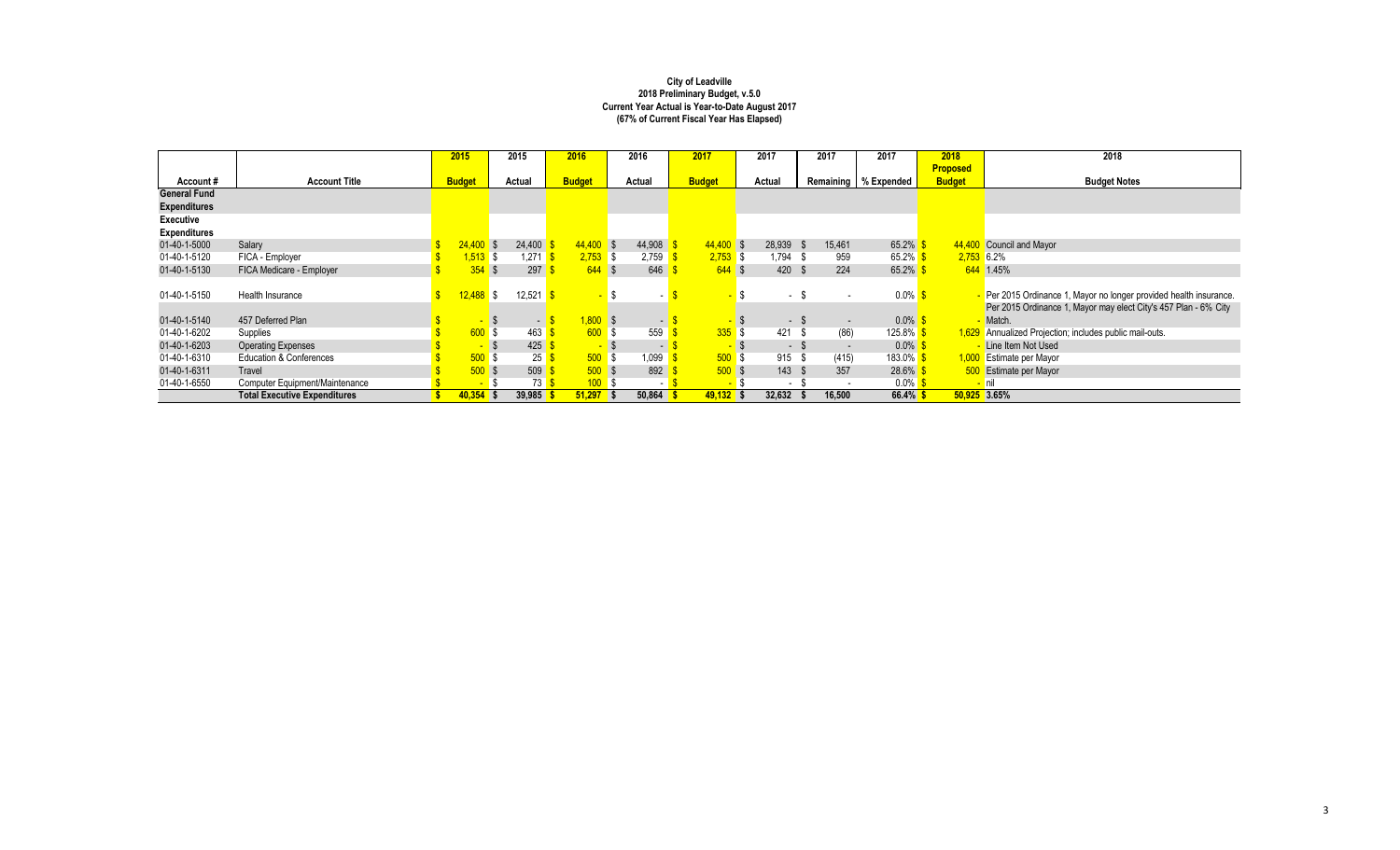|                     |                                          | 2015          | 2015                 | 2016          |             | 2016                                 | 2017          |      | 2017       | 2017                     | 2017                   | 2018            | 2018                                                              |
|---------------------|------------------------------------------|---------------|----------------------|---------------|-------------|--------------------------------------|---------------|------|------------|--------------------------|------------------------|-----------------|-------------------------------------------------------------------|
|                     |                                          |               |                      |               |             |                                      |               |      |            |                          |                        | <b>Proposed</b> |                                                                   |
| Account#            | <b>Account Title</b>                     | <b>Budget</b> | Actual               | <b>Budget</b> |             | Actual                               | <b>Budget</b> |      | Actual     |                          | Remaining   % Expended | <b>Budget</b>   | <b>Budget Notes</b>                                               |
| Administrative      |                                          |               |                      |               |             |                                      |               |      |            |                          |                        |                 |                                                                   |
| <b>Expenditures</b> |                                          |               |                      |               |             |                                      |               |      |            |                          |                        |                 |                                                                   |
|                     |                                          |               |                      |               |             |                                      |               |      |            |                          |                        |                 |                                                                   |
|                     |                                          |               |                      |               |             |                                      |               |      |            |                          |                        |                 | Admin Manager; Administrative Assistant, plus Main Street; Tabor  |
| 01-40-2-5000        | Salary                                   | 56,002        | 53,992<br>$\sqrt{s}$ |               | $57,182$ \$ | $58,531$ $\frac{\text{S}}{\text{S}}$ | $54,139$ \$   |      | 37,719 \$  | 16,420                   | 69.7% \$               |                 | 80,988 Home Guides (90% Admin) removed to City Hall Expenditures. |
| 01-40-2-5007        | Overtime                                 |               |                      |               | - \$        | 231                                  |               | - \$ | $\sim$     | - \$                     | $0.0\%$ \$             |                 | Line Itme Not Used                                                |
| 01-40-2-5008        | Miscellaneous Wages                      |               | (52)                 |               |             | ۰.                                   |               |      | - \$       | $\sim$                   | $0.0\%$                |                 | Line Item Not Used                                                |
| 01-40-2-5010        | Holiday Pay                              |               | 134                  |               |             |                                      |               | \$   | $-$ \$     |                          | $0.0\%$                |                 | Line Item Not Used                                                |
|                     |                                          |               |                      |               |             |                                      |               |      |            |                          |                        |                 | Non-budgeted line item; Accrued PTO payout will normally only     |
| 01-40-2-5015        | PTO Payout                               |               | 145<br>- \$          |               | <b>S</b>    | 154                                  |               |      | $-$ \$     | $\overline{\phantom{a}}$ | $0.0\%$ \$             |                 | occur at employee termination.                                    |
| 01-40-2-5120        | FICA - Employer                          | $3,472$ \$    | 3.331                |               | $3,545$ \$  | 3,653 \$                             | $3,357$ \$    |      | $2,339$ \$ | 1,018                    | 69.7% \$               | 5.021           | 6.20%                                                             |
| 01-40-2-5130        | <b>FICA Medicare</b>                     | $812$ \$      | 779                  |               | 829S        | 854                                  | $785$ \$      |      | 547 \$     | 238                      | 69.7% \$               |                 | 1,174 1.45%                                                       |
| 01-40-2-5140        | 457 Deferred Plan                        | $2,520$ \$    | 291                  |               | $3,170$ \$  | 2,761                                | $2.849$ \$    |      | 1,961 \$   | 887                      | $68.9\%$               |                 | 3,240 6% City Match of Admin Manager                              |
|                     |                                          |               |                      |               |             |                                      |               |      |            |                          |                        |                 | Based on Current 2017 Health Plan Enrollee - Admin Mgr (Life Ins  |
| 01-40-2-5150        | Health Insurance                         | $72$ \$       | 1,652                |               | $2,407$ \$  | 72 <sup>8</sup>                      | $72$ \$       |      | 48 \$      | 24                       | 66.7% \$               |                 | $72$ Only)                                                        |
| 01-40-2-5165        | State Unemployment Tax                   | $168$ \$      | 163                  |               | 172S        | 177 $\sqrt$                          | 162S          |      | 113S       | 49                       | 69.7% <mark>\$</mark>  |                 | 243 .3% of All Compensation                                       |
| 01-40-2-6202        | Supplies                                 | 100S          | 25                   |               | 100S        | 30 <sup>°</sup>                      | 100S          |      | 150 \$     | (50)                     | 150.0% <sup>S</sup>    |                 | 100 SALY                                                          |
|                     |                                          |               |                      |               |             |                                      |               |      |            |                          |                        |                 | Line Item removed to City Hall Expenditures, line item 01-40-6-   |
| 01-40-2-6203        | <b>Operating Expenses</b>                |               | 210                  |               | - \$        | 5,347                                | $5.220$ \$    |      | $5,518$ \$ | (298)                    | $0.0\%$ \$             |                 | 6205                                                              |
| 01-40-2-6310        | <b>Education &amp; Conferences</b>       | $500$ \$      | 408                  |               | 500S        | 43                                   | 500S          |      | $254$ \$   | 246                      | $50.8\%$               |                 | 750 Additional Education                                          |
| 01-40-2-6311        | Travel                                   | 600           | 774<br>l \$          |               | 300 S       | 344                                  | 400S          |      | 558        | (158)<br>.ኤ              | 139.6% S               |                 | 750 Tvl for Education increases.                                  |
| <b>TBD</b>          | Main Street Program Expenditures         |               | $\sim$               |               |             | ٠                                    |               |      | $\sim$     |                          | $0.0\%$ \$             |                 | Matching Grants and Program Purchases.                            |
| 01-40-2-6550        | Computer Equipment/Maintenance           |               | $\sim$               |               |             | $-1$                                 |               |      | - \$       |                          | $0.0\%$                |                 | nil                                                               |
|                     | <b>Total Administrative Expenditures</b> | $64,246$ \$   | 61,852               |               | $68,205$ \$ | $72,195$ \$                          | $67,583$ \$   |      | 49,207     | 18,376                   | 72.8% S                |                 | 92,339 36.63%                                                     |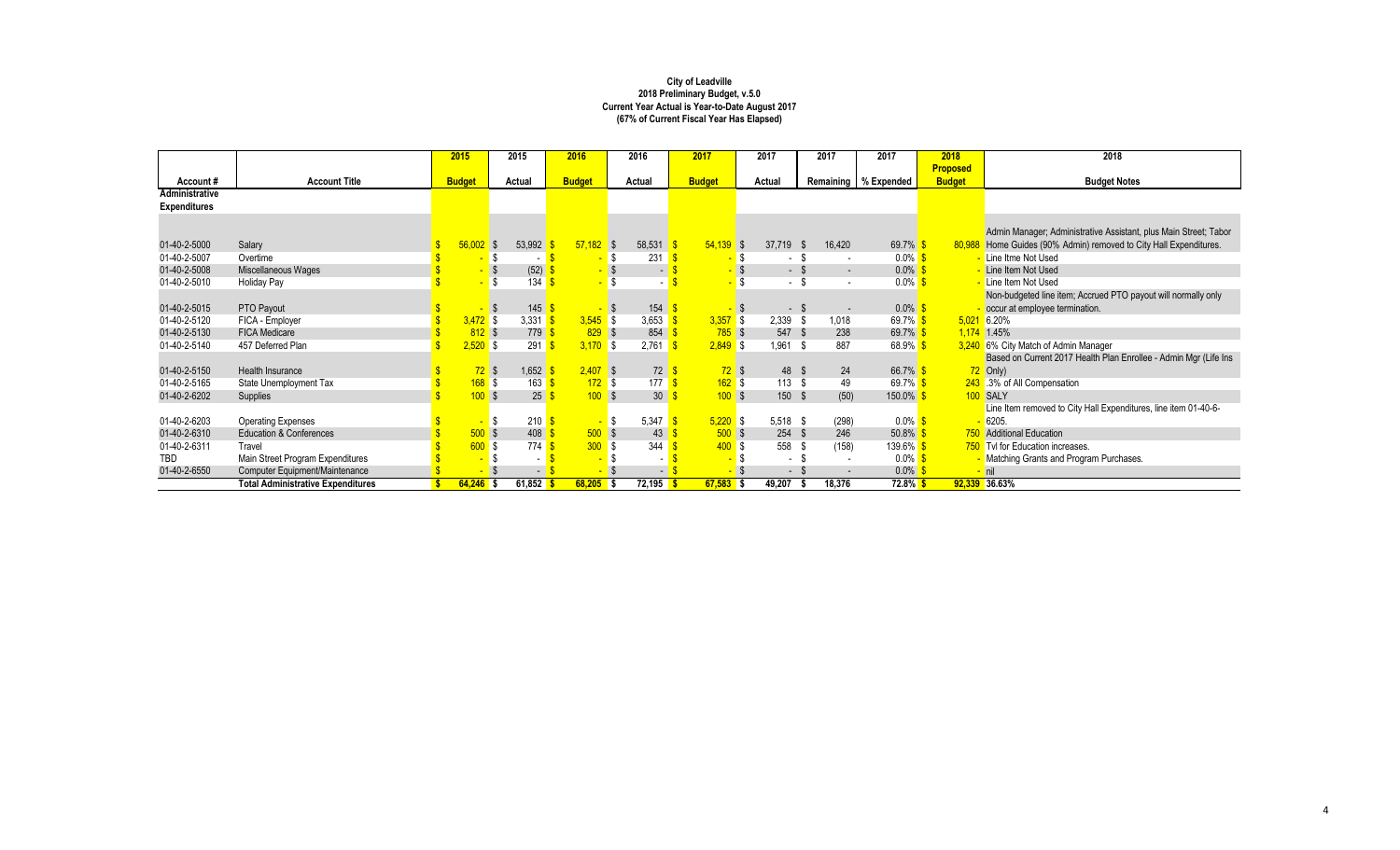|                        |                                                 | 2015                   | 2015     |        | 2016          | 2016            | 2017          |          | 2017       | 2017                     | 2017                              | 2018            | 2018                                                            |
|------------------------|-------------------------------------------------|------------------------|----------|--------|---------------|-----------------|---------------|----------|------------|--------------------------|-----------------------------------|-----------------|-----------------------------------------------------------------|
|                        |                                                 |                        |          |        |               |                 |               |          |            |                          |                                   | <b>Proposed</b> |                                                                 |
| Account#               | <b>Account Title</b>                            | <b>Budget</b>          | Actual   |        | <b>Budget</b> | Actual          | <b>Budget</b> |          | Actual     |                          | Remaining   % Expended            | <b>Budget</b>   | <b>Budget Notes</b>                                             |
| <b>Municipal Court</b> |                                                 |                        |          |        |               |                 |               |          |            |                          |                                   |                 |                                                                 |
| <b>Expenditures</b>    |                                                 |                        |          |        |               |                 |               |          |            |                          |                                   |                 |                                                                 |
|                        |                                                 |                        |          |        |               |                 |               |          |            |                          |                                   |                 | Judge Reynolds and 10% PD Administration acting (\$3,900); and  |
| 01-40-3-5000           | Salary                                          | $11,218$ \$            |          | 11,218 | 11.779        | 12,233<br>l \$  | $15.429$ \$   |          | $8,532$ \$ | 6.897                    | $55.3\%$                          |                 | 23,889 additional part-time Municipal Clerk (\$7,250).          |
| 01-40-3-5008           | Misc Wages                                      |                        |          | $\sim$ |               | 22              |               |          | 17         | (17)<br>- \$             | $0.0\%$                           |                 | Line Itme Not Used                                              |
| 01-40-3-5120           | <b>FICA</b>                                     |                        | 696S     | 696    | 730S          | 760             |               | 957S     | 528        | 428                      | $55.2\%$                          |                 | $1,481$ 6.2%                                                    |
| 01-40-3-5130           | <b>FICA Medicare</b>                            |                        | $163$ \$ | 163    | 171S          | 178             |               | $224$ \$ | 124        | 100<br>-\$               | $55.3\%$                          |                 | 346 1.45%                                                       |
| 01-40-3-5140           | 457 Deferred Plan                               |                        |          |        |               |                 |               | \$.      | 25         | (25)<br>- \$             | $0.0\%$                           |                 | 234 10% Municipal Clerk Only                                    |
|                        |                                                 |                        |          |        |               |                 |               |          |            |                          |                                   |                 | Based on Current 2017 Health Plan Enrollees - Municipal Judge   |
| 01-40-3-5150           | Health Insurance                                |                        | $72$ \$  | 72     | 72S           | 68              |               | 661S     | 75 \$      | 585                      | $11.4\%$ \$                       |                 | $638$ (Life Ins Only); and Municipal Clerk $@$ 10%.             |
| 01-40-3-5165           | State Unemployment Tax                          |                        | 34S      | 34     | 35S           | 37              |               | 46S      | 26         | 21<br>- \$               | 55.5% $\frac{\text{S}}{\text{S}}$ |                 | 72 .3% of All Compensation                                      |
| 01-40-3-6202           | Supplies                                        |                        | 100S     | $-1$   | 100S          | 22 <sub>1</sub> |               | 100S     | 11         | 89<br>- S                | 11.4% $\frac{\text{S}}{\text{S}}$ |                 | 100 Same As Last Year (SALY)                                    |
| 01-40-3-6203           | <b>Operating Expenses</b>                       |                        |          | 50     |               | 50              |               | 50S      | 50         | - \$                     | $0.0\%$ \$                        |                 | 50 Annual Surety Bond f/Municipal Judge                         |
| 01-40-3-6204           | Postage                                         |                        |          | $\sim$ |               | - 1             |               |          |            | - \$                     | $0.0\%$                           |                 |                                                                 |
|                        |                                                 |                        |          |        |               |                 |               |          |            |                          |                                   |                 | Prosecuting Attorney - Carlson, Carlson & Dunkelman (\$600/mo); |
| 01-40-3-6301           | Legal Fees-Prosecuting Attorney/Defense Council | $7,200$ \$             |          | 5,400  | 7,200         | 7,200<br>l \$   | $9,200$ \$    |          | $3,000$ \$ | 6,200                    | $32.6\%$                          |                 | 9,200 Indigenous Defense Council (estimate \$2,000)             |
| 01-40-3-6310           | <b>Education &amp; Conferences</b>              |                        |          |        |               |                 |               |          | 40         | (40)<br>-S               | $0.0\%$                           |                 |                                                                 |
| 01-40-3-6311           | Travel                                          |                        |          |        |               |                 |               |          | - \$       | $\overline{\phantom{a}}$ | $0.0\%$                           |                 | 200 Transport of female prisoners to/out-of County Jail.        |
| 01-40-3-6312           | Dues & Memberships                              |                        |          | $\sim$ |               | 40              |               | 40S      |            | $-$ \$<br>40             | $0.0\%$                           |                 | 40 Colorado Municipal Judges Association Membership             |
| 01-40-3-6570           | Interpreter                                     |                        | 450S     | 40     | 300S          | 75              |               | 300S     | ۰.         | 300<br>- \$              | $0.0\%$                           |                 | <b>300</b> SALY; Certified Interpreter                          |
|                        | <b>Total Municipal Court Expenditures</b>       | <mark>19,932</mark> \$ |          | 17,672 | $20,387$ \$   | 20,684          | $27,006$ \$   |          | 12,428     | 14,578                   | $46.0\%$                          |                 | 36,651 35.71%                                                   |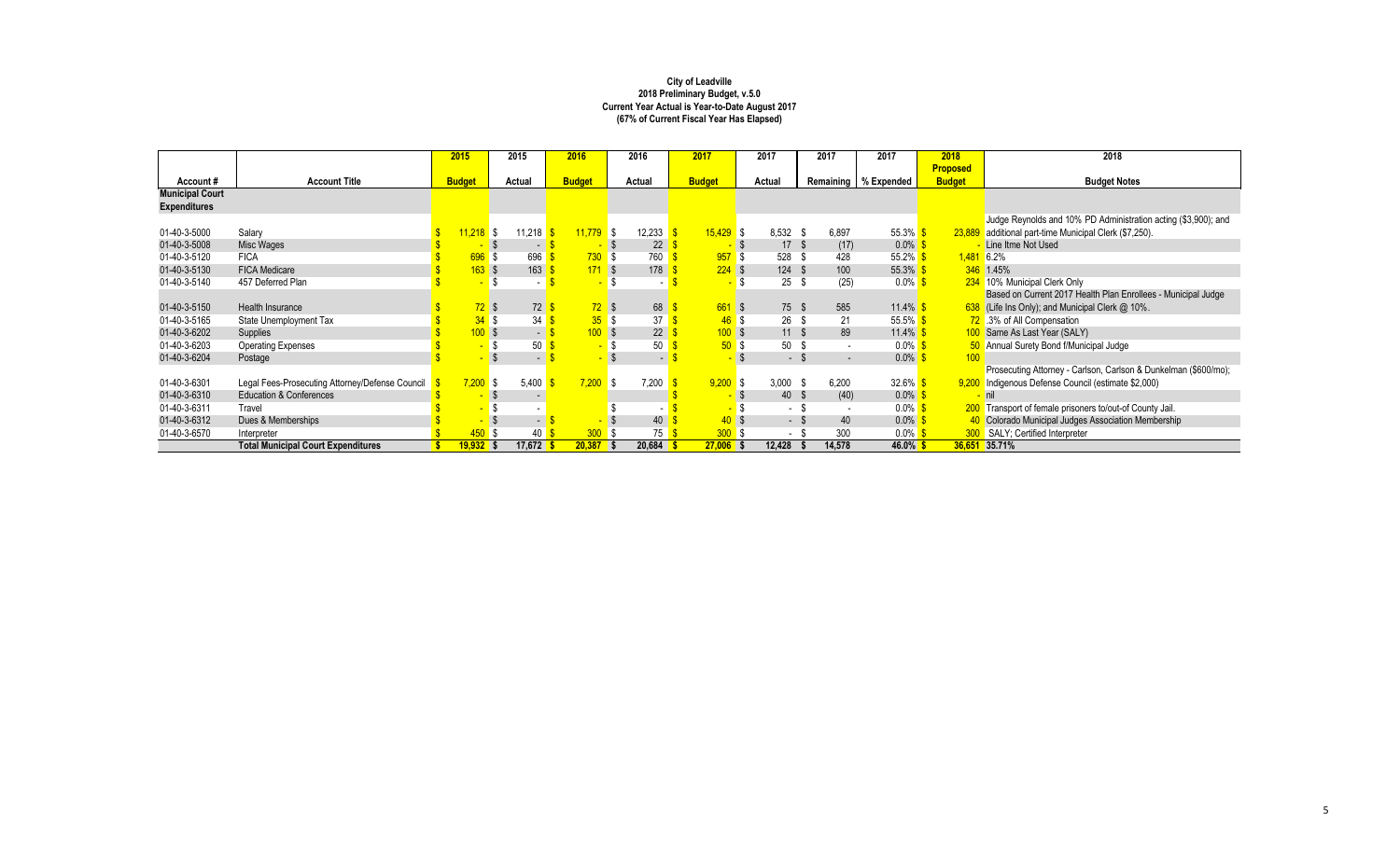|                     |                                      | 2015          | 2015                 | 2016          | 2016          | 2017          | 2017             | 2017                             | 2017                  | 2018            | 2018                                                     |
|---------------------|--------------------------------------|---------------|----------------------|---------------|---------------|---------------|------------------|----------------------------------|-----------------------|-----------------|----------------------------------------------------------|
|                     |                                      |               |                      |               |               |               |                  |                                  |                       | <b>Proposed</b> |                                                          |
| Account#            | <b>Account Title</b>                 | <b>Budget</b> | Actual               | <b>Budget</b> | Actual        | <b>Budget</b> | Actual           | Remaining                        | % Expended            | <b>Budget</b>   | <b>Budget Notes</b>                                      |
| <b>City Clerk</b>   |                                      |               |                      |               |               |               |                  |                                  |                       |                 |                                                          |
| <b>Expenditures</b> |                                      |               |                      |               |               |               |                  |                                  |                       |                 |                                                          |
| 01-40-4-5000        | Salary                               | 18.000        | 18,000               | $18,000$ \$   | 18,692        | $20.400$ \$   | $13,535$ \$      | 6.865                            | 66.3% \$              |                 | 29,440 City Clerk and Deputy City Clerk                  |
| 01-40-4-5120        | <b>FICA</b>                          | $1.116$ \$    | 1.116 <mark>S</mark> | $1,116$ \$    | .159          | .265S         | 839 \$           | 426                              | 66.3% \$              | $1.825$ 6.2%    |                                                          |
| 01-40-4-5130        | <b>FICA Medicare</b>                 | $261$ \$      | 261                  | 261S          | 271           | 296S          | 196 \$           | 100                              | 66.4% \$              |                 | 427 1.45%                                                |
| 01-40-4-5140        | 457 Deferred Plan                    | $1,080$ \$    | $-1$ S               | 1.080 S       |               | $1.224$ \$    | 623 \$           | 601                              | 50.9% $$$             |                 | $1,622$ Deputy City Clerk @ 6%.                          |
| 01-40-4-6202        | Supplies                             | 200S          | 404                  | 200S          | 503           | 300S          | $104 \text{ } $$ | 196                              | $34.7\%$ \$           |                 | 300 SALY                                                 |
| 01-40-4-6204        | Postage                              | 300S          | 298                  | 300 S         | 282           | 200S          | 98 \$            | 102                              | 49.0% <mark>\$</mark> |                 | 200 SALY                                                 |
| 01-40-4-6310        | <b>Education &amp; Conferences</b>   | 600S          | 175                  | 2.000 S       | 1,631         | $1,750$ \$    | $1.772$ \$       | (22)                             | $101.3\%$ \$          |                 | 1,400 Includes Clerk's Institute training.               |
| 01-40-4-6311        | Travel                               | 300S          |                      | 500S          | ,087          | 500S          | 935 \$           | (435)                            | 187.0% \$             |                 | 1,000 Based on previous 2016 Actual.                     |
| 01-40-4-6501        | Other Expenses                       | 100S          | 1,858                |               | 869           | 200S          | $-$ \$           | 200                              | $0.0\%$ \$            |                 | <u>-</u> nil                                             |
| 01-40-4-6540        | Elections                            | 8.000S        | 4.879                | 5.000 S       |               | 5.000 S       | - \$             | 5.000                            | $0.0\%$ \$            |                 | 5.000 SALY                                               |
| 01-40-4-6545        | <b>Legal Publications</b>            | 6.000S        | 4,682                | 6.000 S       | 5,144         | $5,000$ \$    | $3.679$ \$       | 1,321                            | 73.6% \$              |                 | 5,000 SALY; Projection based on Actual of last few years |
| 01-40-4-6550        | Computer Equipment/Maintenance       | 500S          | .766                 | 500S          |               | $(176)$ \$    | $-$ \$<br>$\sim$ | - \$<br>$\overline{\phantom{a}}$ | $0.0\%$ \$            |                 | - Estimate is based on Tablets for Council and Staff     |
| 01-40-4-6566        | <b>Records Preservation</b>          | $,000$ \$     | 784                  | $1,000$ \$    | 363           | 500S          | - \$             | 500                              | $0.0\%$ \$            |                 | 500 SALY. Nothing specific planned at this time.         |
| 01-40-4-6901        | Office Equipment Expenditures        |               | 688                  | 500S          | 758           | $1,000$ \$    | 824              | 176<br>- \$                      | $0.0\%$ \$            |                 | 500 Estimated.                                           |
|                     | <b>Total City Clerk Expenditures</b> | $37,457$ \$   | $34,911$ \$          | 36.457        | 30,583<br>l S | 37,635        | 22,605           | 15,030                           | $60.1\%$ \$           |                 | 47,215 25.46%                                            |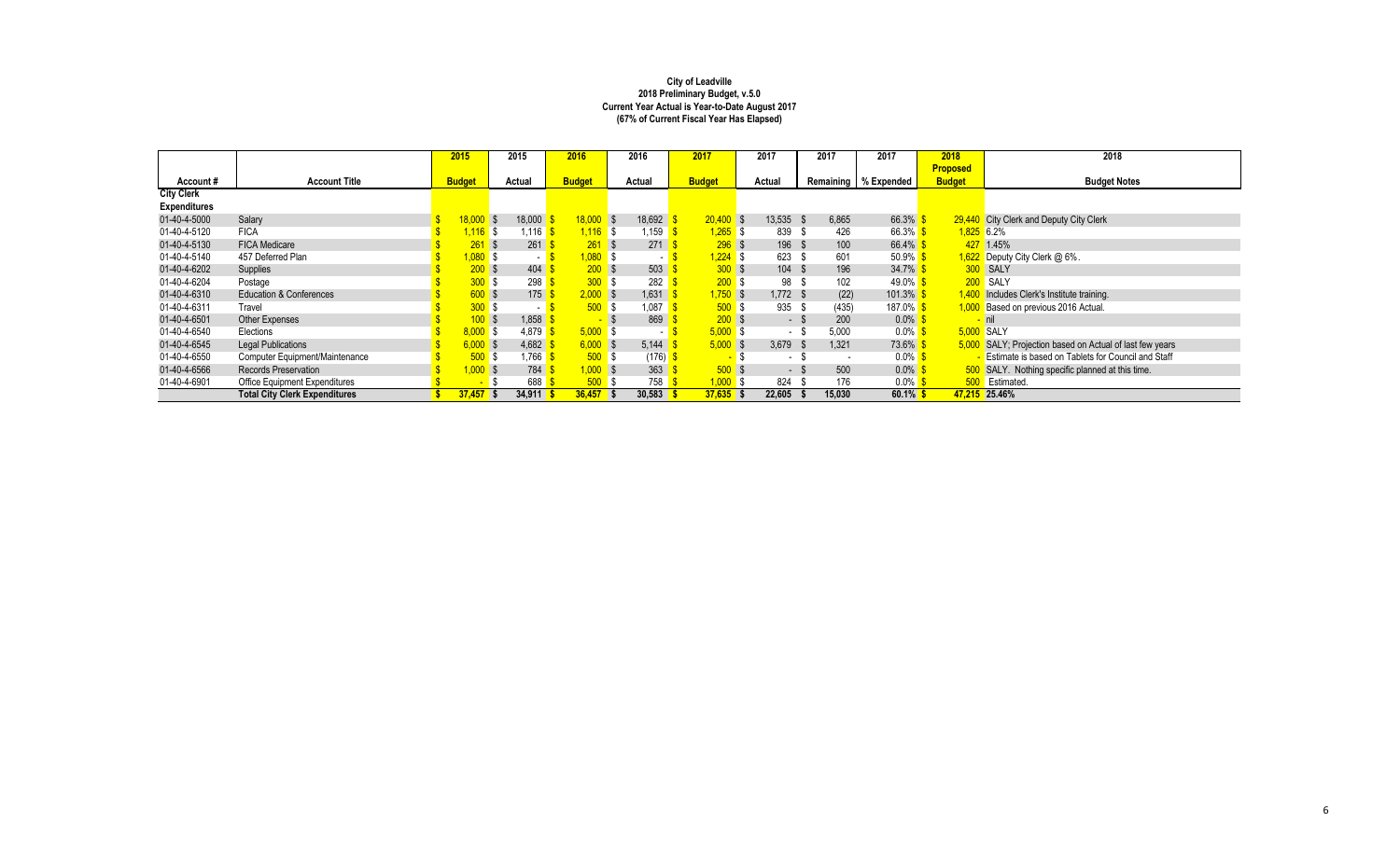|                       |                                          | 2015            | 2015      | 2016          |            | 2016   | 2017          | 2017       | 2017                     | 2017                   | 2018            | 2018                                                                |
|-----------------------|------------------------------------------|-----------------|-----------|---------------|------------|--------|---------------|------------|--------------------------|------------------------|-----------------|---------------------------------------------------------------------|
|                       |                                          |                 |           |               |            |        |               |            |                          |                        | <b>Proposed</b> |                                                                     |
| Account#              | <b>Account Title</b>                     | <b>Budget</b>   | Actual    | <b>Budget</b> |            | Actual | <b>Budget</b> | Actual     |                          | Remaining   % Expended | <b>Budget</b>   | <b>Budget Notes</b>                                                 |
| <b>City Treasurer</b> |                                          |                 |           |               |            |        |               |            |                          |                        |                 |                                                                     |
| <b>Expenditures</b>   |                                          |                 |           |               |            |        |               |            |                          |                        |                 |                                                                     |
| 01-40-5-5000          | Salary                                   | 57.40           | 57,285    | 60.150        | <b>S</b>   | 61,904 | $62,400$ \$   | 40,892     | 21,508<br>- \$           | $65.5\%$ \$            |                 | 62,400 Finance Director & City Treasurer                            |
| 01-40-5-5008          | Miscellaneous Pay                        |                 |           |               | . .        |        | $\sim$        | - \$       | . .                      | $0.0\%$ \$             |                 | - Line Item Not Used                                                |
| 01-40-5-5120          | <b>FICA</b>                              | $3.559$ \$      | 3,551     |               | $3.729$ \$ | 3,838  | $3.869$ \$    | $2,535$ \$ | 1.333                    | 65.5% \$               | $3,869$ 6.2%    |                                                                     |
| 01-40-5-5130          | <b>FICA Medicare</b>                     | $832$ \$        | 831       |               | 872S       | 898    | $905$ \$      | 593        | 312<br>- \$              | 65.5% $$$              |                 | 905 1.45%                                                           |
| 01-40-5-5140          | 457 Deferred Plan                        | 3.300           | 381       |               | $3.465$ \$ | 3,603  | $3.465$ \$    | $2,354$ \$ | 1.111                    | 67.9% \$               |                 | 3,600 6% City Match for Finance Director                            |
|                       |                                          |                 |           |               |            |        |               |            |                          |                        |                 | Based on Current 2016 Health Plan Enrollee - Finance Dir. (Life Ins |
| 01-40-5-5150          | Health Insurance                         | 36S             | 36        |               | 36S        | 36     | 36S           | 24S        | $12 \overline{ }$        | 66.7% \$               |                 | $36$ Only)                                                          |
| 01-40-5-5165          | State Unemployment Tax                   | $165$ \$        | 165       |               | 173S       | 180    | 173S          | 118S       | 56                       | $67.9\%$ \$            |                 | 187 .3% of Finance Director Compensation                            |
| 01-40-5-6202          | Supplies                                 | 300S            | 18        |               | 300S       | 105    | 300S          | - \$       | 300                      | $0.0\%$ \$             |                 | 100 Same As Last Year (SALY)                                        |
| 01-40-5-6310          | <b>Education and Conferences</b>         | 200S            | 194       |               | 200S       | 194    | 200S          | - \$       | 200                      | $0.0\%$ \$             |                 | 200 Training for new Finance Dir.                                   |
| 01-40-5-6311          | Travel                                   | $-5$            | $\sim$    |               | 200S       |        | 200S          | - \$       | 200                      | $0.0\%$ \$             |                 | 300 Tvl for training for new Finance Dir.                           |
| 01-40-5-6312          | Dues & Membership                        | 200S            | 275       |               | 200S       | 255    | $255$ \$      | $265$ \$   | (10)                     | $103.9\%$ \$           |                 | <b>300</b> Association of Certified Public Accountants              |
| 01-40-5-6501          | Other Expenses                           | $\sim$          | - 1       |               |            |        | $\sim$        | - \$       | $\overline{\phantom{a}}$ | $0.0\%$ \$             |                 | - Line Item Not Used                                                |
| 01-40-5-6550          | Computer Equipment/Maintenance           | <b>START OF</b> | $-1$      |               |            |        |               | - \$       | $\overline{\phantom{a}}$ | $0.0\%$ \$             |                 | $-$ nil                                                             |
|                       | <b>Total City Treasurer Expenditures</b> | $65,992$ \$     | 62,736 \$ | $69,326$ \$   |            | 71,014 | $71,803$ \$   | 46,781     | 25,022                   | 65.2% \$               | $71,897$ 0.13%  |                                                                     |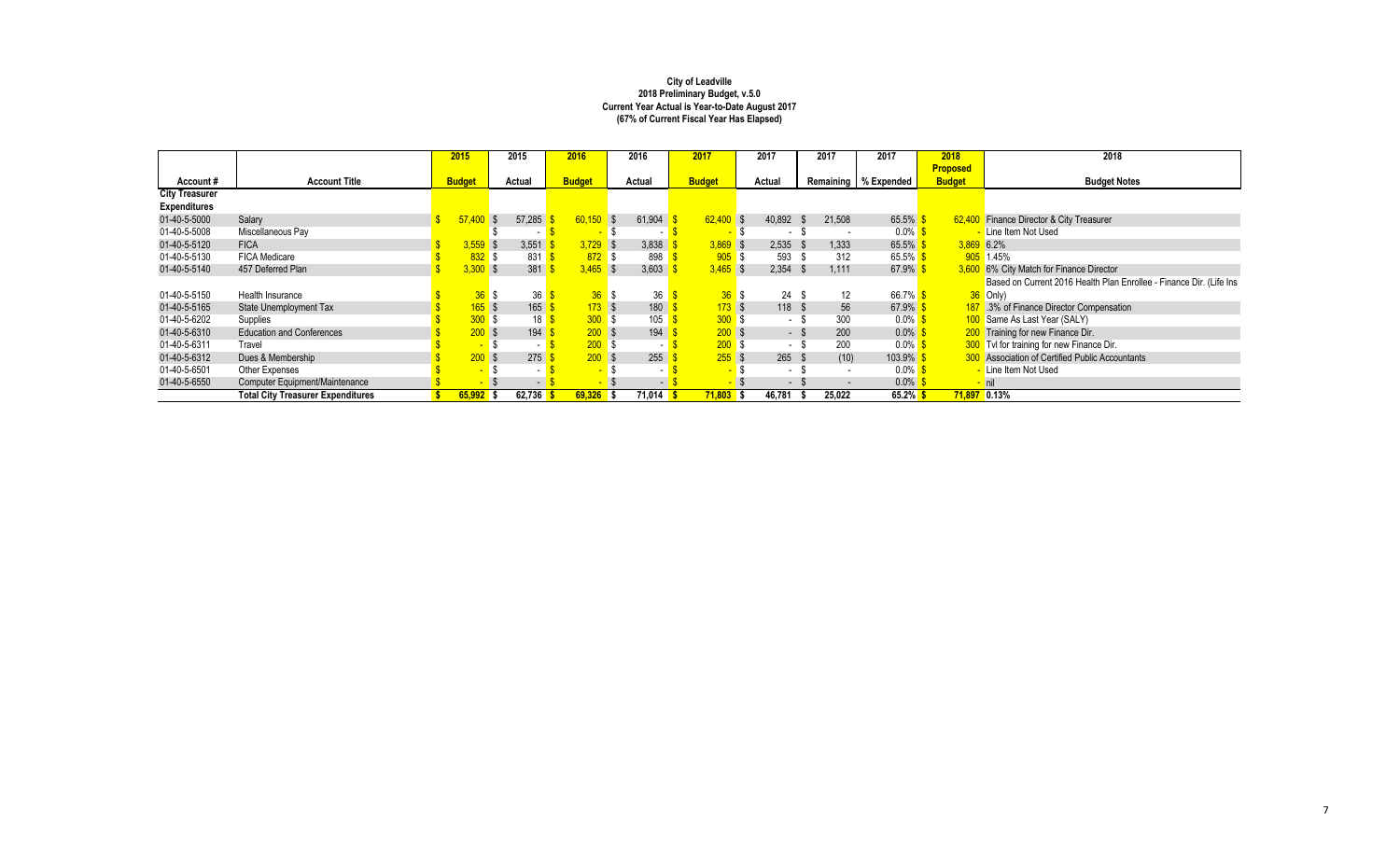|                                         |                                                   | 2015               |               | 2015                                 | 2016          |              | 2016                                     | 2017                     |                   | 2017       | 2017                | 2017                   | 2018            | 2018                                                                     |
|-----------------------------------------|---------------------------------------------------|--------------------|---------------|--------------------------------------|---------------|--------------|------------------------------------------|--------------------------|-------------------|------------|---------------------|------------------------|-----------------|--------------------------------------------------------------------------|
|                                         |                                                   |                    |               |                                      |               |              |                                          |                          |                   |            |                     |                        | <b>Proposed</b> |                                                                          |
| Account#                                | <b>Account Title</b>                              |                    | <b>Budget</b> | Actual                               | <b>Budget</b> |              | Actual                                   | <b>Budget</b>            |                   | Actual     | Remaining           | % Expended             | <b>Budget</b>   | <b>Budget Notes</b>                                                      |
| <b>City Hall</b><br><b>Expenditures</b> |                                                   |                    |               |                                      |               |              |                                          |                          |                   |            |                     |                        |                 |                                                                          |
|                                         |                                                   |                    |               |                                      |               |              |                                          |                          |                   |            |                     |                        |                 | New Line Item. Previously under Administrative Expenditures for          |
| 01-40-6-5000                            | Salarv                                            |                    |               | \$                                   |               |              | \$                                       | $\sqrt{s}$               | \$                | $-$ \$     |                     | $0.0\%$ \$             |                 | 4,500 90% of Tabor Home Guides (10% CTF)                                 |
| 01-40-6-5120                            | <b>FICA</b>                                       |                    |               |                                      |               |              |                                          |                          |                   |            |                     |                        |                 | 279 6.2%                                                                 |
| 01-40-6-5130                            | <b>FICA Medicare</b>                              |                    |               |                                      |               |              |                                          |                          |                   |            |                     |                        |                 | 65 1.45%                                                                 |
| 01-40-6-6200                            | Reimbursements - Grants                           |                    |               | \$<br>$5.650$ \$                     |               |              | 3.504 $\sqrt{s}$<br>\$                   |                          | - \$              | $4,073$ \$ | (4,073)             | $0.0\%$ \$             |                 | - Line Item not budgeted.                                                |
| 01-40-6-6201                            | <b>Reimbursement Expense</b>                      | \$                 |               | S,<br>$\sim$                         |               |              | 65<br>-\$                                | <sup>\$</sup>            | - \$              | $5,722$ \$ | (5, 722)            | 0.0%                   |                 | - Line Item not budgeted.                                                |
| 01-40-6-6202                            | Supplies                                          | \$                 | $3,500$ \$    | 4,233                                |               | $3,500$ \$   | $4,015$ \$                               | $4,042$ \$               |                   | $3,365$ \$ | 677                 | $83.2\%$ \$            |                 | 5,000 Annualized Projection                                              |
| 01-40-6-6203                            | <b>Merchant Service Fees</b>                      |                    |               | <b>S</b><br>$\overline{a}$           |               |              | $\sqrt{3}$<br>714                        | 9                        | $-$ \$            | 419 \$     | (419)               | $0.0\%$ \$             |                 | 1,000 Merchant Fees for Credit Cards                                     |
| 01-40-6-6204                            | Postage                                           |                    | 825S          | 588                                  |               | $825$ \$     | 530                                      | $\sqrt{s}$<br>517S       |                   | 596 \$     | (79)                | 115.2% $$$             |                 | 900 Annualized Projection                                                |
|                                         |                                                   |                    |               |                                      |               |              |                                          |                          |                   |            |                     |                        |                 | New Line Item, previously under Administrative Expenditures.             |
|                                         |                                                   |                    |               |                                      |               |              |                                          |                          |                   |            |                     |                        |                 | Contract labor for City Hall janitorial services @ \$435/month; and      |
| 01-40-6-6205                            | <b>Operating Expenses</b>                         |                    |               | -\$<br>$\sim$                        |               |              | \$                                       | -S                       | l \$              | $-$ \$     |                     | $0.0\%$ \$             |                 | 6,420 sidewalk snow removal at City Hall $@$ \$1,200.                    |
| 01-40-6-6216                            | <b>Building Maintenance</b>                       | $\mathbf{\hat{s}}$ | $4,569$ \$    | 5,821                                |               | $3,500$ \$   | 7,663                                    | $1,000$ \$<br>-\$        |                   | 10,724     | (9, 724)<br>- \$    | $1072.4\%$ \$          |                 | 5,000 Estimated general maintenance and repairs of City Hall             |
|                                         |                                                   |                    |               |                                      |               |              |                                          |                          |                   |            |                     |                        |                 | Estimated - URA, Annexation and Half Moon Property possible              |
| 01-40-6-6301                            | Professional Services - Legal                     | $\mathbf{s}$       | $60,000$ \$   | 65,260                               |               | $70,000$ \$  | $55,690$ \$                              | $55,000$ \$              |                   | 52,709 \$  | 2,291               | 95.8% S                |                 | 55,000 legal issues.                                                     |
| 01-40-6-6302                            | Professional Services - Audit                     |                    | $15,550$ \$   | 19,625                               |               | $19,340$ \$  | $19,655$ \$                              | $19,340$ \$              |                   | 9.800 S    | 9.540               | 50.7% \$               |                 | 19,800 Projection based on 2016 Actual.                                  |
| 01-40-6-6303                            | Professional Services - Other                     | $\mathbf{\hat{s}}$ |               | 395<br>l \$                          |               |              | IS.<br>681 <b>S</b>                      |                          | <mark>-</mark> \$ | $-$ \$     | $\sim$              | 0.0%                   |                 | Non-budgeted line item                                                   |
| 01-40-6-6304                            | <b>Codification of Municipal Code</b>             | Ś                  | $3,000$ \$    | 2,111                                |               | $3,000$ \$   |                                          | $3,000$ \$               |                   | 1,864 \$   | 1,136               | 62.1%                  |                 | 3,000 SALY - Codified at end of year.                                    |
|                                         |                                                   |                    |               |                                      |               |              |                                          |                          |                   |            |                     |                        |                 |                                                                          |
|                                         |                                                   |                    |               |                                      |               |              |                                          |                          |                   |            |                     |                        |                 | Per MOU/IGA between City and County, dated 5/13/2009, Annual             |
|                                         |                                                   |                    |               |                                      |               |              |                                          |                          |                   |            |                     |                        |                 | Administrative Fee for providing City's share of the sales taxes         |
|                                         | Treasurers Fees (Administrative Fees for Property |                    |               |                                      |               |              |                                          |                          |                   |            |                     |                        |                 | (\$9,000); and per State Statutes, 2% of Property Taxes as               |
| 01-40-6-6306                            | Tax and Sales Tax)                                | $\mathbf{s}$       | $16.289$ \$   | 15,525                               |               | $16,277$ \$  | 16,686                                   | $16,526$ \$<br><b>IS</b> |                   | 12.478 \$  | 4,049               | 75.5% \$               |                 | 16,997 Administrative Fee for processing City's share of Property Taxes. |
|                                         |                                                   |                    |               |                                      |               |              |                                          |                          |                   |            |                     |                        |                 | SALY - many renewals are end of year; (CML - \$1,767, DCI -              |
| 01-40-6-6312                            | Dues & Membership                                 |                    | $3,050$ \$    | 2,624                                |               | $2,500$ \$   | 2,357                                    | $2,600$ \$               |                   | 508        | 2,092<br>- \$       | 19.5% \$               |                 | $3,000$ \$400).                                                          |
| 01-40-6-6314                            | <b>Tabor Opera House Acquisition</b>              | Ŝ                  |               | \$<br>$\sim$                         |               | $600,000$ \$ | 600.866                                  |                          | - \$              | $-$ \$     | $\sim$              | $0.0\%$ \$             |                 | Line Item Not Used                                                       |
| 01-40-6-6330                            | Telephone                                         | Ŝ                  | 3.500S        | 4,117                                |               | $3,500$ \$   | 5,640                                    | $4,000$ \$               |                   | $3,566$ \$ | 434                 | 89.1% \$               |                 | 5.400 Annualized                                                         |
| 01-40-6-6340                            | Utilities                                         | \$                 | $15,000$ \$   | 15,390                               |               | $15,000$ \$  | 15,009                                   | $15,600$ \$              |                   | 10,379 \$  | 5,221               | 66.5% \$               | 15,600 SALY     |                                                                          |
| 01-40-6-6341                            | <b>Street Lighting</b>                            | $\mathbf{\hat{s}}$ | $31.000$ \$   | 37.286                               |               | 35,000S      | 37,010                                   | $35,000$ \$              |                   | 23,318 \$  | 11.682              | 66.6% \$               | 35,000 SALY     |                                                                          |
| 01-40-6-6501                            | Other Expenses                                    | $\mathbf{\hat{s}}$ | 500S          | 1.207                                |               | 500S         | $7.836$ \$                               | $1,500$ \$               |                   | $3.626$ \$ | (2, 126)            | $241.7\%$ \$           | 1.500 SALY      |                                                                          |
| 01-40-6-6503                            | <b>Tabor Grand Expense</b>                        | \$                 |               | -\$<br>$\overline{\phantom{a}}$      |               |              | \$                                       | $-$ \$                   | $-$ \$            | $-$ \$     |                     | $0.0\%$ \$             |                 | Line Item Not Used                                                       |
| 01-40-6-6504                            | <b>Tabor Home Expenses</b>                        | $\hat{\mathbf{s}}$ | 4.500S        | 3.869                                |               | $4.100$ \$   | $4,470$ $\sqrt{\frac{6}{5}}$             | $4.200$ \$               |                   | $3.404$ \$ | 796                 | $81.0\%$ \$            | 4.200 SALY      |                                                                          |
| 01-40-6-6505                            | Tabor Opera House (TOH) - Other Expenses          |                    |               | <b>S</b><br>$\overline{\phantom{a}}$ |               |              | <b>S</b><br>$23,955$ \$                  |                          | - \$              | $6.514$ \$ | (6, 514)            | $0.0\%$ \$             |                 | - Line Item Not Used                                                     |
| 01-40-6-6506                            | TOH - WMD Bluegrass Bank                          |                    |               | l\$<br>$\sim$                        |               |              | IS.<br>1,700 $\frac{\text{S}}{\text{S}}$ |                          | - \$              | $-$ \$     | $\sim$              | $0.0\%$ \$             |                 | - Line Item Not Used                                                     |
| 01-40-6-6507                            | <b>TOH - Hazel Miller Bank</b>                    |                    |               | - \$<br>$\sim$                       |               |              | $\overline{\mathbf{s}}$<br>$2.137$ \$    |                          | - \$              | $-$ \$     | $\sim$              | $0.0\%$ \$             |                 | - Line Item Not Used                                                     |
| 01-40-6-6508                            | TOH - King Cardinal                               |                    |               | \$<br>$\sim$                         |               |              | l \$<br>$1.470$ \$                       |                          | l \$<br>a.        | $-$ \$     | $\sim$              | $0.0\%$ \$             |                 | - Line Item Not Used                                                     |
| 01-40-6-6509                            | TOH - Chris Daniels and Kings                     |                    |               | $\mathsf{\$}$<br>$\sim$              |               |              | $\mathsf{\$}$<br>3,244                   |                          | <b>S</b>          | $-5$       | $\sim$              | $0.0\%$                |                 | - Line Item Not Used                                                     |
| 01-40-6-6510                            | <b>Building Inspection</b>                        | \$                 | $49,173$ \$   | 34,638                               |               | 33,750       | IS.<br>31,183                            | $67,010$ \$<br>-S        |                   | 71.119 \$  | (4, 109)            | 106.1% <mark>\$</mark> |                 | 56,250 Based on 75% of Building Inspection Revenues                      |
|                                         |                                                   |                    |               |                                      |               |              |                                          |                          |                   |            |                     |                        |                 | \$1,000 for GOL! Wayfinding; \$5,000 for continued planning and          |
| 01-40-6-6515                            | Planning & Zoning                                 | $\mathbf{\hat{s}}$ | 4.000         | 1,466<br><b>S</b>                    |               | 10,000       | $\sqrt{3}$<br>5,802                      | $4,000$ \$               |                   | 2,476      | 1,525<br>- \$       | 61.9%                  |                 | 6,000 zoning muni code revisions and training.                           |
|                                         |                                                   |                    |               |                                      |               |              |                                          |                          |                   |            |                     |                        |                 | Estimated, based on actual CIRSA 2018 Rates (City Allocation -           |
| 01-40-6-6520                            | Insurance                                         |                    | $80,000$ \$   | 66,415                               |               | $93,124$ \$  | 98,008                                   | $115,426$ \$             |                   | 133,661 \$ | (18, 235)           | $115.8\%$ \$           |                 | 116,859 \$63,805); and Pinnacol Rates TBD (Presently \$62,500)           |
| 01-40-6-6525                            | <b>Economic Development</b>                       |                    | $1,494$ \$    | 1,475                                |               | $5,400$ \$   | 5,400                                    | $3,900$ \$<br>9.         |                   | 3,473      | $\mathbf{s}$<br>427 | 89.1% \$               |                 | Line Item removed to Line Item 01-40-6-6905.                             |
| 01-40-6-6526                            | <b>Historic Preservation Commission</b>           | $\mathbf{\hat{s}}$ | $4,000$ \$    | $3,617$ \$                           |               | $8,000$ \$   | 6,808                                    | $4,000$ \$<br>-S         |                   | $1,342$ \$ | 2,658               | $33.5\%$ \$            |                 | 4,000 Includes matching grants and other expenditures                    |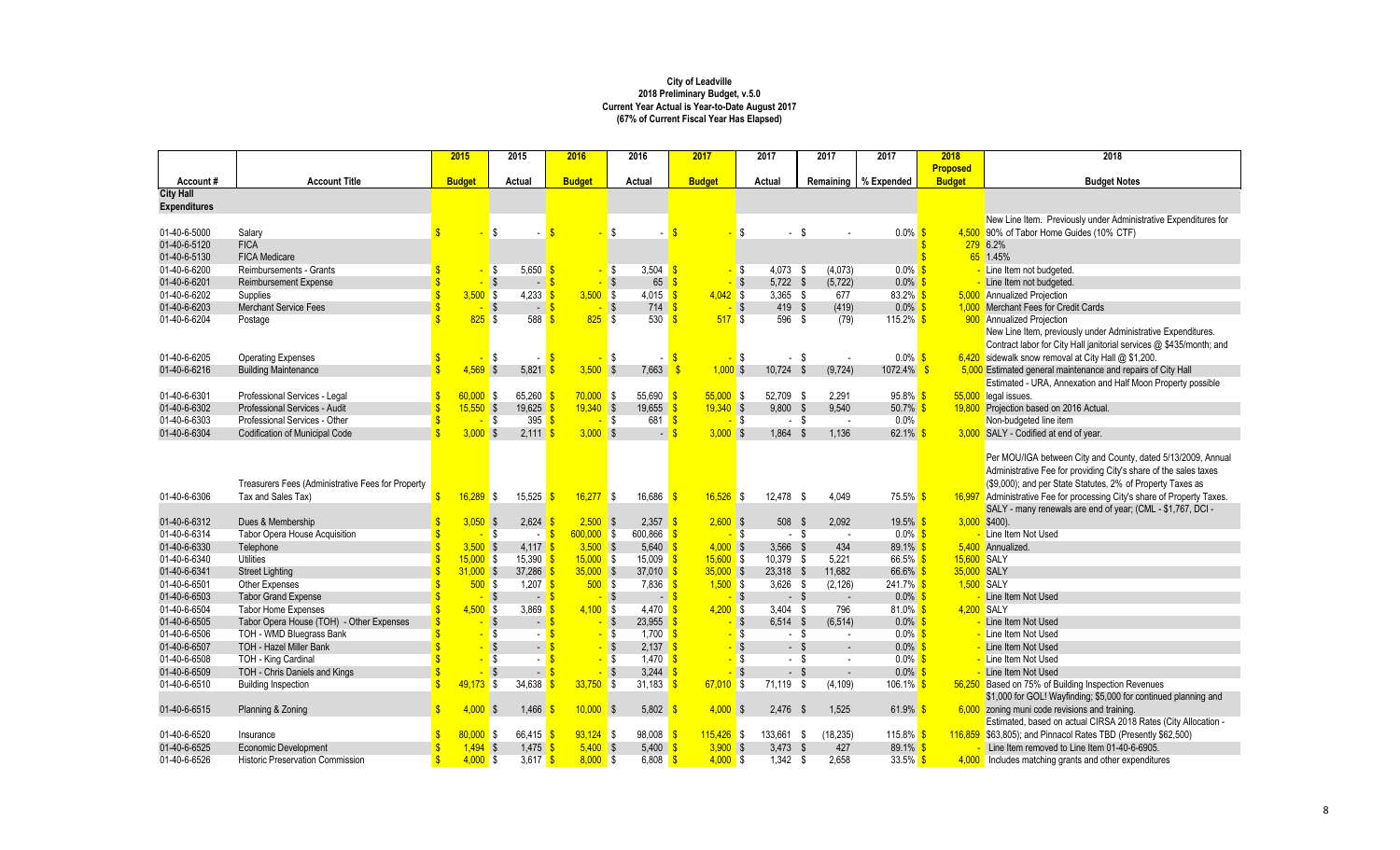|              |                                                  | 2015                                 |                    | 2015    | 2016              |            | 2016            | 2017          |      | 2017        |        | 2017    | 2017                   | 2018                | 2018                                                                                                                                                                                         |
|--------------|--------------------------------------------------|--------------------------------------|--------------------|---------|-------------------|------------|-----------------|---------------|------|-------------|--------|---------|------------------------|---------------------|----------------------------------------------------------------------------------------------------------------------------------------------------------------------------------------------|
|              |                                                  |                                      |                    |         |                   |            |                 |               |      |             |        |         |                        | <b>Proposed</b>     |                                                                                                                                                                                              |
| Account#     | <b>Account Title</b>                             | <b>Budget</b>                        |                    | Actual  | <b>Budget</b>     |            | Actual          | <b>Budget</b> |      | Actual      |        |         | Remaining   % Expended | <b>Budget</b>       | <b>Budget Notes</b>                                                                                                                                                                          |
| 01-40-6-6530 | Donations                                        |                                      |                    | 25      |                   |            | 310             |               |      |             |        |         | $0.0\%$                |                     | Line Item Not Used                                                                                                                                                                           |
| 01-40-6-6531 | Transfers to other funds                         | 302,761                              | -\$                | 302,761 | 317,609           |            | l \$<br>317,607 | 340,491       | l S  | 226,994     | .ზ     | 113,497 | 66.7%                  |                     | 349,370 City transfers to Fire Fund                                                                                                                                                          |
| 01-40-6-6550 | Computer Equipment/Maintenance                   |                                      | <b>S</b>           | 27,605  | $13,530$ \$       |            | 18,672          | $20,184$ \$   |      | $14,447$ \$ |        | 5.737   | $71.6\%$ \$            | 20.184              | Caselle Annual Support Fee (\$8,544); Peak Performance Contract<br>$($ \$32,700) - Allocated across Departments (CH - \$11,640)                                                              |
|              |                                                  |                                      |                    |         |                   |            |                 |               |      |             |        |         |                        |                     |                                                                                                                                                                                              |
| 01-40-6-6551 | <b>Computer Software</b>                         | $2.640$ \$                           |                    | 525     | .500 <sub>1</sub> | l S        | 5,266           |               | S    | 4,013       | - \$   | (4,013) | $0.0\%$                |                     | 2,400 Annual Renewal of Google G-Suite Networking per IT (\$2,400)                                                                                                                           |
| 01-40-6-6561 | <b>State Grant Expenses</b>                      |                                      |                    | $\sim$  |                   |            | 51              |               | - \$ |             | $-$ \$ |         | $0.0\%$ \$             |                     | Non-budgeted line item                                                                                                                                                                       |
| 01-40-6-6901 | <b>Office Equipment Expenditures</b>             |                                      |                    | $\sim$  |                   |            |                 | $\sim$        | l \$ |             | - \$   | $\sim$  | $0.0\%$                |                     | <mark>- nil</mark>                                                                                                                                                                           |
| 01-40-6-6905 | <b>Operating Contingency</b>                     | $18.650$ \$                          |                    | 3,201   | $132.312$ \$      |            | 665             | $30,203$ \$   |      | $20,000$ \$ |        | 10.203  | 66.2%                  | 46.694              | Requests for funding: Advocates (\$2,500), Bright Star Learning Ctr<br>(\$0.00??), Visitor Ctr/Chamber (\$3,000), Senior Center (\$5,000),<br>EDC (\$3,800), Main Street Programs (\$2,000). |
| 01-40-6-7001 | Xerox                                            | 4.300                                | $\mathbf{\hat{s}}$ | 5,291   |                   | $5,000$ \$ | 5,601           | $5,000$ \$    |      | 3.921       | - \$   | 1,079   | 78.4% \$               |                     | 6,000 Anualized Projection                                                                                                                                                                   |
| 01-40-6-8819 | <b>Climax Investment Fund Grant Expenditures</b> |                                      |                    | $\sim$  |                   |            | 19,230          |               |      | - \$        |        |         | $0.0\%$ \$             |                     | Line Item Not Used                                                                                                                                                                           |
| 01-40-6-9000 | Capital Purchase                                 | 245,000                              | l \$               | 167.012 |                   |            | $\sim$          |               | - \$ | 5,890       |        | (5,890) | $0.0\%$ S              |                     | $-$ TBD                                                                                                                                                                                      |
|              | <b>Total City Hall Expenditures</b>              | $895,535$ \$                         |                    | 797,732 | .397.267          |            | 329,501.        | 752,540       |      | 640,400     |        | 112,140 | 85.1%                  | <b>790,419 5.0%</b> |                                                                                                                                                                                              |
|              |                                                  |                                      |                    |         |                   |            |                 |               |      |             |        |         |                        |                     |                                                                                                                                                                                              |
|              | <b>Total General Operating Expenditures</b>      | $\frac{1}{2}$ 1,123,517 \$ 1,014,888 |                    |         | .642.939          |            | 1.574.840       | 1,005,698     |      | 804,053     |        | 201,646 | <b>79.9%</b>           | 089,444 8.33%       |                                                                                                                                                                                              |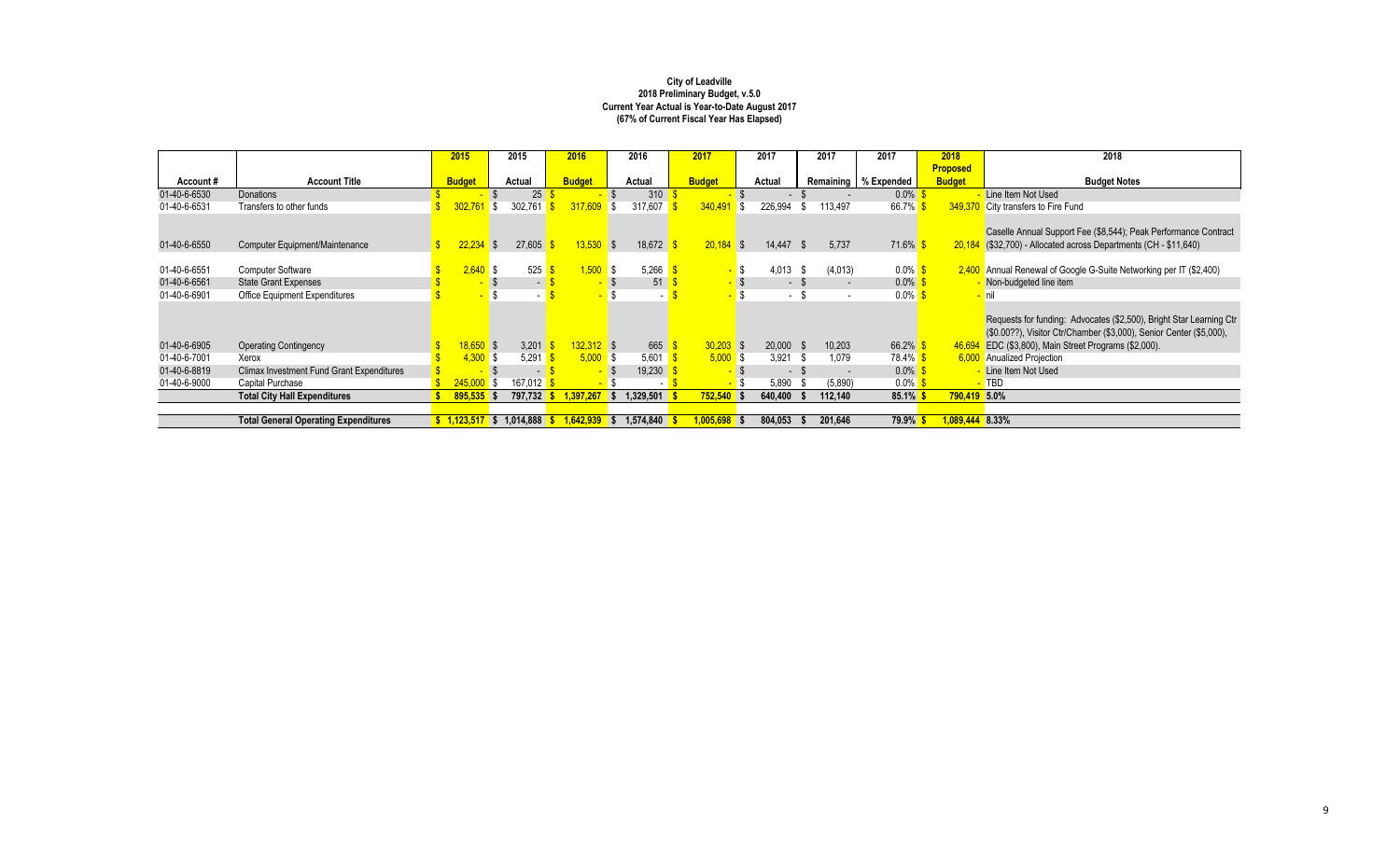|                                |                                            | 2015                              | 2015                                | 2016                    | 2016                         | 2017          |                         | 2017       | 2017                | 2017              | 2018            | 2018                                                                         |
|--------------------------------|--------------------------------------------|-----------------------------------|-------------------------------------|-------------------------|------------------------------|---------------|-------------------------|------------|---------------------|-------------------|-----------------|------------------------------------------------------------------------------|
|                                |                                            |                                   |                                     |                         |                              |               |                         |            |                     |                   | <b>Proposed</b> |                                                                              |
| Account#<br><b>Police Dept</b> | <b>Account Title</b>                       | <b>Budget</b>                     | Actual                              | <b>Budget</b>           | Actual                       | <b>Budget</b> |                         | Actual     | Remaining           | % Expended        | <b>Budget</b>   | <b>Budget Notes</b>                                                          |
| <b>Expenditures</b>            |                                            |                                   |                                     |                         |                              |               |                         |            |                     |                   |                 |                                                                              |
|                                |                                            |                                   |                                     |                         |                              |               |                         |            |                     |                   |                 | Includes Chief of Police, Police Lieutenant (70%), 6 full-time Police        |
| 01-60-0-5000                   | Salary                                     | $305,136$ \$                      | 304,572                             | 361,540                 | \$<br>356,495                | $375,100$ \$  |                         | 245,141 \$ | 129,959             | 65.4%             |                 | 404,540 Officers, and 90 % of 1-Administrative Staff.                        |
| 01-60-0-5001                   | Police Bonus                               |                                   | \$<br>$\sim$                        |                         | <b>S</b>                     | 8.500         | l \$                    | 5,870      | $\sqrt{3}$<br>2,630 | 69.1% \$          |                 | Police Bonus for 2018                                                        |
|                                |                                            |                                   |                                     |                         |                              |               |                         |            |                     |                   |                 | Estimated; includes 2- part-time Code Enforcement Officers and 2-            |
| 01-60-0-5003                   | Part-Time Wages                            |                                   | \$                                  |                         | l\$                          |               | \$                      | - \$       |                     | $0.0\%$           |                 | 34.060 Part-Time Officers.                                                   |
| 01-60-0-5004                   | <b>Contract Services</b>                   |                                   | $\mathbb{S}$<br>1.078               |                         | $\mathbf{s}$<br>4,850        |               | $\mathbf{\hat{s}}$      | $-$ \$     |                     | $0.0\%$           |                 | Line Item no longer used.                                                    |
|                                |                                            |                                   |                                     |                         |                              |               |                         |            |                     |                   |                 | Projection for 2018; overtime has exceeded budget in prior years             |
| 01-60-0-5007                   | Overtime                                   | 32.000 S                          | 42,836                              | $31,500$ \$             | 45,762                       | $35,000$ \$   |                         | 27,360 \$  | 7,640               | 78.2%             |                 | 35,000 primarily due to personnel shortages and turnover.                    |
|                                |                                            |                                   |                                     |                         |                              |               |                         |            |                     |                   |                 | Non-budgeted line item; 2016 Actual is for supplemental pay for              |
|                                |                                            |                                   |                                     |                         |                              |               |                         |            |                     |                   |                 | Acting Police Chief; 2017 Actual is termination payout for Sergeant          |
| 01-60-0-5008                   | Miscellaneous Wages                        |                                   | 731<br>\$                           | £.                      | $4,633$ \$<br>- \$           |               | -\$                     | 16.225     | (16, 225)<br>- \$   | $0.0\%$ \$        |                 | Dawe.                                                                        |
|                                |                                            |                                   |                                     |                         |                              |               |                         |            |                     |                   |                 | Non-budgeted line item; City Personnel Policy permits only 40                |
|                                |                                            |                                   |                                     |                         |                              |               |                         |            |                     |                   |                 | hours accumulation. Payout will normally only occur at employee              |
| 01-60-0-5009                   | Comp Time Used                             |                                   | \$                                  |                         | S,<br>$\sim$                 |               | \$                      | - \$       |                     | $0.0\%$ \$        |                 | termination.                                                                 |
| 01-60-0-5010                   | <b>Holiday Pay</b>                         | $\hat{\mathbf{r}}$<br>$20.000$ \$ | 11,710                              | $10,428$ \$<br><b>S</b> | 8,404                        |               | $\mathbf{\hat{s}}$      | $-$ \$     |                     | $0.0\%$           |                 | Non-budgeted line item for Police Department.                                |
|                                |                                            |                                   |                                     |                         |                              |               |                         |            |                     |                   |                 | Non-budgeted line item; Accrued PTO payout will normally only                |
| 01-60-0-5015                   | PTO Payout                                 |                                   | \$<br>2,684                         |                         | 3,799<br>IS.                 |               | l \$                    | 7,448 \$   | (7, 448)            | $0.0\%$ \$        |                 | - occur at employee termination.                                             |
| 01-60-0-5016                   | FTO Pay                                    | 500S                              | 1,228                               | 500S                    | 765                          |               | $\sqrt[6]{2}$           | $-$ \$     |                     | $0.0\%$           |                 | Line Item no longer used.                                                    |
| 01-60-0-5031                   | Out of Position Pay                        |                                   | $\mathbb{S}$<br>$7,738$ \$          |                         | <b>S</b><br>$\sim$           |               | $\overline{\mathbf{s}}$ | $-$ \$     |                     | $0.0\%$ \$        |                 | - Line item not used.                                                        |
|                                |                                            |                                   |                                     |                         |                              |               |                         |            |                     |                   |                 | 6.2% of administrative staff, part-time and Reserve Officer                  |
| 01-60-0-5120                   | <b>FICA</b>                                | $4,958$ \$                        | 2,994                               | $4,292$ \$              | $4,450$ \$                   | $2,790$ \$    |                         | $2,537$ \$ | 253                 | 90.9%             |                 | 4,429 compensation (includes bonus).                                         |
| 01-60-0-5130                   | <b>FICA Medicare</b>                       | $5.186$ \$                        | $5.352$ \$                          | $5.858$ \$              | $5.880$ $\sqrt{\frac{6}{5}}$ | $6.070$ \$    |                         | $4.236$ \$ | 1.834               | $69.8\%$ \$       |                 | 6,867 1.45% of all compensation (includes bonus).                            |
|                                |                                            |                                   |                                     |                         |                              |               |                         |            |                     |                   |                 | Based on actual employee coverage as of August 2017 @ 5%                     |
| 01-60-0-5140                   | 457 Deferred Plan                          | $14.845$ \$                       | 4,507                               | $4,725$ \$              | 2,868                        | $2.940$ \$    |                         | $4,010$ \$ | (1,070)             | $136.4\%$ \$      |                 | 6.070 match                                                                  |
| 01-60-0-5145                   | Fire and Police Pension                    | $20,968$ \$                       | 20,698                              | $27,127$ \$             | 25,180                       | $27,380$ \$   |                         | 15,948 \$  | 11,432              | 58.2% \$          |                 | 29,471 Includes all full-time officers and Chief @ 8% of Salary              |
|                                |                                            | $25.929$ \$                       |                                     | $32.834$ \$             |                              | $63.255$ \$   |                         | 29.112 \$  | 34.144              |                   |                 | Based on current 2017 health plan enrollees and 3% increase                  |
| 01-60-0-5150<br>01-60-0-5165   | Health Insurance<br>State Unemployment Tax | $1.073$ \$                        | 22,049<br>$1.139$ \$                | $1.212$ \$              | 46,985<br>1.274              | $1.256$ \$    |                         | 906 \$     | 350                 | 46.0%<br>72.2% \$ |                 | 59,207 (1.5% emplee share) over 2017 rates.<br>1,316 .3% of All Compensation |
| 01-60-0-6202                   | Supplies                                   | $5,200$ \$<br>$\mathbf{\hat{s}}$  | $5,623$ \$                          | $5,200$ \$              | 7,562                        | $5,500$ \$    |                         | $4,681$ \$ | 819                 | $85.1\%$ \$       | 3,000           |                                                                              |
| 01-60-0-6204                   | Postage                                    | 300S                              | $63 \,$ $\frac{\text{S}}{\text{S}}$ | 300S                    | 547 <sup>8</sup>             | 400S          |                         | $267$ \$   | 133                 | 66.8% $$$         |                 | 300 SALY with 25% to Municipal Court postage.                                |
|                                |                                            |                                   |                                     |                         |                              |               |                         |            |                     |                   |                 | 3-Police Patrol Vehicles (3rd Year of 4-Year Lease) and 2-Police             |
| 01-60-0-6209                   | Vehicle Lease Payments                     | $24.145$ \$                       | $16.093$ \$                         | $38.916$ \$             | 39.758                       | $37.244$ \$   |                         | 28.187 \$  | 9.058               | $75.7\%$ \$       |                 | 42,280 Patrol Vehicles (2nd Year of 5-Year Lease)                            |
| 01-60-0-6210                   | Vehicle Repairs                            | $5,500$ \$                        | $12,930$ \$                         | $5,500$ \$              | 3,966                        | 3,000S        |                         | $4,723$ \$ | (1,723)             | $157.4\%$ \$      |                 | 2,500 2017 exceeds budget due to additional older vehicle (jeep).            |
| 01-60-0-6211                   | Gas and Oil                                | $\mathbf{R}$<br>14.000 S          | $9.707$ \$                          | $14,000$ \$             | 8.490                        | 9.000S        |                         | $5,827$ \$ | 3,173               | 64.7% \$          |                 | 9,000 SALY                                                                   |
| 01-60-0-6215                   | Equipment Repair & Maintenance             | $5,000$ \$                        | $4,511$ \$                          | $5,000$ \$              | 23,196 <mark>\$</mark>       | $6,000$ \$    |                         | $3,110$ \$ | 2,890               | $51.8\%$ \$       | 3,500           |                                                                              |
| 01-60-0-6310                   | <b>Education &amp; Conferences</b>         | $\ddot{\bm{\zeta}}$<br>$1.000$ \$ | $8.030$ \$                          | $1.000$ \$              | 1.690                        | 2.500S        |                         | $1.828$ \$ | 672                 | $73.1\%$ \$       | 1,500           |                                                                              |
| 01-60-0-6311                   | Travel                                     | 800S                              | $619$ $\sqrt{3}$                    | 800S                    | 5.317 $S$                    | $1,000$ \$    |                         | $1,503$ \$ | (503)               | $150.3\%$ \$      | 500             |                                                                              |
| 01-60-0-6312                   | Dues & Membership                          | $\hat{\mathbf{S}}$<br>$1,500$ \$  | $677$ $\sqrt{\$}$                   | $1,500$ \$              | 1,328                        | $1,500$ \$    |                         | $1,170$ \$ | 330                 | 78.0% \$          | 1,300           |                                                                              |
| 01-60-0-6330                   | Telephone                                  | $6,000$ \$                        | 6,907 $\sqrt{\$}$                   | $6,000$ \$              | 11,720                       | $7,440$ \$    |                         | 7,638 \$   | (198)               | $102.7\%$ \$      |                 | 8.000 Estimated                                                              |
| 01-60-0-6340                   | <b>Utilities</b>                           | 2.800S                            | $2.078$ \$                          | 2.800S                  | $2.172$ \$                   | 3.400S        |                         | $1.367$ \$ | 2.033               | $40.2\%$ \$       |                 | 3.400 SALY                                                                   |
| 01-60-0-6401                   | Uniforms and Equipment                     | $3,000$ \$                        | $8.933$ $\frac{\text{c}}{\text{b}}$ | $3,000$ \$              | 5.444 <b>\$</b>              | $5,000$ \$    |                         | $1.134$ \$ | 3.866               | $22.7\%$ \$       | 3.000           |                                                                              |
| 01-60-0-6403                   | Physicals                                  | $1,500$ \$                        | $1,484$ \$                          | $1,500$ \$              | $712$ $\sqrt{\frac{6}{5}}$   | 500S          |                         | $2,014$ \$ | (1,514)             | 402.8%            |                 | 1,000 Line Item no longer used.                                              |
| 01-60-0-6404                   | <b>Psyche Evaluations</b>                  | $1,500$ \$                        | $1,088$ \$                          | $1,500$ \$              | 1,005                        | 500S          |                         | 975 \$     | (475)               | 195.0% \$         |                 | 700 Line Item no longer used.                                                |
| 01-60-0-6405                   | Polygraphs                                 | $\mathbf{\hat{s}}$<br>$2,000$ \$  | $-$ \$                              | $2,000$ \$              |                              | - S<br>$\sim$ | $\sqrt{s}$              | - \$       |                     | $0.0\%$           |                 | Line Item no longer used.                                                    |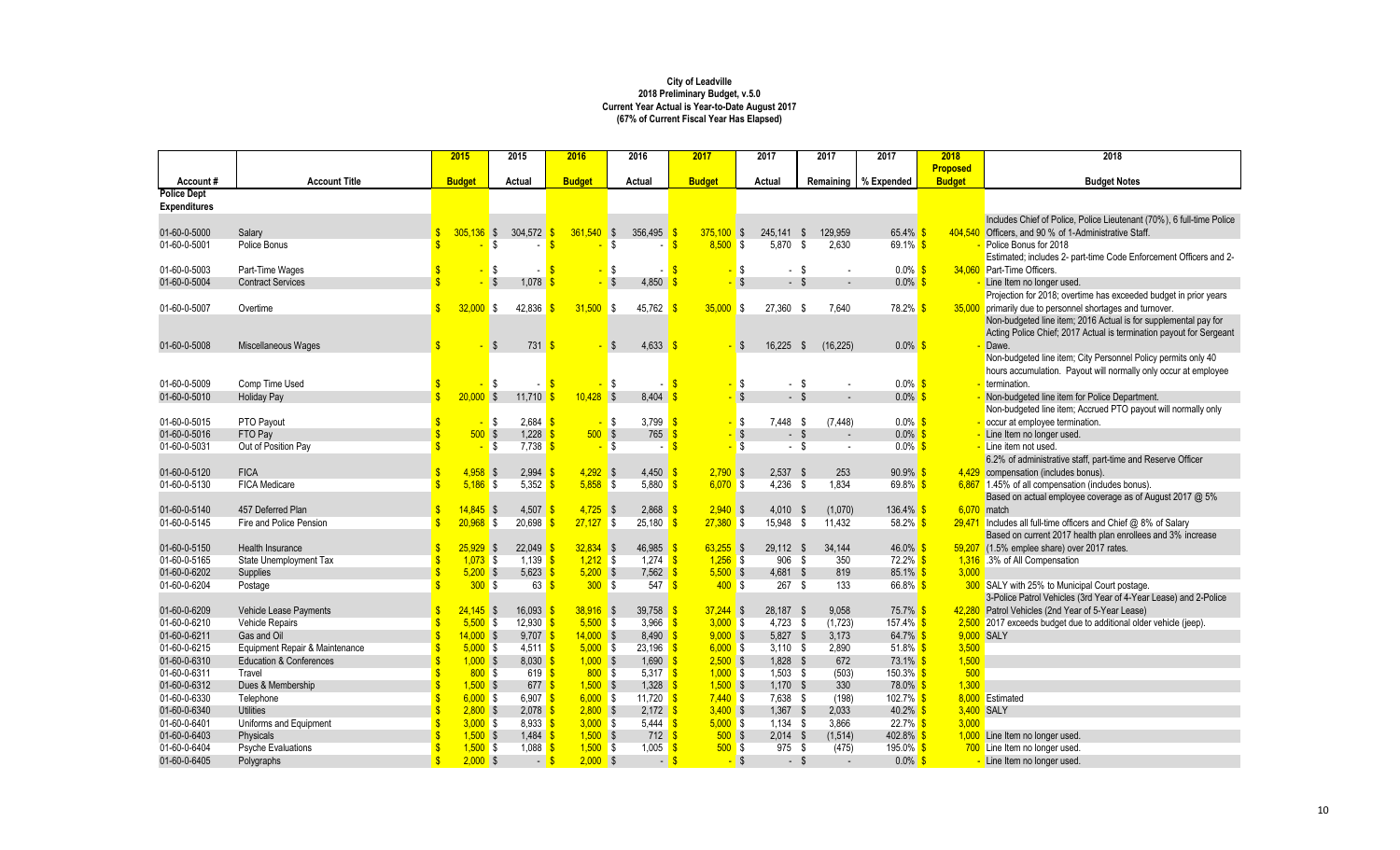|              |                                             | 2015          | 2015       |                          | 2016          |                         | 2016                              | 2017          |              |    | 2017       |           | 2017                     | 2017                   | 2018            | 2018                                                                    |
|--------------|---------------------------------------------|---------------|------------|--------------------------|---------------|-------------------------|-----------------------------------|---------------|--------------|----|------------|-----------|--------------------------|------------------------|-----------------|-------------------------------------------------------------------------|
|              |                                             |               |            |                          |               |                         |                                   |               |              |    |            |           |                          |                        | <b>Proposed</b> |                                                                         |
| Account#     | <b>Account Title</b>                        | <b>Budget</b> | Actual     |                          | <b>Budget</b> |                         | Actual                            | <b>Budget</b> |              |    | Actual     |           |                          | Remaining   % Expended | <b>Budget</b>   | <b>Budget Notes</b>                                                     |
|              |                                             |               |            |                          |               |                         |                                   |               |              |    |            |           |                          |                        |                 | SALY. 2017 Actual expenditures were mainly for unbudgeted               |
| 01-60-0-6501 | Other Expenses                              | 3.000         | l S        | 4,511                    | 3,000         | IS.                     | 8,922                             |               | 1,500        | -S | 4,105      | - \$      | (2,605)                  | $273.6\%$ \$           |                 | 1,500 speed signs.                                                      |
|              |                                             |               |            |                          |               |                         |                                   |               |              |    |            |           |                          |                        |                 |                                                                         |
|              |                                             |               |            |                          |               |                         |                                   |               |              |    |            |           |                          |                        |                 | E-Force Annual Support Fee (\$6,141.63); Peak Performance               |
| 01-60-0-6550 | Computer Equipment/Maintenance              | 2,400         | $\sqrt{3}$ | 3,600                    | $10,332$ \$   |                         | 14,367                            |               | $17.482$ \$  |    | 7,889 \$   |           | 9.593                    | 45.1% \$               |                 | 17,842 Contract \$32,700 - Allocated across Departments (PD - \$11,700) |
| 01-60-0-6551 | <b>Computer Software</b>                    |               |            | $\overline{\phantom{a}}$ |               | -S                      | 800                               |               | 500S         |    | 350 \$     |           | 150                      | $0.0\%$ \$             |                 | 600 Miscellaneous software, includes monthly Adobe Fees of \$50.        |
| 01-60-0-6600 | Surcharge - Training                        | $8,000$ \$    |            | 5,628                    | $5,200$ \$    |                         | 6,618                             |               | $6,000$ \$   |    | 883 \$     |           | 5.117                    | $14.7\%$ \$            | 3,000           |                                                                         |
| 01-60-0-6605 | Lab Analysis                                | $1,000$ \$    |            | 1,135                    | $1,000$ \$    |                         | 230                               |               | 750S         |    | 122S       |           | 628                      | $16.3\%$ \$            | 500             |                                                                         |
| 01-60-0-6610 | Prisoner Upkeep                             | $2,000$ \$    |            | 8,150                    | $2,000$ \$    |                         | 3,940                             |               | $2,000$ \$   |    | 100        | -\$       | 1,900                    | $5.0\%$                | 1,500           |                                                                         |
| 01-60-0-6615 | Towing                                      | 600S          |            | $\sim$                   |               | 600S                    | 1.945                             |               | 600S         |    | 400 \$     |           | 200                      | 66.7%                  | 600             |                                                                         |
| 01-60-0-6620 | <b>Prisoner Transport</b>                   | 200S          |            | $\blacksquare$           | 200           | $\overline{\mathbf{s}}$ | $\sim$                            |               | $200$ \$     |    |            | - \$      | 200                      | $0.0\%$                |                 |                                                                         |
| 01-60-0-6621 | Investigative Expenditures                  | $2,000$ \$    |            | 4.128                    | 2.000 S       |                         | 4,038                             |               | $3,500$ \$   |    | 1,996      | - \$      | 1.504                    | $57.0\%$               | 1.000           |                                                                         |
| 01-60-0-6625 | <b>Crime Prevention</b>                     | 500           | <b>S</b>   | 1,436                    | 500           | $\overline{\mathbf{s}}$ | 2,630                             |               | $2,000$ \$   |    | 2,591      | <b>S</b>  | (591)                    | 129.6% <sup>S</sup>    |                 | Line Item no longer used.                                               |
| 01-60-0-6640 | <b>Bullet Resistant Vests</b>               | $3,000$ \$    |            | 4,865                    | $3,000$ \$    |                         |                                   |               | $1,500$ \$   |    | 908        | - \$      | 592                      | $60.5\%$ \$            | 500             |                                                                         |
| 01-60-0-6641 | <b>Bike Patrol</b>                          | 100S          |            | $\blacksquare$           |               | 100S                    | - 1                               |               |              |    |            | $-$ \$    | $\overline{\phantom{a}}$ | $0.0\%$ \$             |                 | line item not used                                                      |
| 01-60-0-6642 | <b>Tasers</b>                               | $1,500$ \$    |            | $\sim$                   | $1,500$ \$    |                         |                                   |               |              |    |            | - \$      |                          | $0.0\%$ \$             |                 | 1,800 Annual lease payment for 4-tasers.                                |
|              |                                             |               |            |                          |               |                         |                                   |               |              |    |            |           |                          |                        |                 | Includes usage charges for copier (High Country Copiers) @              |
| 01-60-0-6901 | Office Equipment Expenditures               | $1,800$ \$    |            | - 3                      | $1,800$ \$    |                         | 1,555                             |               | $1,000$ \$   |    | $1,286$ \$ |           | (286)                    | $128.6\%$ \$           |                 | $780 - $65/mo.$                                                         |
| 01-60-0-6902 | Small Equipment                             | $1,000$ \$    |            | 992                      | $1,000$ \$    |                         | 3,762 $\frac{\text{S}}{\text{S}}$ |               | $1,000$ \$   |    | 152 \$     |           | 848                      | 15.2% $$$              |                 |                                                                         |
| 01-60-0-6905 | Seizure Fund Expenditures                   |               |            | $\sim$                   | $6,517$ \$    |                         | 6,517                             |               |              |    |            | - \$      | $\overline{\phantom{a}}$ |                        |                 |                                                                         |
| 01-60-0-7001 | Xerox Copier Lease                          |               |            |                          |               |                         | 1,858                             |               | $1,926$ \$   |    | $1,173$ \$ |           | 752                      | $0.0\%$                |                 | 1,926 Xerox Financial Services @ \$160.49/mo.                           |
|              |                                             |               |            |                          |               |                         |                                   |               |              |    |            |           |                          |                        |                 | Place Holder of \$24,850 from proceeds from sale of 2-police            |
|              |                                             |               |            |                          |               |                         |                                   |               |              |    |            |           |                          |                        |                 | vehicles (\$20,000), 3-Ford Crown Victorias (\$1,500), 1-police bullet  |
|              |                                             |               |            |                          |               |                         |                                   |               |              |    |            |           |                          |                        |                 | resistant vest (\$500), and police contract revenues (\$2,850).         |
| 01-60-1-7004 | <b>Police Capital</b>                       |               |            | $-$                      | $77,494$ \$   |                         | $72,982$ \$                       |               |              |    | 18,048     | <b>\$</b> | (18,048)                 | $0.0\%$ \$             |                 | (Applied against 2017 budget line item 7004).                           |
|              | <b>Total Police Department Expenditures</b> | $531,940$ \$  |            | 542,503                  | $685,274$ \$  |                         | 754,416 S                         |               | $645,233$ \$ |    | 463,222    |           | 182,011                  | $71.8\%$ \$            | 692.488 7.3%    |                                                                         |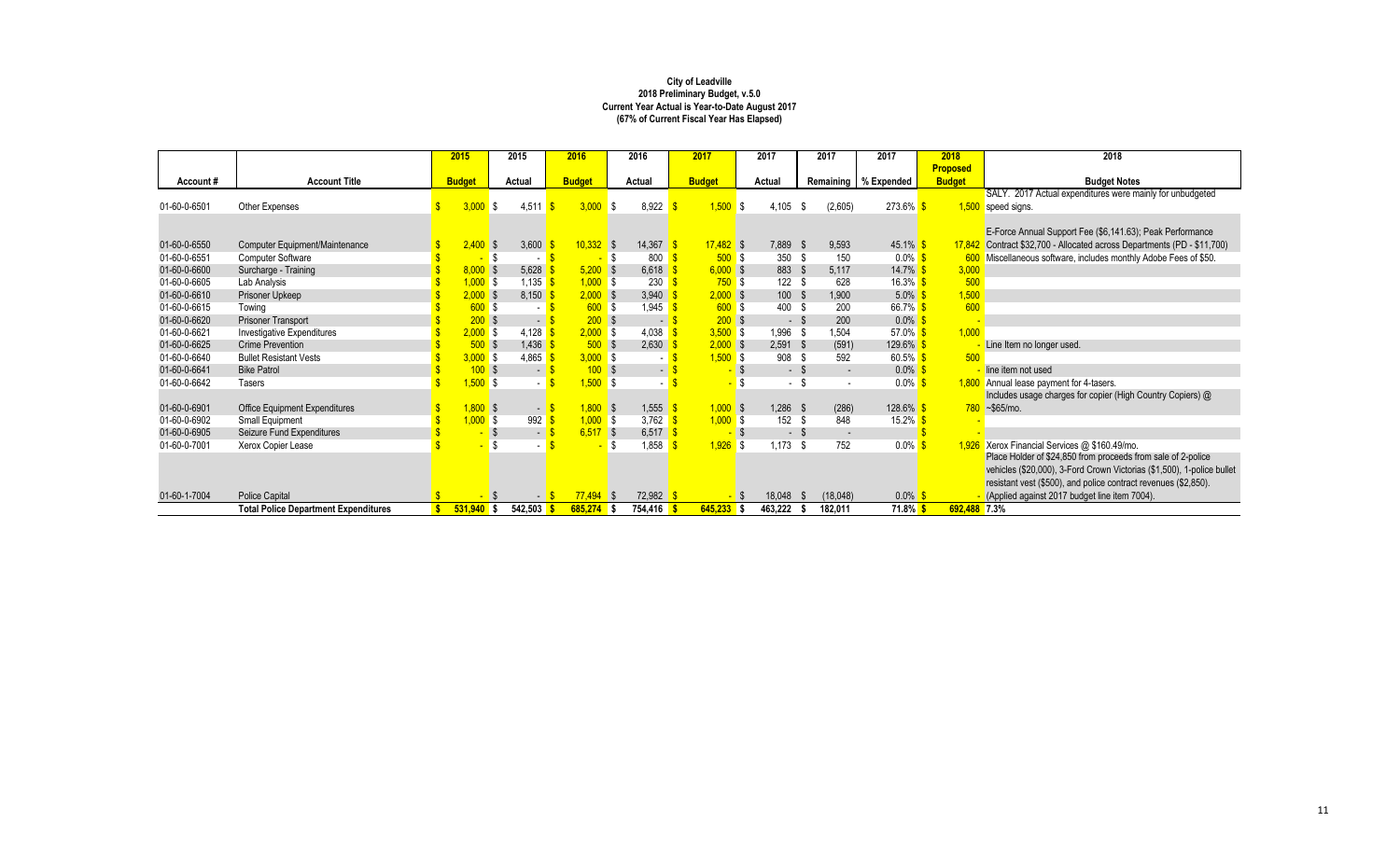|                                |                                             | 2015                              |                    | 2015    | 2016              | 2016     |                                   | 2017          |      | 2017        | 2017         | 2017                   | 2018          | 2018                                                                       |
|--------------------------------|---------------------------------------------|-----------------------------------|--------------------|---------|-------------------|----------|-----------------------------------|---------------|------|-------------|--------------|------------------------|---------------|----------------------------------------------------------------------------|
|                                |                                             |                                   |                    |         |                   |          |                                   |               |      |             |              |                        | Proposed      |                                                                            |
| Account#<br><b>Street Dept</b> | <b>Account Title</b>                        | <b>Budget</b>                     |                    | Actual  | <b>Budget</b>     | Actual   |                                   | <b>Budget</b> |      | Actual      |              | Remaining   % Expended | <b>Budget</b> | <b>Budget Notes</b>                                                        |
| <b>Expenditures</b>            |                                             |                                   |                    |         |                   |          |                                   |               |      |             |              |                        |               |                                                                            |
|                                |                                             |                                   |                    |         |                   |          |                                   |               |      |             |              |                        |               |                                                                            |
|                                |                                             |                                   |                    |         |                   |          |                                   |               |      |             |              |                        |               | Permanent staffing as of 12/31/2017, includes Street Supervisor, 2-        |
| 01-70-0-5000                   | Salary                                      | $201,810$ \$                      |                    | 203,084 | $213,651$ \$      |          | $220,216$ \$                      | $235,455$ \$  |      | 151,240 \$  | 84,215       | $64.2\%$               |               | 260,603 Mechanics, 3-Drivers/Operators and 1-Part-Time Driver/Operator.    |
| 01-70-0-5007                   | Overtime                                    | 5.000S                            |                    | 13,137  | $13.650$ \$       |          | $15,450$ \$                       | $13.650$ \$   |      | 13.064 \$   | 586          | $95.7\%$               |               | 15,000 Projection is based upon previous year's actual figures.            |
|                                |                                             |                                   |                    |         |                   |          |                                   |               |      |             |              |                        |               |                                                                            |
|                                |                                             |                                   |                    |         |                   |          |                                   |               |      |             |              |                        |               | Line Item not used. 2016 Miscellaneous Wages (Actual) was one-             |
| 01-70-0-5008                   | Miscellaneous Wages                         |                                   | \$                 | 138     |                   | l \$     | $5,004$ \$                        |               | l \$ | - \$        |              | $0.0\%$ \$             |               | time payout of bonus to Supervisor and Assistant Supervisor.               |
|                                |                                             |                                   |                    |         |                   |          |                                   |               |      |             |              |                        |               | Non-budgeted line item; City Personnel Policy permits only 40              |
|                                |                                             |                                   |                    |         |                   |          |                                   |               |      |             |              |                        |               | hours accumulation. Payout will normally only occur at employee            |
| 01-70-0-5009                   | Comp Time Street                            |                                   | $\mathbf{\hat{s}}$ | 31      |                   | <b>S</b> | $\blacksquare$                    |               | \$   | $-5$        |              | $0.0\%$ \$             |               | termination.                                                               |
|                                |                                             |                                   |                    |         |                   |          |                                   |               |      |             |              |                        |               | Normally not worked during holidays, unless snow or other                  |
| 01-70-0-5010                   | <b>Holiday Pay</b>                          |                                   | \$                 | 5.847   | $2,625$ \$        |          | 1,589                             | 2.800 S       |      | 786 \$      | 2.014        | $0.0\%$ \$             |               | 2,000 conditions require it.                                               |
|                                |                                             |                                   |                    |         |                   |          |                                   |               |      |             |              |                        |               | Non-budgeted line item; Accrued PTO payout will normally only              |
| 01-70-0-5015                   | PTO Pay                                     |                                   | \$                 | 171S    |                   |          | $3,801$ \$                        |               | Ŝ.   | $2,519$ \$  | (2,519)      | $0.0\%$ \$             |               | occur at employee termination.                                             |
| 01-70-0-5031                   | Out-of-Position Pay                         |                                   | S.                 | 1,520   | $1,000$ \$        |          | 1,827                             | 1,600         | l \$ | 998 \$      | 602          | $0.0\%$                |               | 1,600 Estimated; pay differential for Acting Supervisor                    |
| 01-70-0-5120                   | <b>FICA</b>                                 | $12,822$ \$                       |                    | 13,495  | $14,317$ \$       |          | $14,954$ \$                       | $15,717$ \$   |      | $10.108$ \$ | 5,609        | 64.3%                  |               | 17,087 6.2% of all compensation                                            |
| 01-70-0-5130                   | <b>FICA Medicare</b>                        | 2.999S                            |                    | 3,156   | $458$ \$          |          | 3,497 $\frac{1}{5}$               | $3,676$ \$    |      | $2,364$ \$  | 1,312        | $64.3\%$ \$            |               | 3,996 1.45% of all compensation                                            |
|                                |                                             |                                   |                    |         |                   |          |                                   |               |      |             |              |                        |               | Based on actual employee coverage as of August 2017 @ 6%                   |
| 01-70-0-5140                   | 457 Deferred Plan                           | 15.070                            | - \$               | 6,722   | $6,832$ \$        |          | $7,177$ \$                        | 6.500S        |      | $4,113$ \$  | 2,387        | 63.3%                  |               | $5,430$ match                                                              |
|                                |                                             |                                   |                    |         |                   |          |                                   |               |      |             |              |                        |               | Based on current 2017 health plan enrollees and 3% increase                |
| 01-70-0-5150                   | Health Insurance                            | $27,861$ \$                       |                    | 16,899  | $18,306$ \$       |          | 16,355                            | $12,217$ \$   |      | 14,471 \$   | (2, 254)     | 118.4% \$              |               | 28,905 (1.5% emplee share) over 2017 rates.                                |
| 01-70-0-5165                   | State Unemployment Tax                      |                                   | 620S               | 672     | 693S              |          | $744$ $\sqrt{\frac{6}{5}}$        | $761$ \$      |      | 506 \$      | 255          | 66.5% \$               |               | 782 .3% of All Compensation                                                |
| 01-70-0-6202                   | Supplies                                    | $4,500$ \$                        |                    | 5,485   | $4,500$ \$        |          | 6,198                             | $4,500$ \$    |      | $3,343$ \$  | 1.157        | $74.3\%$ \$            | 4,500         |                                                                            |
|                                |                                             |                                   |                    |         |                   |          |                                   |               |      |             |              |                        |               |                                                                            |
|                                |                                             |                                   |                    |         |                   |          |                                   |               |      |             |              |                        |               | Lease/Purchase payments for Loader (5th year of 7-year lease -             |
| 01-70-0-6209                   | Vehicle Lease Payments                      | $29.869$ \$                       |                    | 26.869  | $26,869$ \$       |          | $26.869$ \$                       | $78,344$ \$   |      | 17.912 \$   | 60,431       | $22.9\%$               |               | 78,344 \$26,869) and for Mack Truck (2nd year of 5-year lease - \$51,475). |
| 01-70-0-6210                   | Vehicle Repairs                             | $30,000$ \$<br>$\mathbf{\hat{s}}$ |                    | 8,331   | $25,000$ \$       |          | 8,421 <b>\$</b>                   | $20,000$ \$   |      | $3,750$ \$  | 16,250       | 18.8% \$               |               | 8,000 Newer fleet of vehicles, less maintenance.                           |
| 01-70-0-6211                   | Gas and Oil                                 | $\mathbf{\hat{s}}$<br>$28.000$ \$ |                    | 19.802  | $23,000$ \$       |          | $16.678$ \$                       | $15,000$ \$   |      | 14.633 \$   | 367          | $97.6\%$               |               | 15,000 SALY. Based average winter usage.                                   |
| 01-70-0-6215                   | Equipment Repair & Maintenance              | $\mathbf{\hat{s}}$<br>$26,000$ \$ |                    | 17,394  | $20,000$ \$       |          | $20,315$ \$                       | $20,000$ \$   |      | 15,918 \$   | 4.082        | 79.6% <sup>S</sup>     |               | 18,000 Anticipate less maintenance due to newer fleet.                     |
| 01-70-0-6216                   | <b>Building Repair &amp; Maintenance</b>    | $\mathbf{\hat{s}}$<br>$3,500$ \$  |                    | 9,058   | $5,000$ \$        |          | $9,281$ \$                        | 8.800S        |      | $7.797$ \$  | 1,003        | 88.6%                  |               | 7,000 Less major repairs; much accomplished in past years.                 |
| 01-70-0-6310                   | <b>Education &amp; Conferences</b>          | $1,500$ \$                        |                    | 1,092   | $2,500$ \$        |          | 1,284 $\frac{\text{S}}{\text{S}}$ | $2,500$ \$    |      | 350 \$      | 2,150        | 14.0% $$$              |               | 2,000 Includes CDOT Traffic Control Class for 2.                           |
| 01-70-0-6311                   | Travel                                      |                                   | 200S               | 401S    | 200S              |          | 895 \$                            | 200S          |      | 271S        | (71)         | $135.7\%$ \$           | 300           |                                                                            |
| 01-70-0-6330                   | Telephone                                   | $1,500$ \$                        |                    | 2,275   | $2,000$ \$        |          | $2,217$ \$                        | $2,000$ \$    |      | $1,264$ \$  | 736          | $63.2\%$ \$            |               | 2.000 SALY                                                                 |
| 01-70-0-6340                   | <b>Utilities</b>                            | $\hat{\mathbf{r}}$<br>$13,000$ \$ |                    | 9,885   | $13,000$ \$       |          | $8,643$ \$                        | $10,600$ \$   |      | 6,869 \$    | 3,731        | 64.8% \$               | 10,600 SALY   |                                                                            |
|                                |                                             |                                   |                    |         |                   |          |                                   |               |      |             |              |                        |               | \$2,000 projection is based on annual maintence of lighting.               |
|                                |                                             |                                   |                    |         |                   |          |                                   |               |      |             |              |                        |               | Continued Street Pole replacements of an estimated \$80k to be             |
| 01-70-0-6341                   | <b>Street Lighting</b><br>Uniform Allowance | 3.000S                            |                    | 7.596   | $13.677$ \$       |          | $13.677$ $\sqrt{\$}$              | 12.000 S      |      | 22.587 \$   | (10, 587)    | $188.2\%$ \$           |               | 2,000 part of a 4-year plan of capital expenditures of \$20k per year.     |
| 01-70-0-6401                   |                                             | $1,000$ \$                        |                    | 706     | 3.000 S           |          | 2,606                             | $4,200$ \$    |      | $1,517$ \$  | 2.683        | $36.1\%$               |               | 4.200 SALY                                                                 |
| 01-70-0-6403                   | Physicals and Tests                         | $\mathbf{s}$<br>$1,700$ \$        |                    | 1,652   | $1,700$ \$        |          | 1,722 $\frac{\text{S}}{\text{S}}$ | $1,700$ \$    |      | 764 \$      | 936          | 44.9% \$               |               | 1,200 Based on stable work force.                                          |
| 01-70-0-6404                   | Safety Equipment                            | $2,200$ \$                        |                    | 804     | $1,000$ \$        |          | $2,968$ \$                        | $1,000$ \$    |      | - \$        | 1,000        | $0.0\%$ \$             |               | 800 Estimated.                                                             |
|                                |                                             |                                   |                    |         |                   |          |                                   |               |      |             |              |                        |               | 2017 Actual expenditures were for employment ads and City Hall             |
| 01-70-0-6501                   | <b>Other Expenses</b>                       |                                   | \$                 | 3,820   | 500S              |          | 38                                | 500S          |      | $2,682$ \$  | (2, 182)     | $0.0\%$ \$             |               | 500 backfill and drain system.                                             |
|                                |                                             |                                   |                    |         |                   |          |                                   |               |      |             |              |                        |               | Peak Performance Contract \$32,700 - Allocated across                      |
| 01-70-0-6550                   | Computer Equipment/Maintenance              | 1.950                             | $\sqrt{3}$         | 1,715   | $2,706$ \$<br>-\$ |          | $2,242$ \$                        | $3,140$ \$    |      | 1,097       | -\$<br>2,043 | 34.9%                  |               | $1,560$ Departments (SD - \$1,560)                                         |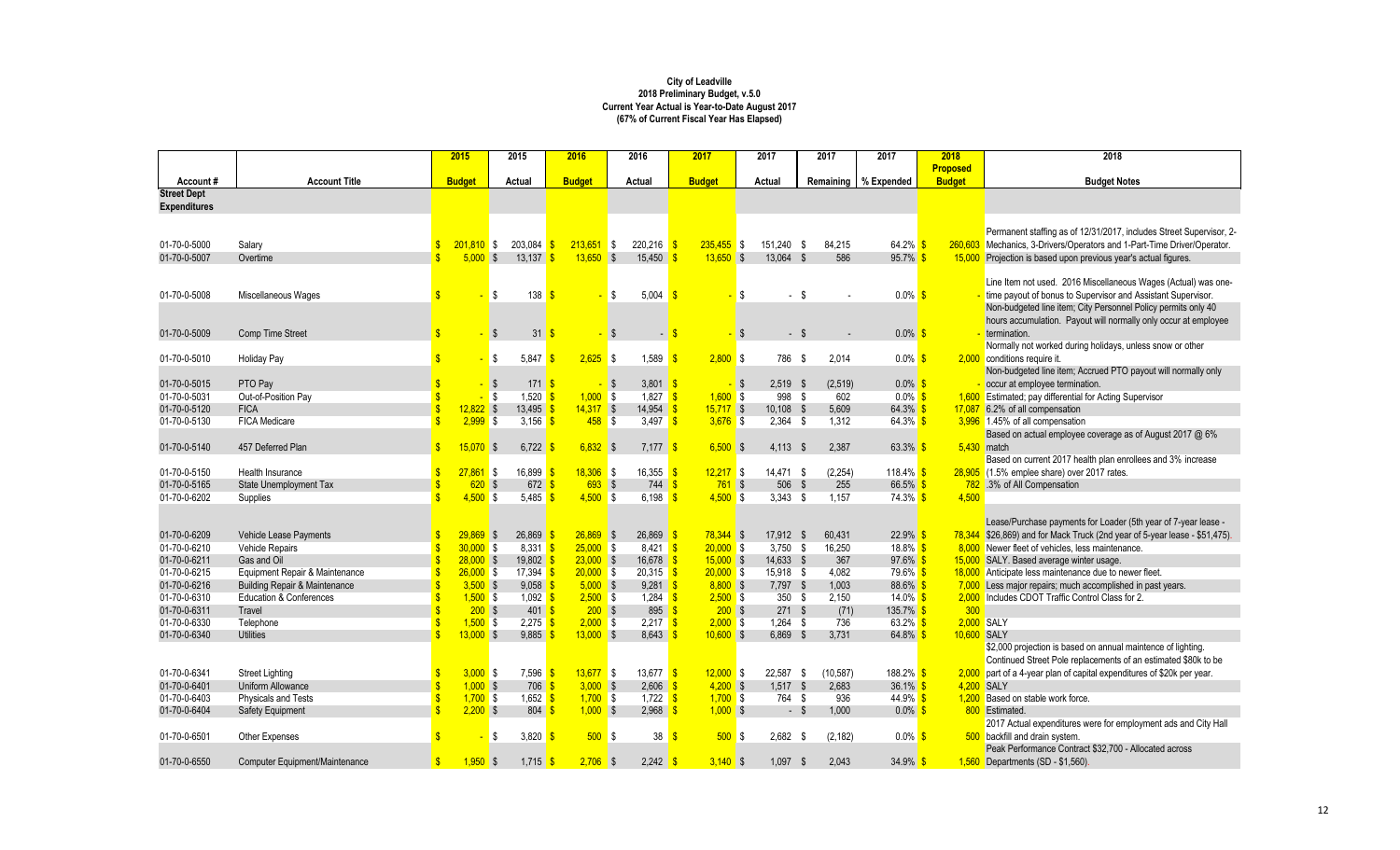|              |                                             | 2015               | 2015    | 2016           |     | 2016    | 2017          |       | 2017       |                         | 2017                     | 2017                   | 2018            | 2018                                                                                                                                                                                                                                                                     |
|--------------|---------------------------------------------|--------------------|---------|----------------|-----|---------|---------------|-------|------------|-------------------------|--------------------------|------------------------|-----------------|--------------------------------------------------------------------------------------------------------------------------------------------------------------------------------------------------------------------------------------------------------------------------|
|              |                                             |                    |         |                |     |         |               |       |            |                         |                          |                        | <b>Proposed</b> |                                                                                                                                                                                                                                                                          |
| Account#     | <b>Account Title</b>                        | <b>Budget</b>      | Actual  | <b>Budget</b>  |     | Actual  | <b>Budget</b> |       | Actual     |                         |                          | Remaining   % Expended | <b>Budget</b>   | <b>Budget Notes</b>                                                                                                                                                                                                                                                      |
| 01-70-0-6800 | <b>Contract Snow Removal</b>                | -                  | 832     |                |     | 945     | $0.000$ \$    |       | 83,980     |                         | (82,980)                 | $0.0\%$ \$             |                 | 1,000 Snow hauling for Ski Jouring.                                                                                                                                                                                                                                      |
| 01-70-0-6901 | <b>Office Equipment Expenditures</b>        | <b>START START</b> | $\sim$  | <b>Part 20</b> |     |         | . .           |       | $\sim$     |                         | $\overline{\phantom{a}}$ | $0.0\%$ \$             |                 |                                                                                                                                                                                                                                                                          |
| 01-70-0-6902 | Small Equipment                             | $3,500$ \$         | 6,621   | $9,500$ \$     |     | 4,525   | $7,019$ \$    |       | 9,557      | - 31                    | (2, 538)                 | $136.2\%$ \$           |                 | 5,500 One-time expenditures in 2017 not required in 2018.                                                                                                                                                                                                                |
| 01-70-0-6910 | Weed Mitigation Expense                     | 250S               | 97      | $5,000$ \$     |     | 1,063   | $2,500$ \$    |       | 699        | $\mathbf{\mathfrak{L}}$ | 1,801                    | $28.0\%$ \$            |                 | 1,500 Based on EOY 2017 projection.                                                                                                                                                                                                                                      |
|              |                                             |                    |         |                |     |         |               |       |            |                         |                          |                        |                 | Place Holder of \$15,200 from proceeds from sale of Street<br>equipment in 2017 (water truck - \$6,700; 1995 F-150 Truck -<br>\$5,000; 1985 F-150 Truck - \$500; 4-Wheeler - \$3,000) to be applied<br>to 2018 Capital Expenditures (Shop window replacements - \$5,000, |
| 01-70-0-7003 | <b>Street Capital</b>                       | $\sim$             | 49,606  | $11.411$ \$    |     | 11.411  |               | $-$ S | 126,475 \$ |                         | (126, 475)               | $0.0\%$ \$             |                 | - Utility Trailer - \$6,000 and Shop Welder - \$4,000)                                                                                                                                                                                                                   |
| 01-70-0-7201 | Pans                                        | 2.500S             | 589     | $1.500$ \$     |     | 3.104   | 3.000 S       |       | $3.576$ \$ |                         | (576)                    | $119.2\%$ \$           |                 | 3.000 SALY                                                                                                                                                                                                                                                               |
| 01-70-0-7210 | <b>Street Signage</b>                       | 3.000              | 2.614   | 3.000 S        |     | 7.048   | 5.000 S       |       | .780       | - \$                    | 3.220                    | $35.6\%$ \$            |                 | 4.000 Estimated.                                                                                                                                                                                                                                                         |
|              |                                             |                    |         |                |     |         |               |       |            |                         |                          |                        |                 | Chains (\$4k), Cutting Edges for Loader (\$5k), Sand (\$4k); Asphalt                                                                                                                                                                                                     |
| 01-70-0-7255 | <b>Materials</b>                            |                    | 10.494  | 1.000 S        |     | 11.797  | 11.000 S      |       | 5.123      | - \$                    | 5,877                    | $46.6\%$ \$            |                 | $15,000$ (\$4k).                                                                                                                                                                                                                                                         |
|              | <b>Total Street Department Expenditures</b> | 434.351            | 452.607 | 457.594        | l s | 454.558 | 506.379       |       | 532.117    |                         | (25.738)                 | $105.1\%$ \$           | 521.407 3.0%    |                                                                                                                                                                                                                                                                          |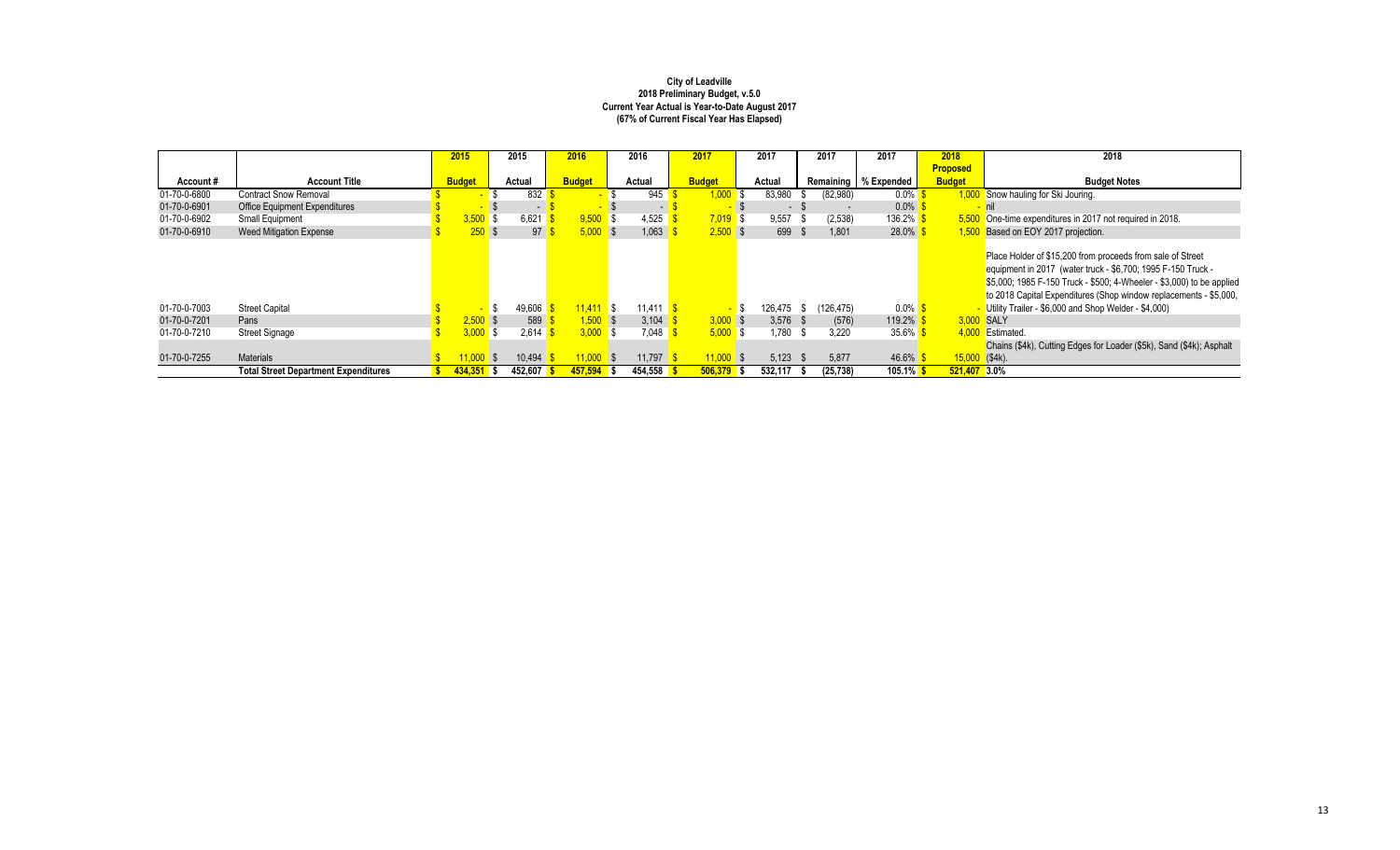|                       |                                          | 2015                                  |                        | 2015             | 2016                                      | 2016                 |                                         | 2017           | 2017                   | 2017          | 2017                              | 2018                         | 2018                                                              |
|-----------------------|------------------------------------------|---------------------------------------|------------------------|------------------|-------------------------------------------|----------------------|-----------------------------------------|----------------|------------------------|---------------|-----------------------------------|------------------------------|-------------------------------------------------------------------|
|                       |                                          |                                       |                        |                  |                                           |                      |                                         |                |                        |               |                                   | <b>Proposed</b>              |                                                                   |
| Account#              | <b>Account Title</b>                     | <b>Budget</b>                         |                        | Actual           | <b>Budget</b>                             | Actual               |                                         | <b>Budget</b>  | Actual                 | Remaining     | % Expended                        | <b>Budget</b>                | <b>Budget Notes</b>                                               |
| <b>Animal Shelter</b> |                                          |                                       |                        |                  |                                           |                      |                                         |                |                        |               |                                   |                              |                                                                   |
| <b>Expenditures</b>   |                                          |                                       |                        |                  |                                           |                      |                                         |                |                        |               |                                   |                              |                                                                   |
|                       |                                          |                                       |                        |                  |                                           |                      |                                         |                |                        |               |                                   |                              | Whittington, Shelter Supervisor (30% Allocated to A/S); one full- |
| 01-80-0-5000          | Salary                                   | $46.957$ \$                           |                        | 47.270           | 49.305                                    | l \$<br>52.876       | - S                                     | $51.960$ \$    | 36.645 \$              | 15.315        | 70.5% <mark>\$</mark>             |                              | 57,722 time hourly employee and one part-time hourly employee.    |
|                       |                                          |                                       |                        |                  |                                           |                      |                                         |                |                        |               |                                   |                              | SALY. Overtime normally taken only during periods of personnel    |
| 01-80-0-5007          | Overtime                                 | $1,500$ \$                            |                        | 2,149            | $2,100$ \$                                | 2,239                | <b>S</b>                                | 2.100S         | $1,030$ \$             | 1.070         | 49.1% $\frac{\text{S}}{\text{S}}$ |                              | 2,100 shortage/turnover.                                          |
| 01-80-0-5008          | Miscellaneous Wages                      |                                       | $\mathbf{\hat{s}}$     | $\overline{a}$   |                                           | $\mathbf{\hat{s}}$   | $102 \quad$ $\frac{\text{S}}{\text{S}}$ | <b>S</b>       | 55 \$                  | (55)          | 0.0%                              |                              | Non-budgeted line item                                            |
|                       |                                          |                                       |                        |                  |                                           |                      |                                         |                |                        |               |                                   |                              | Non-budgeted line item. City Personnel Policy permits only 40     |
|                       |                                          |                                       |                        |                  |                                           |                      |                                         |                |                        |               |                                   |                              | hours accumulation. Payout will normally only occur at employee   |
| 01-80-0-5009          | Comp Time Used                           |                                       | l \$<br>÷              | 299              | -\$                                       | S                    | $\mathbf{s}$                            | - \$           | $-$ \$                 |               | $0.0\%$ \$                        |                              | termination.                                                      |
| 01-80-0-5010          | <b>Holiday Pay</b>                       |                                       | 300S                   | 1.746            | 1.575S                                    | 1,247                |                                         | $1.700$ \$     | 173S                   | 1,527         | 10.2%                             |                              | 1.000 Estimated.                                                  |
|                       |                                          |                                       |                        |                  |                                           |                      |                                         |                |                        |               |                                   |                              | Non-budgeted line item; Accrued PTO payout will normally only     |
| 01-80-0-5015          | PTO Payout                               |                                       | l \$<br>$\blacksquare$ | ÷ I              |                                           | l \$                 | $\mathbf{s}$                            | $\blacksquare$ | \$<br>$-$ \$           | $\sim$        | $0.0\%$ \$                        |                              | occur at employee termination.                                    |
| 01-80-0-5120          | <b>FICA</b>                              | <sup>\$</sup><br>$2.188$ \$           |                        | 2,329            | $2,526$ \$                                |                      | $2,522$ \$                              | $2,676$ \$     | $1.615$ \$             | 1,061         | $60.3\%$ \$                       |                              | 2,776 6.2% (hourly employees only)                                |
| 01-80-0-5130          | FICA - Medicare                          |                                       | $681$ \$               | $722$ \$         | $768$ \$                                  | 792                  | $\mathbf{s}$                            | 809S           | 514 \$                 | 295           | $63.6\%$ \$                       |                              | 882 1.45%                                                         |
|                       |                                          |                                       |                        |                  |                                           |                      |                                         |                |                        |               |                                   |                              | Based on actual employee coverage as of August 2017 @ 6%          |
| 01-80-0-5140          | 457 Deferred Plan                        | $\mathbf{s}$                          | $2,256$ \$             | 583              | $612$ \$                                  | 1,163                |                                         | $2,430$ \$     | $1,274$ \$             | 1,156         | 52.4%                             |                              | $1,920$ match                                                     |
| 01-80-0-5145          | Fire and Police Pension                  |                                       | 933S                   | 933              | 979S                                      |                      | $1,047$ \$                              | $1,008$ \$     | 779 \$                 | 229           | $77.3\%$ \$                       |                              | 1,284 Whittington, Shelter Supervisor only                        |
|                       |                                          |                                       |                        |                  |                                           |                      |                                         |                |                        |               |                                   |                              | Based on current 2017 health plan enrollees and 3% increase       |
| 01-80-0-5150          | Health Insurance                         | \$                                    | $4.044$ \$             | $4,053$ \$       | $4.044$ \$                                |                      | $5,031$ \$                              | $4,750$ \$     | $5,774$ \$             | (1,024)       | $121.6\%$ \$                      |                              | 8,668 (1.5% emplee share) over 2017 rates.                        |
| 01-80-0-5165          | State Unemployment Tax                   | Ŝ                                     | 141S                   | 154              | 159S                                      |                      | 169<br><b>S</b>                         | 167S           | 114S                   | 54            | 68.0% \$                          |                              | 182 .3% of All Compensation                                       |
| 01-80-0-6202          | Supplies                                 | $\mathbf{s}$                          | 1.300S                 | 1,885            | $1.500$ \$                                |                      | $1,587$ \$                              | 1.500S         | $1.150$ \$             | 350           | $76.7\%$ \$                       | 1,750                        |                                                                   |
| 01-80-0-6204          | Postage                                  |                                       | l \$<br>÷              |                  |                                           | IS.                  |                                         | - \$           | 10S                    | (10)          | $0.0\%$ \$                        |                              |                                                                   |
| 01-80-0-6209          | Vehicle Lease Payments                   |                                       | $-$ \$                 | $\sim$ .         | $6.730$ \$                                |                      | <b>S</b><br>$\blacksquare$              | $5,036$ \$     | - \$                   | 5.036         | $0.0\%$ \$                        |                              | Line Item no longer used.                                         |
| 01-80-0-6210          | <b>Vehicle Repairs</b>                   |                                       | l \$                   | $\sim$ 1         |                                           | S                    |                                         | - \$           | 113S                   | (113)         | $0.0\%$ \$                        | 750                          |                                                                   |
| 01-80-0-6211          | Gas and Oil                              |                                       |                        | $\sim$           |                                           | <b>S</b>             | $\blacksquare$                          | - \$           | $-$ \$                 |               | $0.0\%$                           |                              | 500 Estimated from ACORN Stmts; ACORN Card #82-8                  |
| 01-80-0-6216          | <b>Building Maintenance</b>              |                                       | 2.000S                 | $1,835$ \$       | 2.000                                     | 2,142<br>l \$        |                                         | 3.000 S        | 500 \$                 | 2.500         | 16.7% $\frac{\text{S}}{\text{S}}$ |                              | 3,000 SALY                                                        |
| 01-80-0-6310          | <b>Education and Conferences</b>         |                                       | 300S                   | $-5$             |                                           | $\mathbf{\hat{s}}$   | $\blacksquare$                          | 200S           | $-5$                   | 200           | $0.0\%$ \$                        | 750                          |                                                                   |
| 01-80-0-6311          | Travel                                   |                                       | \$                     | 678              | $1,500$ \$                                |                      | 56                                      | 300S           | - \$                   | 300           | $0.0\%$ \$                        | 50 <sup>°</sup>              |                                                                   |
|                       |                                          |                                       |                        |                  |                                           |                      |                                         |                |                        |               |                                   |                              | Annual License Renewal - Animal Care Facility, Department of      |
| 01-80-0-6312          | <b>Memberships</b>                       |                                       | 350S                   | 350 <sup>o</sup> | 350                                       | l \$                 | 350                                     | 350S           | 350 <sup>5</sup>       | $\sim$        | $100.0\%$ \$                      |                              | 350 Agriculture                                                   |
| 01-80-0-6330          | Telephone                                |                                       | 500S                   | 520              | 1.200 S                                   | 956                  | ্ণ                                      | 1.200S         | 710 \$                 | 490           | 59.2% \$                          | 1.100                        |                                                                   |
| 01-80-0-6331          | <b>Internet Animal Shelter</b>           | $\mathbf{s}$                          | 480S                   | $441$ \$         | 480S                                      |                      | $506$ $\frac{\text{S}}{\text{S}}$       | $1,080$ \$     | 343 \$                 | 737           | $31.8\%$ \$                       |                              | 1,080 SALY                                                        |
| 01-80-0-6340          | <b>Utilities</b>                         | <sup>\$</sup>                         | 4.000S                 | 3,820 $\sqrt{s}$ | $4,000$ \$                                |                      | $4,235$ \$                              | $4,000$ \$     | $2,315$ \$             | 1,685         | $57.9\%$ \$                       | 3.750                        |                                                                   |
| 01-80-0-6501          | <b>Other Expenses</b>                    | $\overline{\mathbf{S}}$               | 650S                   | 16               |                                           | \$                   | $48 \overline{\text{S}}$                | $-$ \$         | 55 \$                  | (55)          | $0.0\%$ \$                        |                              |                                                                   |
| 01-80-0-6505          | Animal Expenses                          | <sup>\$</sup>                         | 8.000S                 | 6,864            | 9.000                                     | l \$<br>$13,141$ $S$ |                                         | 9.000 S        | $5.925$ \$             | 3.075         | 65.8% \$                          | 9.500                        |                                                                   |
| 01-80-0-6520          | Insurance                                | $\overline{\mathbf{S}}$<br>$1,700$ \$ |                        | $-$ \$           | $3,500$ \$                                |                      | $-$ \$                                  | $1,700$ \$     | $-$ \$                 | 1,700         | $0.0\%$ \$                        |                              |                                                                   |
|                       |                                          |                                       |                        |                  |                                           |                      |                                         |                |                        |               |                                   |                              | Peak Performance Contract \$32,700 - Allocated across             |
| 01-80-0-6550          | Computer Equipment/Maintenance           | $\mathbf{\hat{s}}$<br>2.300S          |                        | $1,530$ \$       | 3,630                                     | l \$                 | $4,457$ \$                              | $1,596$ \$     | 820 \$                 | 776           | 51.4% $$$                         |                              | 1,596 Departments (AS - \$780); Caselle Support Fee (\$816)       |
| 01-80-0-6901          | <b>Office Equipment Expenditures</b>     | 200<br>\$.                            |                        | 200              |                                           | - \$                 | -S                                      | 300S           | - \$                   | 300           | $0.0\%$ \$                        | 150                          |                                                                   |
|                       | <b>Total Animal Shelter Expenditures</b> | $80,780$ \$<br>$\mathbf{s}$           |                        | 78,376           | 95,958                                    | 94,666<br>l s        |                                         | 96,861<br>l s  | 60,263                 | 36,598<br>- 9 | 62.2%                             | $100,861$ 4.1%               |                                                                   |
|                       |                                          |                                       |                        |                  |                                           |                      |                                         |                |                        |               |                                   |                              |                                                                   |
|                       | <b>Total General Fund Expenditures</b>   |                                       |                        |                  | $$2,170,588$ \$ 2,088,375 \$ 2,881,766 \$ | $2,878,481$ \$       |                                         |                | 2,254,171 \$ 1,859,655 | 394.517       | $82.5\%$ \$                       | 2.404.200 6.7%               |                                                                   |
|                       |                                          |                                       |                        |                  |                                           |                      |                                         |                |                        |               |                                   |                              |                                                                   |
|                       | <b>Net Revenue Over Expenditures</b>     | $$ (245,000)$ \$                      |                        | $315,082$ \$     | $(825,000)$ \$                            | $(37,698)$ \$        |                                         | $(51, 475)$ \$ | (410, 231)             |               |                                   | $\mathbf{s}$<br>$\mathbf{0}$ |                                                                   |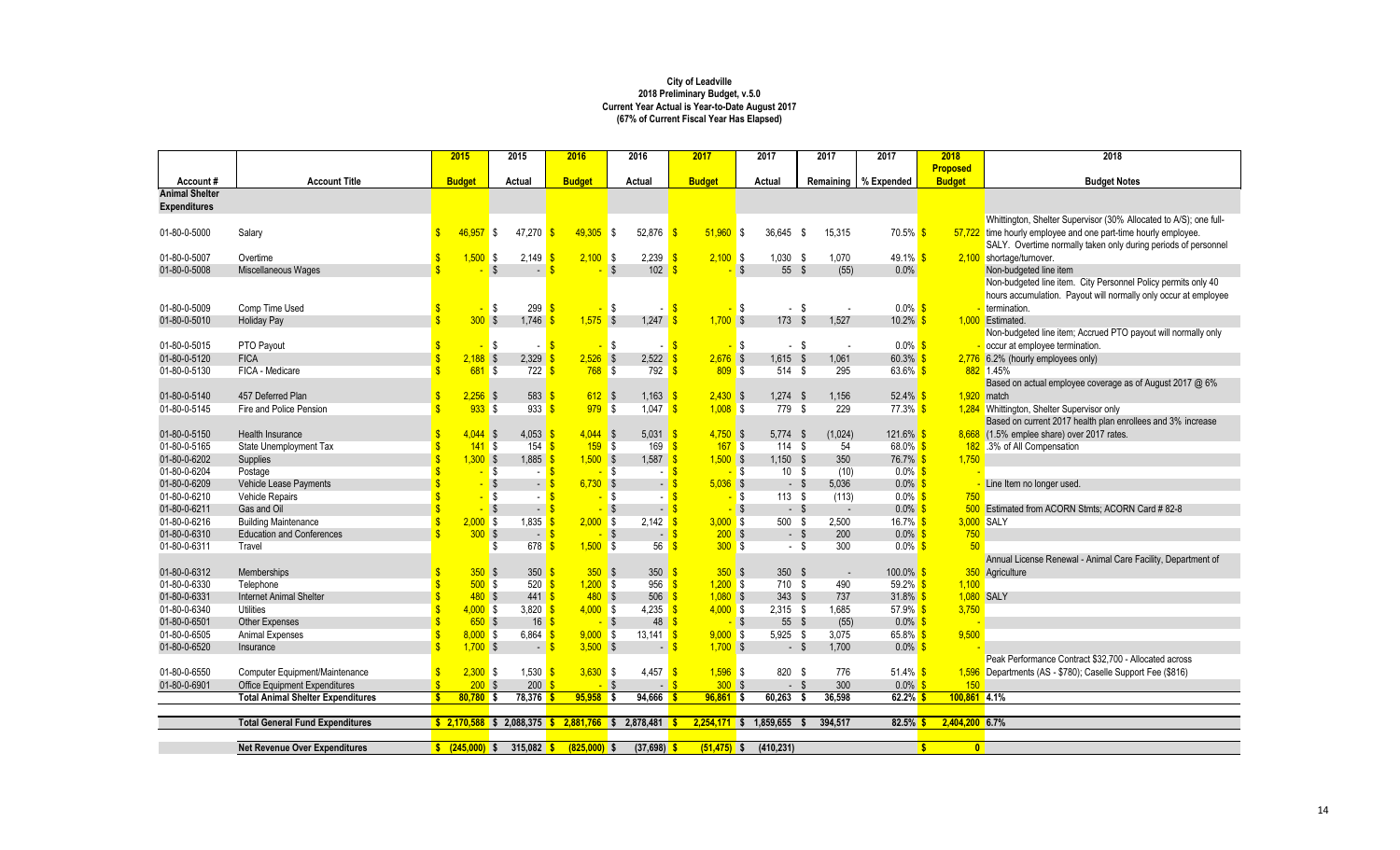|                       |                                               | 2015          | 2015   |                | 2016          |                          | 2016           | 2017          |                         | 2017                     |     | 2017                     | 2017                   | 2018            |        | 2018                       |
|-----------------------|-----------------------------------------------|---------------|--------|----------------|---------------|--------------------------|----------------|---------------|-------------------------|--------------------------|-----|--------------------------|------------------------|-----------------|--------|----------------------------|
|                       |                                               |               |        |                |               |                          |                |               |                         |                          |     |                          |                        | <b>Proposed</b> |        |                            |
| Account#              | <b>Account Title</b>                          | <b>Budget</b> | Actual |                | <b>Budget</b> |                          | Actual         | <b>Budget</b> |                         | Actual                   |     |                          | Remaining   % Expended | <b>Budget</b>   |        | <b>Budget Notes</b>        |
|                       |                                               |               |        |                |               |                          |                |               |                         |                          |     |                          |                        |                 |        |                            |
| <b>Police Pension</b> |                                               |               |        |                |               |                          |                |               |                         |                          |     |                          |                        |                 |        |                            |
| Fund                  |                                               |               |        |                |               |                          |                |               |                         |                          |     |                          |                        |                 |        |                            |
| <b>Police Pension</b> |                                               |               |        |                |               |                          |                |               |                         |                          |     |                          |                        |                 |        |                            |
| <b>Fund Revenue</b>   |                                               |               |        |                |               |                          |                |               |                         |                          |     |                          |                        |                 |        |                            |
| 03-2900               | Transfer from Police Pension Fund Balance     | $29.023$ \$   | 29,849 |                | 30,761        | $\overline{\phantom{a}}$ | 28,604         | $31.493$ \$   |                         | 19,439 \$                |     | 12,054                   | 61.7%                  |                 | 29,403 |                            |
| 03-300-3500           | Earnings on Deposit - ColoTrust/Peoples Bank  | 350S          | 404    |                | 400S          |                          | .650           | $603$ \$      |                         | 1,804                    | . ა | (1,201)                  | 299.2% \$              |                 |        | 2,693 Anualized Projection |
|                       | <b>Total Police Pension Fund Revenue</b>      | $29,373$ \$   | 30,253 |                | $31,161$ \$   |                          | 30,253         | $32,096$ \$   |                         | 21,243                   | - 5 | 10,853                   | 66.2% \$               |                 | 32,096 |                            |
| <b>Police Pension</b> |                                               |               |        |                |               |                          |                |               |                         |                          |     |                          |                        |                 |        |                            |
| Fund                  |                                               |               |        |                |               |                          |                |               |                         |                          |     |                          |                        |                 |        |                            |
| <b>Expenditures</b>   |                                               |               |        |                |               |                          |                |               |                         |                          |     |                          |                        |                 |        |                            |
| 03-40-1-5000          | <b>Retirement Wages</b>                       | 29,373        | 30,253 |                | 31,161        | $\overline{\phantom{a}}$ | 30,253         | 32,096        | $\overline{\mathbf{s}}$ | $21,243$ \$              |     | 10,853                   | 66.2%                  |                 |        | 32,096 SALY                |
| 03-40-1-7103          | <b>Administrative Expenses</b>                |               |        | $\sim$         | <b>FAX</b>    |                          |                | . .           |                         | $\overline{\phantom{a}}$ |     | $\overline{\phantom{a}}$ | $0.0\%$ \$             |                 |        | - Non-Budgeted Line Item   |
|                       | <b>Total Police Pension Fund Expenditures</b> | $29,373$ \$   | 30,253 |                | 31,161        | $\mathsf{S}$             | 30,253         | 32,096        | - 5                     | $21,243$ \$              |     | 10,853                   | $66.2\%$ \$            |                 | 32,096 |                            |
|                       |                                               |               |        |                |               |                          |                |               |                         |                          |     |                          |                        |                 |        |                            |
|                       | <b>Net Revenue Over Expenditures</b>          |               | $-5$   | $\blacksquare$ |               | - s                      | $\blacksquare$ |               |                         | $\blacksquare$           |     |                          |                        |                 |        |                            |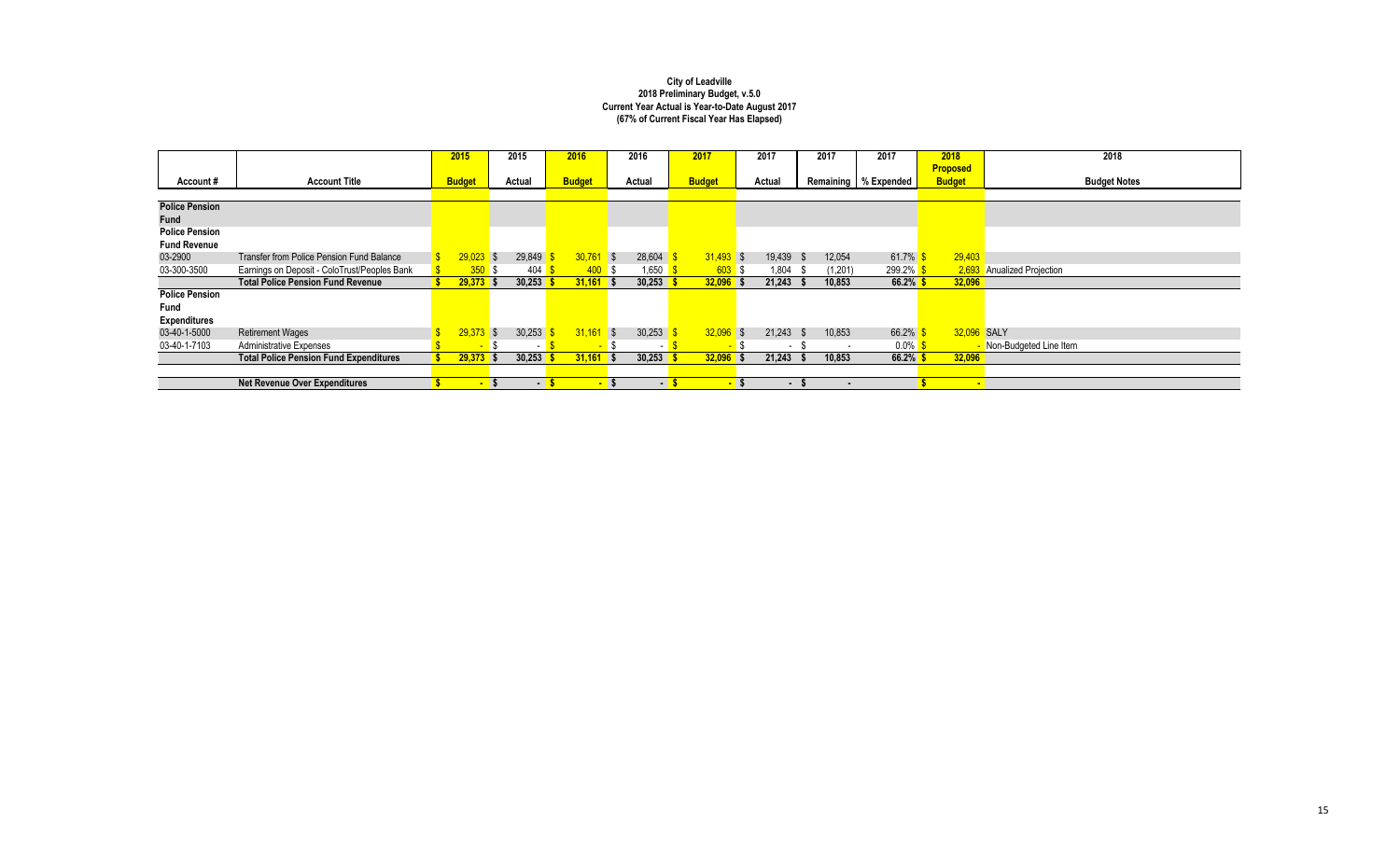|                         |                                               | 2015          |      | 2015                               | 2016          |                    | 2016                                 | 2017              |      | 2017           |      | 2017                     | 2017                     | 2018            |           | 2018                                                            |
|-------------------------|-----------------------------------------------|---------------|------|------------------------------------|---------------|--------------------|--------------------------------------|-------------------|------|----------------|------|--------------------------|--------------------------|-----------------|-----------|-----------------------------------------------------------------|
|                         |                                               |               |      |                                    |               |                    |                                      |                   |      |                |      |                          |                          | <b>Proposed</b> |           |                                                                 |
| Account#                | <b>Account Title</b>                          | <b>Budget</b> |      | Actual                             | <b>Budget</b> |                    | Actual                               | <b>Budget</b>     |      | Actual         |      |                          | Remaining   % Expended   | <b>Budget</b>   |           | <b>Budget Notes</b>                                             |
|                         |                                               |               |      |                                    |               |                    |                                      |                   |      |                |      |                          |                          |                 |           |                                                                 |
| <b>CTF</b>              |                                               |               |      |                                    |               |                    |                                      |                   |      |                |      |                          |                          |                 |           |                                                                 |
| <b>CTF Revenues</b>     |                                               |               |      |                                    |               |                    |                                      |                   |      |                |      |                          |                          |                 |           |                                                                 |
| 05-300-3500             | Earnings on Deposit - ColoTrust/Peoples Bank  | 65.00         |      | 102.48                             | 65.00         |                    | 347.37                               | $292$ \$          |      | 380 \$         |      | (88)                     | $130.1\%$ \$             |                 |           | Annualized Projection                                           |
| 05-2900                 | Transfer from CTF Fund Balance                |               |      |                                    |               |                    |                                      | $41,424$ \$       |      | $2,900$ \$     |      | 38,524                   | $\overline{\phantom{a}}$ |                 | 22,660    |                                                                 |
| 05-300-3700             | State Lottery                                 | 28,000        |      | 24,824                             | $28,000$ \$   |                    | 28,989                               | $28,000$ \$       |      | 12,467         |      | 15,533                   | 44.5%                    |                 |           | 28,000 SALY                                                     |
|                         | <b>Total Conservation Trust Fund Revenues</b> | $28,065$ \$   |      | 24,927                             | $28,065$ \$   |                    | 29,336                               | $69,716$ \$       |      | 15,747         |      | 53,969                   | $22.6\%$ \$              |                 | 51,260    |                                                                 |
|                         |                                               |               |      |                                    |               |                    |                                      |                   |      |                |      |                          |                          |                 |           |                                                                 |
| <b>CTF Expenditures</b> |                                               |               |      |                                    |               |                    |                                      |                   |      |                |      |                          |                          |                 |           |                                                                 |
| 05-40-1-5000            | Salary                                        | 9.87          | l S  | 10,196                             | $13,564$ \$   |                    | 972                                  | 460S              |      | 559            | - \$ | (99)                     | $121.5\%$ \$             |                 |           | 500 Tabor Home Guides (90% Admin/10% CTF).                      |
| 05-40-1-5010            | <b>Holiday Pay</b>                            |               |      | 167                                |               | Ŝ.                 |                                      | <mark>-</mark> \$ |      | $-$ \$         |      | $\overline{\phantom{a}}$ | $0.0\%$ \$               |                 |           | - Line Item not used                                            |
| 05-40-1-5015            | PTO Pay                                       |               |      | 145                                |               |                    | 231                                  |                   |      | - \$           |      | $\sim$                   | $0.0\%$                  |                 |           | - Line Item not used                                            |
| 05-40-1-5120            | <b>FICA</b>                                   | $612$ \$      |      | 621                                |               | $841$ \$           | 75                                   | 29S               |      | 35             | \$   | (6)                      | $121.4\%$ \$             |                 |           | 316.2%                                                          |
| 05-40-1-5130            | <b>FICA Medicare</b>                          | 143S          |      | 145                                |               | 197S               | 17                                   | $7$ \$            |      | 8 \$           |      | (1)                      | 121.6% \$                |                 |           | $7 \t1.45%$                                                     |
| 05-40-1-5140            | 457 Deferred Plan                             |               |      | $\sim$                             |               | $749$ \$           |                                      |                   | -\$  | $-$ \$         |      | $\sim$                   | $0.0\%$                  |                 |           | Line Item not used                                              |
| 05-40-1-5150            | Health Insurance                              |               |      | 1,580                              |               | $3,503$ \$         | $\blacksquare$                       |                   |      | $-$ \$         |      | $\sim$                   | $0.0\%$                  |                 |           | Line Item not used                                              |
| 05-40-1-5165            | State Unemployment Tax                        | 30S           |      | 32                                 |               | 41<br>$\mathsf{S}$ |                                      |                   | l \$ | 2 <sup>5</sup> |      | (0)                      | 121.1% \$                |                 |           | $2^{\degree}$ .3%                                               |
| 05-40-1-7003            | <b>CTF Capital Expenditures</b>               |               |      | $\blacksquare$                     |               | $\mathbf{\hat{s}}$ | $\sim$                               |                   |      | $1,050$ \$     |      | (1,050)                  | $0.0\%$                  |                 |           | 12,000 DOLA Grant Match                                         |
|                         |                                               |               |      |                                    |               |                    |                                      |                   |      |                |      |                          |                          |                 |           | Includes Contract Maintenance @ \$435/mo f/daily bathroom       |
|                         |                                               |               |      |                                    |               |                    |                                      |                   |      |                |      |                          |                          |                 |           | cleaning; and \$500/mo f/6 mos snow removal; and \$8,000 annual |
| 05-40-1-7301            | City Park Maintenance Expenses                | $12,500$ \$   |      | 12,774 $\frac{\text{S}}{\text{S}}$ |               | $1,671$ \$         | $15,115$ $\frac{\text{S}}{\text{S}}$ | $16,220$ \$       |      | 8,626 \$       |      | 7,594                    | 53.2% \$                 |                 |           | 16,220 parks upkeep.                                            |
| 05-40-1-7302            | <b>Tabor Home Museum Maintenance</b>          | 5,000         | l \$ | 3,644                              |               | $4,500$ \$         | 395                                  | $3,000$ \$        |      | 50             | - \$ | 2,950                    | $1.7\%$                  |                 |           | 10,000 Tabor Home roof replacement/repairs.                     |
| 05-40-1-7310            | Misc. Conservation                            | $1,000$ \$    |      | . <b>.</b>                         |               | $3,000$ \$         | 3,000 $\frac{1}{5}$                  | $50,000$ \$       |      | 5,418          |      | 44,582                   | $10.8\%$                 |                 |           | 12,500 TOH Capital/Maintenance Expenditures                     |
|                         | <b>Total CTF Expenditures</b>                 | $29,156$ \$   |      | 29,303                             | $28,065$ \$   |                    | 19,809                               | $69,716$ \$       |      | 15,747         |      | 53,970                   | $22.6\%$ \$              |                 | 51,260    |                                                                 |
|                         |                                               |               |      |                                    |               |                    |                                      |                   |      |                |      |                          |                          |                 |           |                                                                 |
|                         | <b>Net Revenue Over Expenditures</b>          | $(1,091)$ \$  |      | $(4,376)$ \$                       |               | 0 <sup>5</sup>     | $9,527$ \$                           | $(0)$ \$          |      |                | - \$ | (0)                      |                          |                 | $\bullet$ |                                                                 |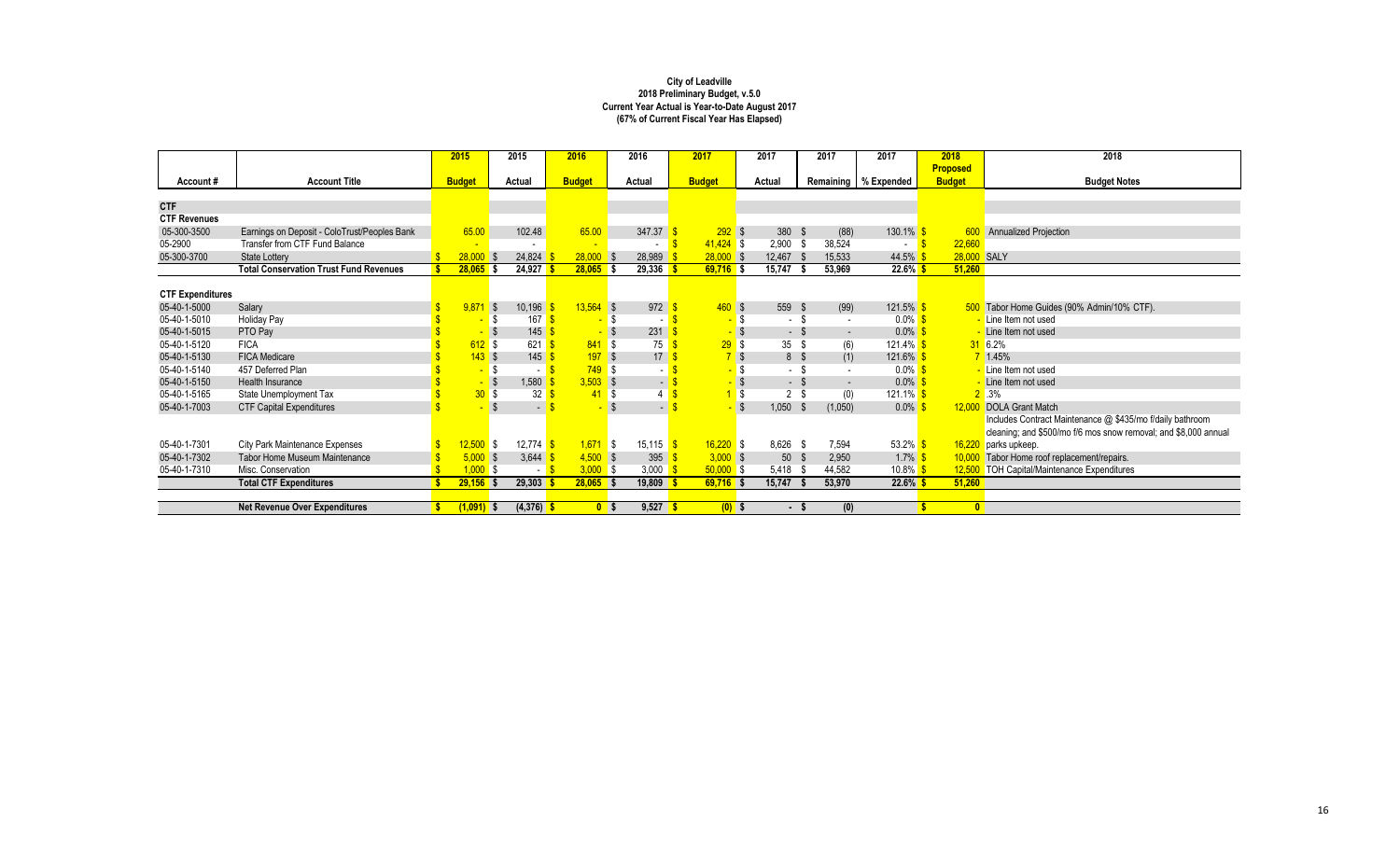|                       |                                            | 2015                         |              | 2015                         | 2016           |            | 2016                         | 2017                 |        | 2017       |      | 2017                     | 2017                   | 2018            | 2018                                                                   |
|-----------------------|--------------------------------------------|------------------------------|--------------|------------------------------|----------------|------------|------------------------------|----------------------|--------|------------|------|--------------------------|------------------------|-----------------|------------------------------------------------------------------------|
|                       |                                            |                              |              |                              |                |            |                              |                      |        |            |      |                          |                        | <b>Proposed</b> |                                                                        |
| Account#              | <b>Account Title</b>                       | <b>Budget</b>                |              | Actual                       | <b>Budget</b>  |            | Actual                       | <b>Budget</b>        |        | Actual     |      |                          | Remaining   % Expended | <b>Budget</b>   | <b>Budget Notes</b>                                                    |
| <b>Fire Dept Fund</b> |                                            |                              |              |                              |                |            |                              |                      |        |            |      |                          |                        |                 |                                                                        |
| <b>Fire Dept</b>      |                                            |                              |              |                              |                |            |                              |                      |        |            |      |                          |                        |                 |                                                                        |
| Operating             |                                            |                              |              |                              |                |            |                              |                      |        |            |      |                          |                        |                 |                                                                        |
| Revenue               |                                            |                              |              |                              |                |            |                              |                      |        |            |      |                          |                        |                 |                                                                        |
| 10-300-3300           | <b>County Fire Protection</b>              |                              | $706,442$ \$ | 706,443                      | $767,689$ \$   |            | 741,089 \$                   | $794,480$ \$         |        | 463,447 \$ |      | 331,033                  | $58.3\%$ \$            |                 | 815,197 70% of Budgeted Fire Operations Expenditures                   |
| 10-300-3900           | <b>Transfer from General Fund</b>          | $\mathbf{s}$<br>$302.761$ \$ |              | 302,761                      | 329,009        | \$         | 317.607                      | $340,491$ \$         |        | 226,994    | - \$ | 113,497                  | 66.7% S                |                 | 349,370 30% of Budgeted Fire Operations Expenditures                   |
|                       | <b>Total Fire Department Fund Revenues</b> |                              |              | $$1,009,203$ \$ 1,009,204 \$ | $1,096,698$ \$ |            | 1,058,696                    | $1,134,972$ \$       |        | 690,441    | - \$ | 444,531                  | $60.8\%$ \$            | 1,164,568       |                                                                        |
| <b>Fire Dept</b>      |                                            |                              |              |                              |                |            |                              |                      |        |            |      |                          |                        |                 |                                                                        |
| Operating             |                                            |                              |              |                              |                |            |                              |                      |        |            |      |                          |                        |                 |                                                                        |
| <b>Expenditures</b>   |                                            |                              |              |                              |                |            |                              |                      |        |            |      |                          |                        |                 |                                                                        |
|                       |                                            |                              |              |                              |                |            |                              |                      |        |            |      |                          |                        |                 | Based on full manning levels and new base salary schedule (9           |
|                       |                                            |                              |              |                              |                |            |                              |                      |        |            |      |                          |                        |                 | Firefighters positions, Fire Chief and Fire Marshal and part-time      |
| 10-40-1-5000          | Salary                                     |                              | $391,039$ \$ | 395,294                      | $440,659$ \$   |            | 448,509                      | $495,132$ \$         |        | 324,384 \$ |      | 170,748                  | $65.5\%$               | 529,226         | administrative staff).                                                 |
| 10-40-1-5001          | Reserve Pay                                | 1.800                        | l \$         | 960                          | 1.800          | IS.        | $10.840$ \$                  | 1.800S               |        | $2.189$ \$ |      | (389)                    | $121.6\%$ \$           |                 | 1,800 Projection based on \$80/month per reservist when worked         |
| 10-40-1-5004          | Mandatory Hourly - Comp                    |                              | $11.066$ \$  | 6,561                        | $11,673$ \$    |            | 3,688                        | $13,112$ \$          |        | $3,816$ \$ |      | 9,296                    | $29.1\%$ \$            |                 | 6,000 Per FLSA                                                         |
| 10-40-1-5006          | Additional Hourly Pay - Other              | $\mathbf{\hat{s}}$           | $12,549$ \$  | 19,762 <mark> </mark>        | $13,125$ \$    |            | $26,640$ \$                  | $18,000$ \$          |        | 10,484 \$  |      | 7,516                    | 58.2% \$               |                 | 18,000 Offset by SAFER and reserve firefighters coverages.             |
| 10-40-1-5007          | Overtime - Other                           | \$                           | $68.972$ \$  | 61.546                       | $72,450$ \$    |            | 68,015                       | $70,000$ \$          |        | 20,094 \$  |      | 49,906                   | 28.7% \$               |                 | 30,000 OT reduced due to SAFER staffing                                |
| 10-40-1-5008          | Miscellaneous Wages                        |                              | $5.000$ \$   | $4,161$ \$                   |                | $-$ \$     | $1.130$ \$                   |                      | $-$ \$ | 166 \$     |      | (166)                    | $0.0\%$ \$             |                 | - Non-Budgeted Line Item                                               |
| 10-40-1-5009          | Mandatory Overtime - Comp                  | \$                           | 63.074 \$    | 57.440                       | $66,537$ \$    |            | 67.680                       | $74,739$ \$          |        | 48.385 \$  |      | 26.354                   | 64.7% \$               |                 | 74.000 Per FLSA                                                        |
| 10-40-1-5010          | Holiday Pay                                |                              | $5,100$ \$   | 3,688                        | $5,355$ \$     |            | 5,112 $\sqrt{s}$             | $5,855$ \$           |        | $3,192$ \$ |      | 2.663                    | $54.5\%$ \$            | 5,855 SALY      |                                                                        |
| 10-40-1-5011          | Fire Bonus                                 | $\mathbf{\hat{S}}$           | \$           | $\sim$                       |                | \$         |                              | $\mathbf{\hat{s}}$   | \$     | ÷.         | - \$ | $\sim$                   | $0.0\%$ \$             |                 | - New Line Item - Bonus for Chief and Fire Marshall                    |
|                       |                                            |                              |              |                              |                |            |                              |                      |        |            |      |                          |                        |                 | Non-budgeted line item; Accrued PTO payout will normally only          |
| 10-40-1-5015          | PTO Pay                                    |                              | - \$         | $7,754$ \$                   |                | -\$        | 3.101 $\sqrt{s}$             |                      | - \$   | $2,503$ \$ |      | (2,503)                  | $0.0\%$ \$             |                 | occur at employee termination.                                         |
| 10-40-1-5030          | Call Out                                   | $\mathbf{\hat{s}}$<br>Ś      | $5,000$ \$   | 4,756                        | 5,250          | <b>S</b>   | 4,198                        | $5,500$ \$<br>-S     |        | $3.363$ \$ |      | 2,137                    | 61.1% $$$              | 5,500 SALY      |                                                                        |
| 10-40-1-5031          | Out-of-Position Pay                        |                              | $1,500$ \$   | 4,119                        | $2,500$ \$     |            | 2,765                        | $2,000$ \$           |        | $1,556$ \$ |      | 444                      | 77.8% \$               |                 | 2,500 Estimate, per Union Contract Negotiation                         |
|                       |                                            | $\hat{\mathbf{s}}$           | $2.250$ \$   | 1,813 <mark>\$</mark>        | $1.500$ \$     |            | 125                          |                      |        |            |      |                          | $0.0\%$ \$             |                 | Line item no longer budgeted - per Union Contract, Hazmat Pay is       |
| 10-40-1-5032          | HazMat Pay                                 |                              |              |                              |                |            |                              | £<br>$\blacksquare$  | \$     | - \$       |      | $\overline{\phantom{a}}$ |                        |                 | included in base pay.                                                  |
| 10-40-1-5033          | Longevity pay                              |                              | 800S         | 800                          | 800S           |            | 800                          | 800S                 |        | 533 \$     |      | 267                      | 66.7% \$               |                 | 800 Per Union Contract (2-Firefighters @ \$200 and \$600 respectively) |
| 10-40-1-5120          | <b>FICA</b>                                | $\mathbf{s}$                 | $6.406$ \$   | $1.401$ \$                   | $3,026$ \$     |            | 742                          | 1.500S<br>-S         |        | $320$ \$   |      | 1.180                    | $21.3\%$ \$            |                 | 360 6.2% of Reservist pay, (all non full-time firefighters)            |
| 10-40-1-5130          | <b>FICA Medicare</b>                       | ¢                            | $8.326$ \$   | 7,893                        | $9,014$ \$     |            | 8,883                        | $9,961$ \$           |        | $5,822$ \$ |      | 4,139                    | 58.4% \$               |                 | 9,768 1.45% of all compensation                                        |
|                       |                                            |                              |              |                              |                |            |                              |                      |        |            |      |                          |                        |                 | City's 5% Match of Base Compensation--- Based on current               |
| 10-40-1-5140          | 457 Deferred Plan                          | \$<br>18.802                 | l \$         | 9.808                        | 13.493         | \$         | 14,129                       | $14.572$ \$          |        | 11.670 \$  |      | 2.902                    | $80.1\%$ \$            |                 | 20,288 coverages.                                                      |
|                       |                                            |                              |              |                              |                |            |                              |                      |        |            |      |                          |                        |                 | 8% of base pay, mandatory overtime and longevity pay - based on        |
| 10-40-1-5145          | Fire & Police Pension Fund                 | $\mathbf{\hat{s}}$<br>46.451 | I\$          | 44,828                       | 47.461         | $\sqrt{s}$ | 41.624                       | $46.703$ \$          |        | 29.932     | - \$ | 16.771                   | $64.1\%$               |                 | 50,927 full manning levels.                                            |
| 10-40-1-5146          | FPPA Old Hire Contribution                 | \$.                          | \$           | $\sim$                       |                | \$         | 9.793                        | $9.793$ \$           |        | - \$       |      | 9.793                    | $0.0\%$ \$             |                 | 15,624 Annual Required Contribution to FPPA                            |
|                       |                                            |                              |              |                              |                |            |                              |                      |        |            |      |                          |                        |                 | Based on current 2017 health plan enrollees and 3% increase            |
| 10-40-1-5150          | Health Insurance                           | \$                           | $71.129$ \$  | 66.294                       | $68.884$ \$    |            | 74.964                       | 69.310 S             |        | 60.464 \$  |      | 8.845                    | $87.2\%$ \$            |                 | 95,771 (1.5% emplee share) over 2017 rates.                            |
| 10-40-1-5165          | State Unemployment Tax                     |                              | $1.689$ \$   | 1.705                        | $1.865$ \$     |            | $1.928$ $\sqrt{\frac{5}{5}}$ | $2,061$ \$           |        | $1.262$ \$ |      | 799                      | 61.2% \$               |                 | 2,021 .3% of All Compensation                                          |
| 10-40-1-6202          | Supplies                                   |                              | $3,000$ \$   | 3,873                        | $3,000$ \$     |            | 4,514                        | $3,500$ \$           |        | $3,078$ \$ |      | 422                      | 87.9% \$               |                 | 4.000 Increased due added Reserve Personnel.                           |
| 10-40-1-6204          | Postage                                    | \$                           | 150S         | 306                          | 150S           |            | 46                           | $\mathbf{s}$<br>150S |        | 26         | - \$ | 124                      | $17.3\%$ \$            |                 | 150 SALY                                                               |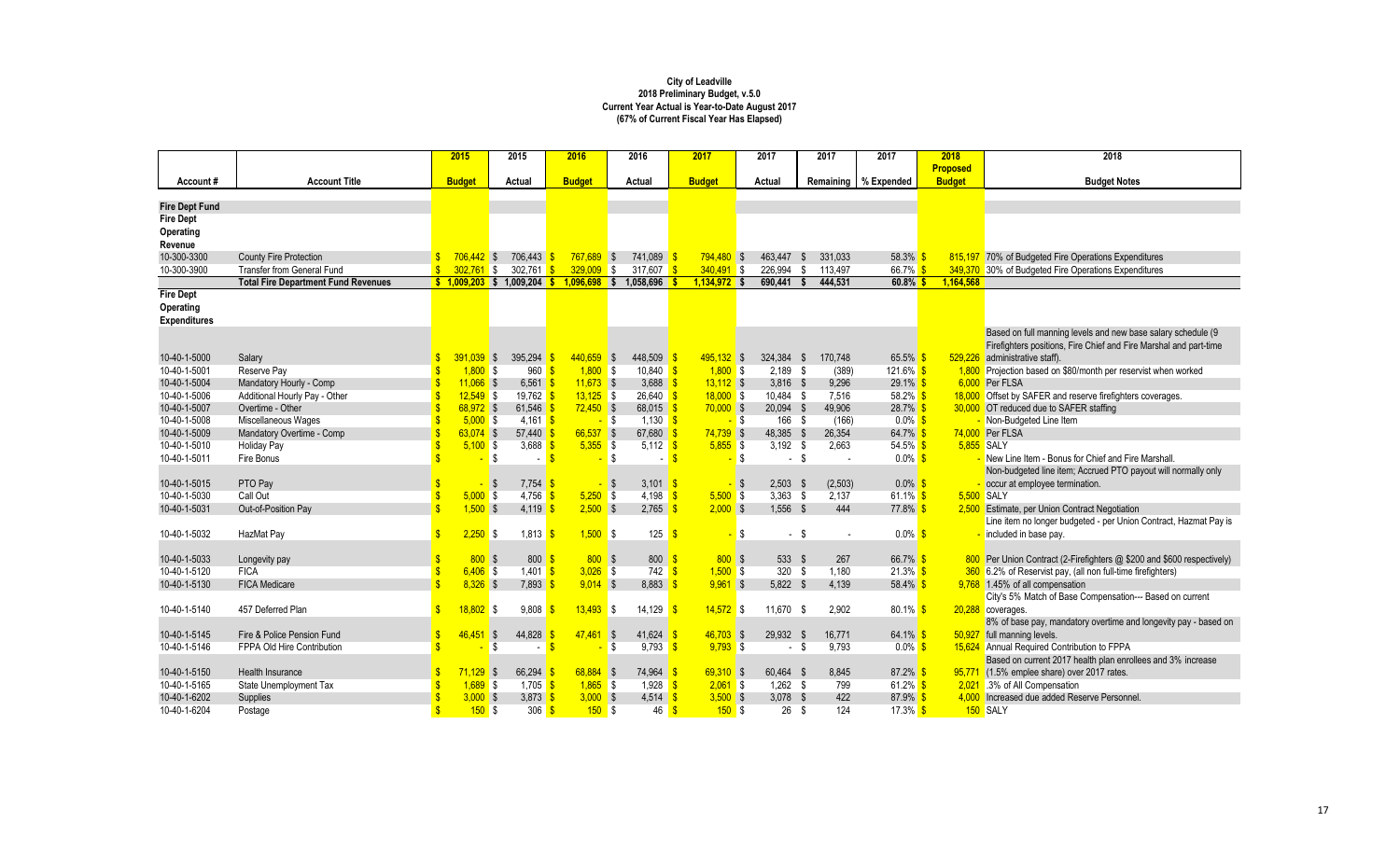|              |                                                | 2015                        | 2015                | 2016          | 2016                              | 2017              | 2017        | 2017                  | 2017                   | 2018                   | 2018                                                                    |
|--------------|------------------------------------------------|-----------------------------|---------------------|---------------|-----------------------------------|-------------------|-------------|-----------------------|------------------------|------------------------|-------------------------------------------------------------------------|
|              |                                                |                             |                     |               |                                   |                   |             |                       |                        | <b>Proposed</b>        |                                                                         |
| Account#     | <b>Account Title</b>                           | <b>Budget</b>               | Actual              | <b>Budget</b> | Actual                            | <b>Budget</b>     | Actual      |                       | Remaining   % Expended | <b>Budget</b>          | <b>Budget Notes</b>                                                     |
| 10-40-1-6210 | <b>Vehicle Repairs</b>                         | $40.000$ \$                 | 43,595              | 35.000 S      | $33,297$ \$                       | $30.000$ \$       | $22.294$ \$ | 7.706                 | 74.3% \$               |                        | 30,000 SALY and aging fleet.                                            |
| 10-40-1-6211 | Gas and Oil                                    | $13,000$ \$                 | 10,393              | $13,000$ \$   | $8,432$ \$                        | $11,000$ \$       | $6,039$ \$  | 4,961                 | 54.9% \$               | 11,000 SALY            |                                                                         |
| 10-40-1-6215 | Equipment Repair & Maintenance                 | $8,000$ \$                  | 4,061               | $6,000$ \$    | 3,598                             | $4,000$ \$        | 1,894 \$    | 2,106                 | $47.4\%$ \$            | 4,000 SALY             |                                                                         |
| 10-40-1-6216 | <b>Building Repair &amp; Maintenance</b>       | 25.000S                     | $24.119$ \$         | $12,000$ \$   | $20.061$ \$                       | 15.000 S          | 15.987 \$   | (987)                 | $106.6\%$ \$           |                        | 9,000 Decreased due to less repair requirements.                        |
| 10-40-1-6217 | <b>Station Furniture</b>                       | $1,200$ \$                  | $267$ \$            | $1,200$ \$    | $-$ \$                            | $1,200$ \$        | 690 \$      | 510                   | $57.5\%$ \$            |                        | 2,480 Includes Firefighter Lockers and Mattresses for Station.          |
| 10-40-1-6301 | Professional Services - Legal                  | $1,500$ \$                  | $1,475$ \$          | $1,500$ \$    |                                   | $1,500$ \$        | - \$        | 1,500                 | $0.0\%$ \$             |                        | <mark>- I</mark> nil                                                    |
| 10-40-1-6307 | <b>Administrative Fee</b>                      | $25.400$ \$                 | 25,400              | $25,400$ \$   | 25,400                            | $25,400$ \$       | 16,933 \$   | 8.467                 | 66.7%                  | 25.400 SALY            |                                                                         |
| 10-40-1-6310 | <b>Education &amp; Conferences</b>             | $11,000$ \$                 | 14,484 <b>\$</b>    | $11,000$ \$   | $7,477$ \$                        | 8,000S            | $5,894$ \$  | 2.106                 | $73.7\%$ \$            | 8.000 SALY             |                                                                         |
| 10-40-1-6311 | Travel                                         | $8,500$ \$                  | 10,428              | $9,500$ \$    | $11,768$ \$                       | $12,500$ \$       | 8,313 \$    | 4,187                 | 66.5% \$               | 12,500 SALY            |                                                                         |
| 10-40-1-6312 | Dues & Membership                              | $1,800$ \$                  | $805$ $\sqrt{\$}$   | $1,800$ \$    | $2,266$ \$                        | $2,300$ \$        | $1,267$ \$  | 1.033                 | $55.1\%$ \$            | 2,300 SALY             |                                                                         |
| 10-40-1-6330 | Telephone                                      | $2,300$ \$                  | 2,357               | $2,300$ \$    | $2,257$ \$                        | $2,300$ \$        | $1,414$ \$  | 886                   | $61.5\%$ \$            |                        | 2,300 SALY                                                              |
| 10-40-1-6340 | <b>Utilities</b>                               | 14.000S                     | 13.562 S            | $14,000$ \$   | $13.968$ \$                       | 14.600S           | $9.960$ \$  | 4.640                 | $68.2\%$ \$            | 15,000 SALY            |                                                                         |
| 10-40-1-6401 | <b>Uniform Allowance</b>                       | 4.600S                      | 4,149               | $5,000$ \$    | 4,259                             | $5,000$ \$        | $2,790$ \$  | 2,210                 | 55.8% \$               | 5,000 SALY             |                                                                         |
|              |                                                |                             |                     |               |                                   |                   |             |                       |                        |                        | SALY; Inclusive of \$4,230 Annually (\$470/firefighter) for Firefighter |
| 10-40-1-6403 | Physicals                                      | 3.000S                      | 5.115 $\frac{1}{3}$ | 6.960S        | 6,753 $\frac{1}{5}$               | 6.960S            | $5.244$ \$  | 1.716                 | 75.3% S                |                        | 6,960 Physicals - Per Union Contract                                    |
| 10-40-1-6501 | Other Expenses                                 |                             | 582                 |               | $4,237$ \$<br>Ŝ.                  | $-$ \$            | 257S        | (257)                 | $0.0\%$ \$             |                        | Line Item Not Budgeted                                                  |
|              |                                                |                             |                     |               |                                   |                   |             |                       |                        |                        | Estimated, based on actual CIRSA 2017 Rates (Fire Allocation -          |
|              |                                                |                             |                     |               |                                   |                   |             |                       |                        |                        | \$30,441); Pinnacol Rates TBD (Presently \$53,054); Fire Accidential    |
| 10-40-1-6520 | Insurance (Workers Comp and General Liab)      | 69,000                      | 63,610<br>l \$      | 83,782        | 88,253<br>IS.                     | $85,655$ \$       | 51.457      | - \$<br>34.198        | 60.1% \$               |                        | 86,297 Insurance (\$2,802)                                              |
| 10-40-1-6533 | <b>Communication Equipment</b>                 | 3.000S                      | 2,557               | 3.000         | 3,081<br><b>S</b>                 | 7.500S            | 1.067       | 6.433<br>$\mathbf{s}$ | $14.2\%$ \$            |                        | 11,670 One BK radio and one operational radio.                          |
|              |                                                |                             |                     |               |                                   |                   |             |                       |                        |                        | Peak Performance Contract \$32,700 - Allocated across                   |
|              |                                                |                             |                     |               |                                   |                   |             |                       |                        |                        | Departments (FD - \$7,020); Tablet f/Chief; Replacement computer        |
| 10-40-1-6550 | Computer Equipment/Maintenance                 | $4,750$ \$                  | $2,730$ \$          | $5.166$ \$    | $7,338$ $\frac{\ }{8}$            | $7,020$ \$        | $4.854$ \$  | 2,166                 | $69.1\%$ \$            |                        | 9,520 for Captain; new server per IT recommendation.                    |
| 10-40-1-6551 | <b>Computer Software</b>                       | 950S                        | $-8$                | 950S          | 878                               | 950S              | 675 \$      | 275                   | $71.1\%$ \$            |                        | <b>950 SALY</b>                                                         |
| 10-40-1-6701 | <b>Volunteer Other</b>                         |                             | l \$                |               | l \$<br>$-5$                      | <mark>-</mark> \$ | - \$        | $\sim$                | $0.0\%$ \$             |                        | Line Item Not Budgeted                                                  |
| 10-40-1-6705 | <b>Fire Prevention</b>                         | 2.000S                      | $1,374$ \$          | $2,000$ \$    | 1,951                             | 2.000 S           | $3,657$ \$  | (1,657)               | 182.8% \$              |                        | 2,500 Increased due to greater public functions.                        |
| 10-40-1-6715 | Publications                                   | 100S                        | $ \sqrt{3}$         | 100S          | 99                                | 100S              | - \$        | 100                   | $0.0\%$ \$             |                        | 100 SALY                                                                |
| 10-40-1-6720 | Foam ABC & ETC                                 | 2.000S                      | 2.295               | $2,000$ \$    | $\sim$                            | $1,000$ \$        | $-$ \$      | 1.000                 | $0.0\%$ \$             | 1.000 SALY             |                                                                         |
| 10-40-1-6725 | Ladder & Air Tests                             | $6,000$ \$<br><sup>\$</sup> | 3,337               | $4,000$ \$    | 1,516 $\frac{\text{S}}{\text{S}}$ | $4,000$ \$        | $4,255$ \$  | (255)                 | 106.4% \$              |                        | 4,500 Increased due to an additional compressor.                        |
| 10-40-1-6730 | Personal Protection Equipment (PPE)            | $11,000$ \$                 | 13,275              | $16,000$ \$   | 18,198                            | $13,000$ \$       | $2,490$ \$  | 10,510                | 19.2% \$               | 13,000 SALY            |                                                                         |
| 10-40-1-6734 | <b>Hazmat Equip/Supplies</b>                   | 1.900S                      | $1.345$ \$          | 1.900 S       | 696 S                             | 1.900S            | $1.859$ \$  | 41                    | $97.8\%$ \$            | 1.900 SALY             |                                                                         |
| 10-40-1-6736 | Minor Equipment                                | 3.000S                      | $2,498$ \$          | 3,000S        | 6,173 $\frac{1}{5}$               | $3,000$ \$        | $1.473$ \$  | 1,527                 | $49.1\%$ \$            |                        | 2.000 Estimated                                                         |
| 10-40-1-6738 | Hose                                           | $2,500$ \$                  | 1,825 $\frac{1}{3}$ | $2,500$ \$    | $743$ $\sqrt{\$}$                 | $3,500$ \$        | - \$        | 3,500                 | $0.0\%$ \$             | 3,500 SALY             |                                                                         |
| 10-40-1-6901 | Office Equipment Expenditures                  | 400S                        | 234                 | $1,900$ \$    | $3,027$ \$                        | $1,900$ \$        | 393 \$      | 1,507                 | $20.7\%$ \$            | 1,900 SALY             |                                                                         |
| 10-40-1-6905 | Storage Facility-Fire                          | 19.200S                     | $19,200$ \$         | $19,200$ \$   | $19,200$ \$                       | $19,200$ \$       | 12,800 \$   | 6.400                 | 66.7% \$               | 19,200 SALY            |                                                                         |
| 10-40-1-7301 | <b>Fire Capital</b>                            | $\sim$                      | $-$ \$              | $38,000$ \$   | $ \frac{1}{3}$                    | $-$ \$            | $-$ \$      |                       | 0.0%                   |                        | nil                                                                     |
|              | <b>Total Fire Department Fund Expenditures</b> | $5 1,009,204$ \$            | $979,834$ \$        |               | $1,096,698$ \$ 1,094,152          | $1,134,972$ \$    | 717.197     | 417.775<br>- \$       | 63.2%                  | 1,164,568 2.61%        |                                                                         |
|              |                                                |                             |                     |               |                                   |                   |             |                       |                        |                        |                                                                         |
|              | <b>Net Revenue Over Expenditures</b>           | -\$<br>$(1)$ \$             | $29,370$ \$         | - \$          | $(35, 456)$ \$                    | <mark>-</mark> \$ | (26, 756)   |                       |                        | $\mathbf{s}$<br>$\sim$ |                                                                         |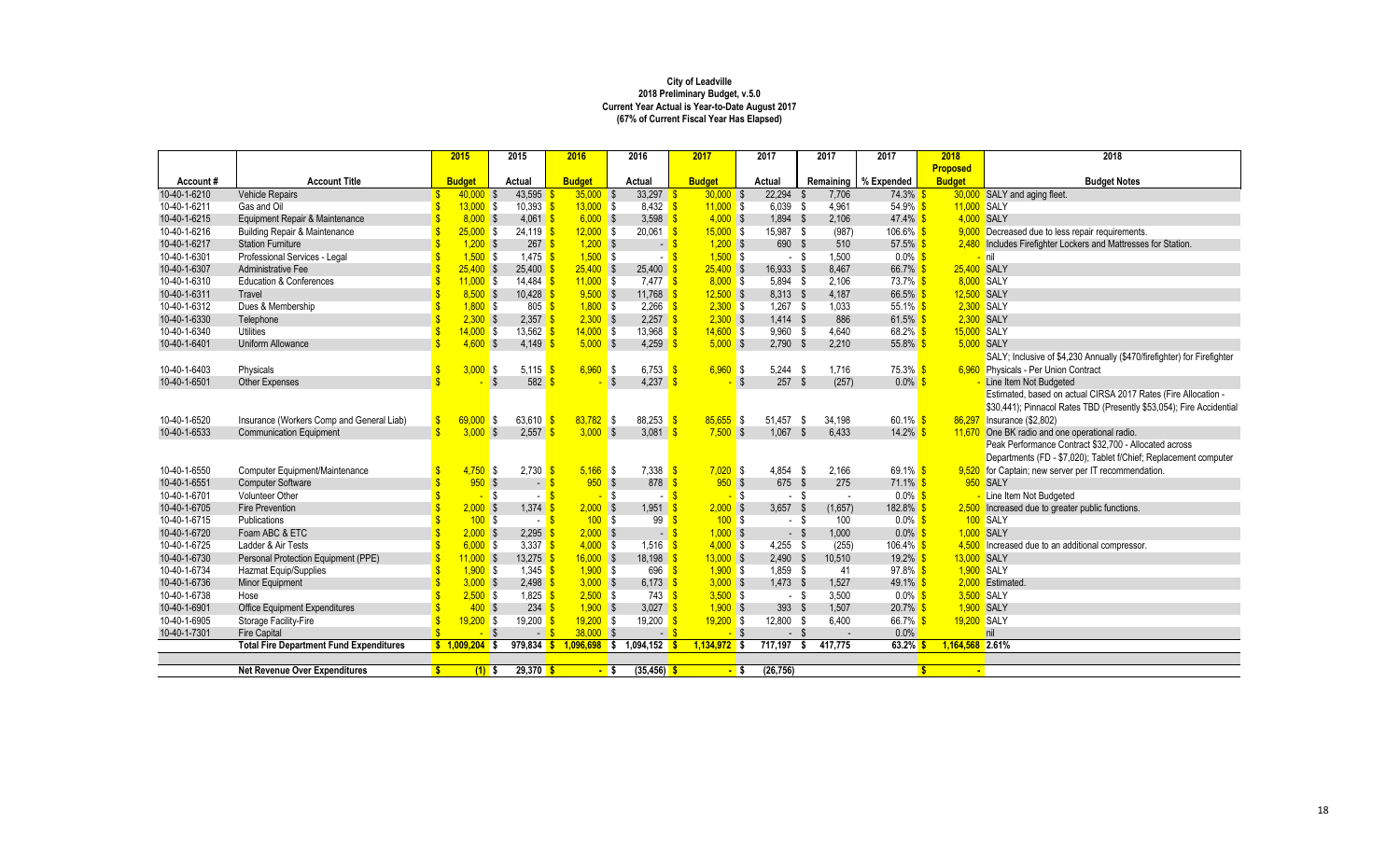|                                             |                                              | 2015                              |                     | 2015                       | 2016          |                         | 2016                              | 2017                     |        | 2017           | 2017              | 2017       | 2018            | 2018                                                                        |
|---------------------------------------------|----------------------------------------------|-----------------------------------|---------------------|----------------------------|---------------|-------------------------|-----------------------------------|--------------------------|--------|----------------|-------------------|------------|-----------------|-----------------------------------------------------------------------------|
|                                             |                                              |                                   |                     |                            |               |                         |                                   |                          |        |                |                   |            | <b>Proposed</b> |                                                                             |
| Account#                                    | <b>Account Title</b>                         | <b>Budget</b>                     |                     | Actual                     | <b>Budget</b> |                         | Actual                            | <b>Budget</b>            |        | Actual         | Remaining         | % Expended | <b>Budget</b>   | <b>Budget Notes</b>                                                         |
|                                             |                                              |                                   |                     |                            |               |                         |                                   |                          |        |                |                   |            |                 |                                                                             |
|                                             |                                              |                                   |                     |                            |               |                         |                                   |                          |        |                |                   |            |                 |                                                                             |
| <b>Fire Dept Capital</b><br><b>Revenues</b> |                                              |                                   |                     |                            |               |                         |                                   |                          |        |                |                   |            |                 |                                                                             |
| 10-300-3301                                 | Donations to Fire Department                 |                                   | - \$                | 749S                       | $\mathbf{u}$  | $\sqrt{3}$              | $194$ $\sqrt{\frac{5}{}}$         |                          | - \$   | $-$ \$         |                   | 0.0%       |                 |                                                                             |
| 10-300-3302                                 | <b>Forest Service Payments Fire</b>          |                                   | $-$ \$              | $87.037$ \$                |               | $-$ \$                  | 117,539                           | $\mathbf{\hat{s}}$       | $-$ \$ | $9,039$ \$     | $\sim$<br>(9,039) | 0.0%       |                 |                                                                             |
| 10-300-3304                                 | <b>Standby Services</b>                      |                                   | $-$ \$              | $4,016$ \$                 |               | l \$                    | 3,025                             | $\mathbf{s}$             | $-$ \$ | $5,724$ \$     | (5, 724)          | 0.0%       |                 |                                                                             |
| 10-300-3305                                 | <b>Training Fire Reimbursement</b>           |                                   | $-$ \$              | $-5$                       |               |                         |                                   |                          | $-$ \$ | $-$ \$         | $\sim$            | 0.0%       |                 |                                                                             |
| 10-300-3307                                 | <b>Reimbursement for Services</b>            |                                   | <mark>-</mark> \$   | $816$ $\sqrt{\frac{5}{}}$  |               | <b>S</b>                | 407                               |                          | $-$ \$ | 75S            | (75)              | 0.0%       |                 |                                                                             |
|                                             |                                              |                                   |                     |                            |               |                         |                                   |                          |        | $1,420$ \$     |                   | 0.0%       |                 |                                                                             |
| 10-300-3308<br>10-300-3500                  | Prevention & Inspection Program Fees         |                                   | - \$                | $2,371$ \$                 |               | $\sqrt{3}$              | 1,535                             |                          | $-$ \$ | $-$ \$         | (1, 420)          | 0.0%       |                 |                                                                             |
|                                             | Earnings on Deposit - ColoTrust              |                                   | - \$                | $11$ $\overline{\text{s}}$ |               | l \$                    | . <b>.</b>                        |                          | $-$ \$ |                | $\sim$            |            |                 |                                                                             |
| 10-300-3506                                 | Earning on Deposit - Peoples Bank            |                                   | $-$ \$              | 45                         | -\$           | $\sqrt{3}$              | 180                               |                          | $-$ \$ | 197 \$         | (197)             | 0.0%       |                 |                                                                             |
| 10-300-3620                                 | FEMA Assistance to FF Grant                  |                                   | <mark>-</mark> \$   | 181,762 \$                 |               | l \$                    | 19,765                            |                          | $-$ \$ | - \$           | $\sim$            | 0.0%       |                 |                                                                             |
| 10-300-3624                                 | <b>VFA Grant Expenditures</b>                |                                   | $-$ \$              | $1,234$ \$                 |               | <b>S</b>                | - S                               |                          | $-$ \$ | $-$ \$         | $\sim$            | 0.0%       |                 |                                                                             |
| 10-300-3625                                 | <b>Capital Contribution</b>                  |                                   | $-$ \$              | $-5$                       |               | $-$ \$                  | - S                               |                          | $-$ \$ | $1,500$ \$     | (1,500)           | $0.0\%$    | 79.300          |                                                                             |
|                                             | <b>Total Fire Department Fund Revenues</b>   | <b>S</b>                          | $-$ \$              | $278,040$ \$               |               | $-$ \$                  | $142,645$ \$                      |                          | $-$ \$ | $17,955$ \$    | (17, 955)         | $0.0\%$ \$ | 79,300          |                                                                             |
|                                             |                                              |                                   |                     |                            |               |                         |                                   |                          |        |                |                   |            |                 |                                                                             |
|                                             |                                              |                                   |                     |                            |               |                         |                                   |                          |        |                |                   |            |                 |                                                                             |
| <b>Fire Dept Capital</b>                    |                                              |                                   |                     |                            |               |                         |                                   |                          |        |                |                   |            |                 |                                                                             |
| <b>Expenditures</b>                         |                                              |                                   |                     |                            |               |                         |                                   |                          |        |                |                   |            |                 |                                                                             |
| 10-50-1-5003                                | <b>Standby Emplee Payments</b>               |                                   | I\$<br>$\mathbf{u}$ | $938$ $\frac{6}{5}$        |               | $-$ \$                  | $200$ $\sqrt{\frac{5}{}}$         |                          | - \$   | 913 \$         | (913)             | 0.0%       |                 |                                                                             |
| 10-50-1-5034                                | Wildfire Deploymnt Emplee Pmts               | $\hat{\mathbf{s}}$<br>$40.000$ \$ |                     | 29.756                     |               | $-$ \$                  | $40.721$ \$                       |                          | $-$ \$ | 38,305 \$      | (38, 305)         | 0.0%       |                 |                                                                             |
| 10-50-1-5120                                | <b>FICA</b>                                  |                                   | $-$ \$              | $627$ $\sqrt{\$}$          |               | I\$                     | $1,389$ \$                        |                          | $-$ \$ | 608 \$         | (608)             | 0.0%       |                 |                                                                             |
| 10-50-1-5130                                | FICA Medicare - Emplr                        |                                   |                     | 441                        | $\sqrt{3}$    | $\sqrt[6]{\frac{1}{2}}$ | $588$ $\frac{\text{S}}{\text{S}}$ |                          | $-$ \$ | 490 \$         | (490)             | 0.0%       |                 |                                                                             |
| 10-50-1-5150                                | <b>Health Insurance</b>                      |                                   | <mark>- \$</mark>   | $1,320$ \$                 |               | l \$                    | 162 <sup>°</sup>                  |                          | $-$ \$ | $2,435$ \$     | (2, 435)          | 0.0%       |                 |                                                                             |
| 10-50-1-5165                                | <b>SUTA</b>                                  |                                   |                     | $92 \frac{1}{5}$           |               | -S                      | 122                               |                          | $-$ \$ | 118 \$         | (118)             | 0.0%       |                 |                                                                             |
| 10-50-1-6301                                | Professional Services - Legal                |                                   | <mark>- \$</mark>   | $-5$                       |               | l \$                    |                                   |                          | $-$ \$ | $-$ \$         | $\sim$            | 0.0%       |                 |                                                                             |
| 10-50-1-6501                                | Other Expenses                               |                                   |                     | $210$ $\sqrt{\frac{6}{5}}$ |               | \$                      | 1,579                             |                          | $-$ \$ | 8 <sup>5</sup> | (8)               | 0.0%       |                 |                                                                             |
| 10-50-1-6533                                | Prevention & Inspection Program Expenditure  |                                   | <mark>- \$</mark>   | $-$ \$                     |               | l \$                    | $\sim$ 1                          |                          | $-$ \$ | 430 \$         | (430)             | 0.0%       |                 |                                                                             |
| 10-50-1-6534                                | <b>Wildfire Deployment Expenses</b>          | $\mathbf{\hat{s}}$<br>$10,000$ \$ |                     | $2.869$ \$                 |               | $\mathbf{\hat{s}}$      | 5,100                             |                          | - \$   | $10,338$ \$    | (10, 338)         | 0.0%       |                 |                                                                             |
| 10-50-1-6535                                | <b>VFA Grant Expenditures</b>                |                                   | - \$                | $2,496$ \$                 |               | l \$                    | $\sim$ 1                          |                          | $-$ \$ | - \$           | $\sim$            | 0.0%       |                 |                                                                             |
| 10-50-1-6536                                | FEMA Assistance to FF's Grant Expenditures   |                                   | $-$ \$              | 189,899 \$                 |               | \$                      | 750                               |                          | $-$ \$ | $-$ \$         | $\sim$            | 0.0%       |                 |                                                                             |
| 10-50-1-6540                                | Grant Expenditures - Other                   |                                   | <mark>-</mark> \$   | 750S                       |               | l \$                    | 18.438                            |                          | S.     | $-$ \$         | $\sim$            | 0.0%       |                 |                                                                             |
|                                             |                                              |                                   |                     |                            |               |                         |                                   |                          |        |                |                   |            |                 | Replacement vehicle for Fire Marshall (\$35k); Gym equipment                |
|                                             |                                              |                                   |                     |                            |               |                         |                                   |                          |        |                |                   |            |                 | (\$5k); wildland fire fighter equipment (\$11k); training facility (\$20K); |
| 10-50-1-6902                                | <b>Capital Asset Acquisition</b>             | $100,000$ \$<br>$\mathbf{s}$      |                     | $100,000$ \$               |               | $-$ \$                  | $22,075$ \$                       | $32,500$ \$              |        | 25,170 \$      |                   | $0.0\%$ \$ | 79,300          | 2-BK wildland radios (\$8,300).                                             |
|                                             | <b>Total Fire Fund Wildfire Expenditures</b> | S<br>$150,000$ \$                 |                     | $329,398$ \$               |               | $-$ s                   | 91,123                            | $32,500$ \$<br><u>is</u> |        | $78,815$ \$    | (53, 645)         | $0.0\%$ \$ | 79,300          |                                                                             |
| <b>Fire Dept</b>                            |                                              |                                   |                     |                            |               |                         |                                   |                          |        |                |                   |            |                 |                                                                             |
| Supplemental                                |                                              |                                   |                     |                            |               |                         |                                   |                          |        |                |                   |            |                 |                                                                             |
| Program                                     |                                              |                                   |                     |                            |               |                         |                                   |                          |        |                |                   |            |                 |                                                                             |
| <b>Expenditures</b>                         |                                              |                                   |                     |                            |               |                         |                                   |                          |        |                |                   |            |                 |                                                                             |
| 10-60-1-5001                                | Salary - Reserve Program                     |                                   | <mark>- \$</mark>   |                            |               | l \$                    | $79$ \$                           |                          | - \$   | $-$ \$         | $\sim$            | 0.0%       |                 |                                                                             |
| 10-60-1-5120                                | <b>FICA</b>                                  |                                   |                     | $-5$                       |               |                         | 5 <sup>1</sup>                    | S                        | - \$   | $-$ \$         | $\overline{a}$    | 0.0%       |                 |                                                                             |
| 10-60-1-5130                                | FICA Medicare                                |                                   | <mark>- \$</mark>   |                            |               | l \$                    | $1$ S                             |                          | - \$   | - \$           | $\sim$            | 0.0%       |                 |                                                                             |
| 10-60-1-5165                                | State Unemployment Tax                       |                                   |                     | $-$ \$                     |               | \$                      | $\overline{0}$                    | £.                       | $-$ \$ | $-$ \$         | $\sim$            | 0.0%       |                 |                                                                             |
| 10-60-1-6310                                | <b>Education &amp; Conferences</b>           |                                   | $-$ \$              | - 1                        | _¢            | $-$ \$                  | $2,072$ \$                        |                          | \$     | 99\$           | (99)              | 0.0%       |                 |                                                                             |